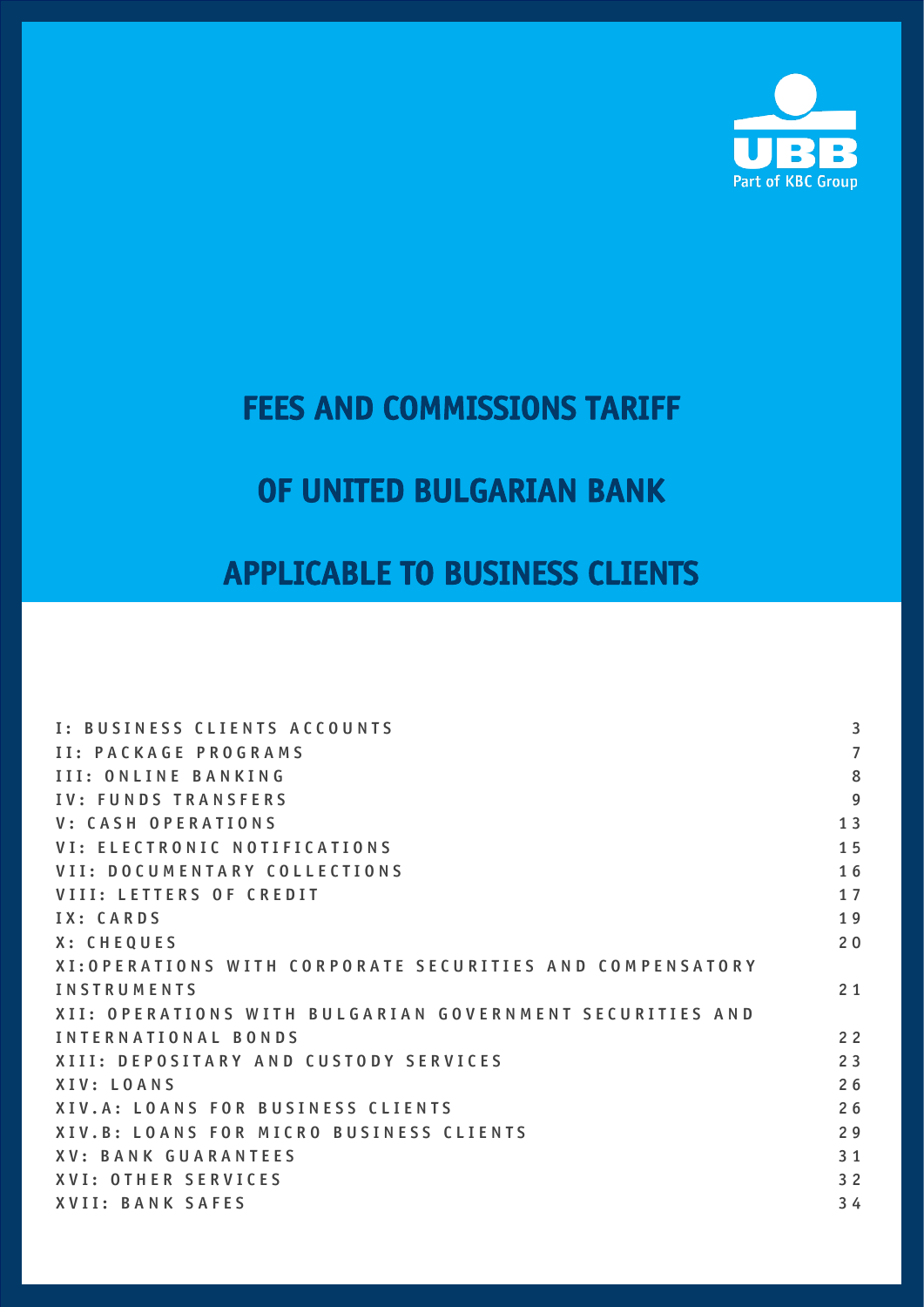XVIII: FACTORING SERVICES AND LOCAL CONTRACTORING XIX: ADDITIONAL PROVISIONS<br>XX: DISCONTINUED PRODUCTS 38 XX: DISCONTINUED PRODUCTS

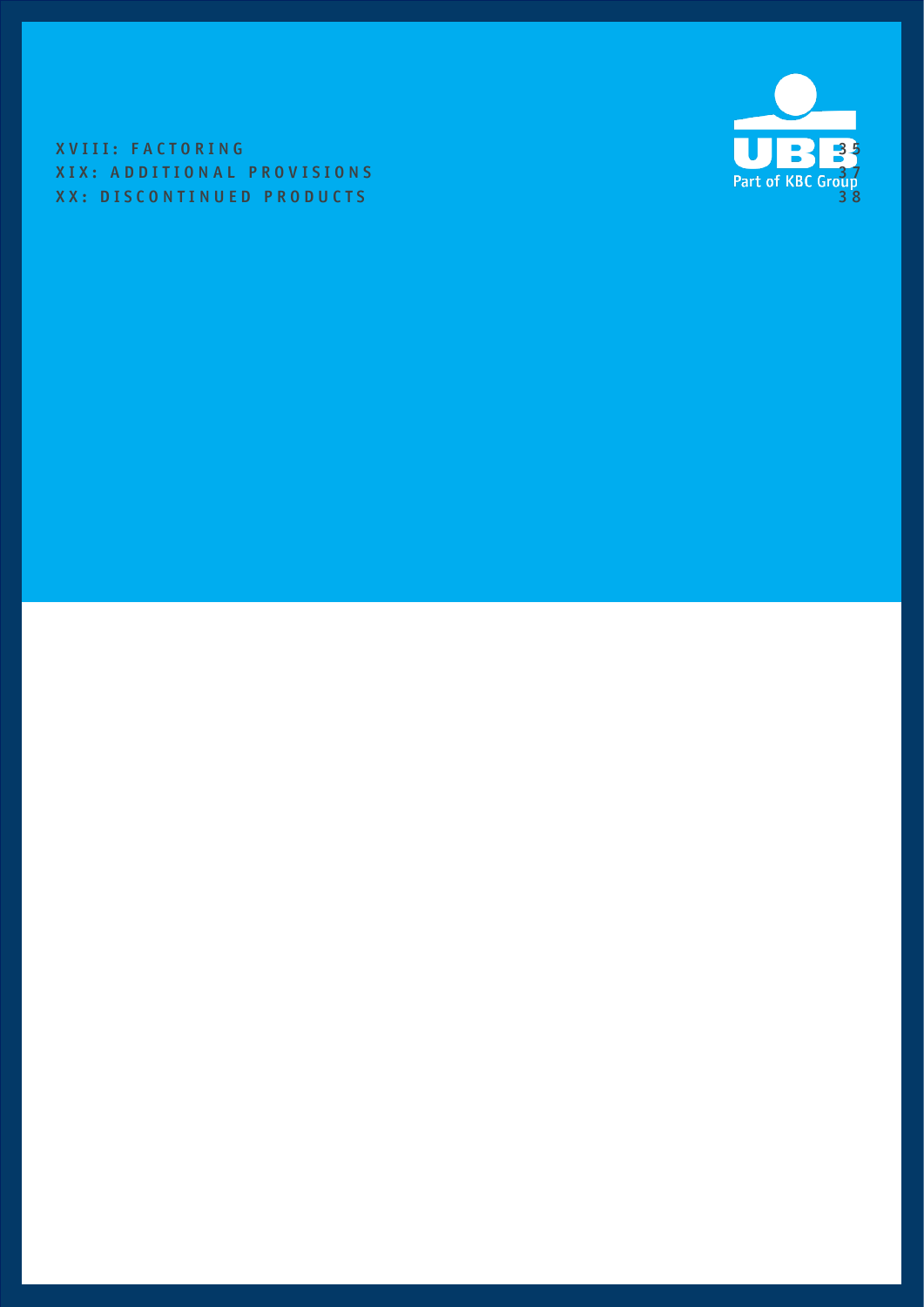# <span id="page-2-0"></span>I: BUSINESS CLIENTS ACCOUNTS

### TYPE OF SERVICE BGN FOREIGN

# C U R R E N C Y

#### Time Deposit

| Minimum balance     | <b>BGN 1 000</b> | 500 currency units    |
|---------------------|------------------|-----------------------|
| <b>Opening</b>      | Free of charge   | <b>Free of charge</b> |
| Maintenance-monthly | Free of charge   | <b>Free of charge</b> |
| Closing             | Free of charge   | Free of charge        |
|                     |                  |                       |

#### Current account

| Minimum balance                     | <b>BGN 200</b> | 200 currency units |
|-------------------------------------|----------------|--------------------|
| <b>Opening</b>                      | <b>BGN 10</b>  | <b>BGN 10</b>      |
| Maintenance with e-mail statement   | <b>BGN 12</b>  | <b>BGN 15</b>      |
| Maintenance with monthly statement  | <b>BGN 19</b>  | <b>BGN 25</b>      |
| Maintenance with weekly statement** | <b>BGN 17</b>  | <b>BGN 20</b>      |
| Maintenance with daily statements   | <b>BGN 25</b>  | <b>BGN 30</b>      |
| Closing                             | <b>BGN 20</b>  | <b>BGN 20</b>      |
|                                     |                |                    |

\* Only for customers used the service before 26.11.2018

#### Current account servicing POS

| Minimum balance                     | <b>BGN 200</b> | 200 currency units |
|-------------------------------------|----------------|--------------------|
| <b>Opening</b>                      | No fee         | No fee             |
| Maintenance with e-mail statement   | <b>BGN 10</b>  | <b>BGN 10</b>      |
| Maintenance with monthly statements | <b>BGN 16</b>  | <b>BGN 16</b>      |
| Closing                             | <b>BGN 20</b>  | <b>BGN 20</b>      |

#### Current accounts with differentiated interest accrual\*\* - not opened from 09.05.2017

| Minimum balance                    | <b>BGN 200</b> | 200 currency units |
|------------------------------------|----------------|--------------------|
| <b>Opening</b>                     | <b>BGN 10</b>  | <b>BGN 10</b>      |
| Maintenance with e-mail statement  | <b>BGN 10</b>  | <b>BGN 11.50</b>   |
| Maintenance with monthly statement | <b>BGN 15</b>  | <b>BGN 20</b>      |
| Maintenance with daily statements  | <b>BGN 25</b>  | <b>BGN 30</b>      |
| Closing                            | <b>BGN 20</b>  | <b>BGN 20</b>      |
|                                    |                |                    |

#### Retention Account

| <b>Opening</b>             | <b>BGN 20</b> | <b>BGN 20</b> |
|----------------------------|---------------|---------------|
| <b>Maintenance monthly</b> | <b>BGN 10</b> | <b>BGN 10</b> |
| Closing                    | <b>BGN 20</b> | <b>BGN 20</b> |

#### Liquidation accounts and accounts of clients undergoing bankruptcy proceedings

| Minimum balance                   | <b>BGN 100</b> | 0 100 200 currency units |
|-----------------------------------|----------------|--------------------------|
| <b>Opening</b>                    | <b>BGN 10</b>  | <b>BGN 10</b>            |
| Maintenance with e-mail statement | <b>BGN 12</b>  | <b>BGN 15</b>            |

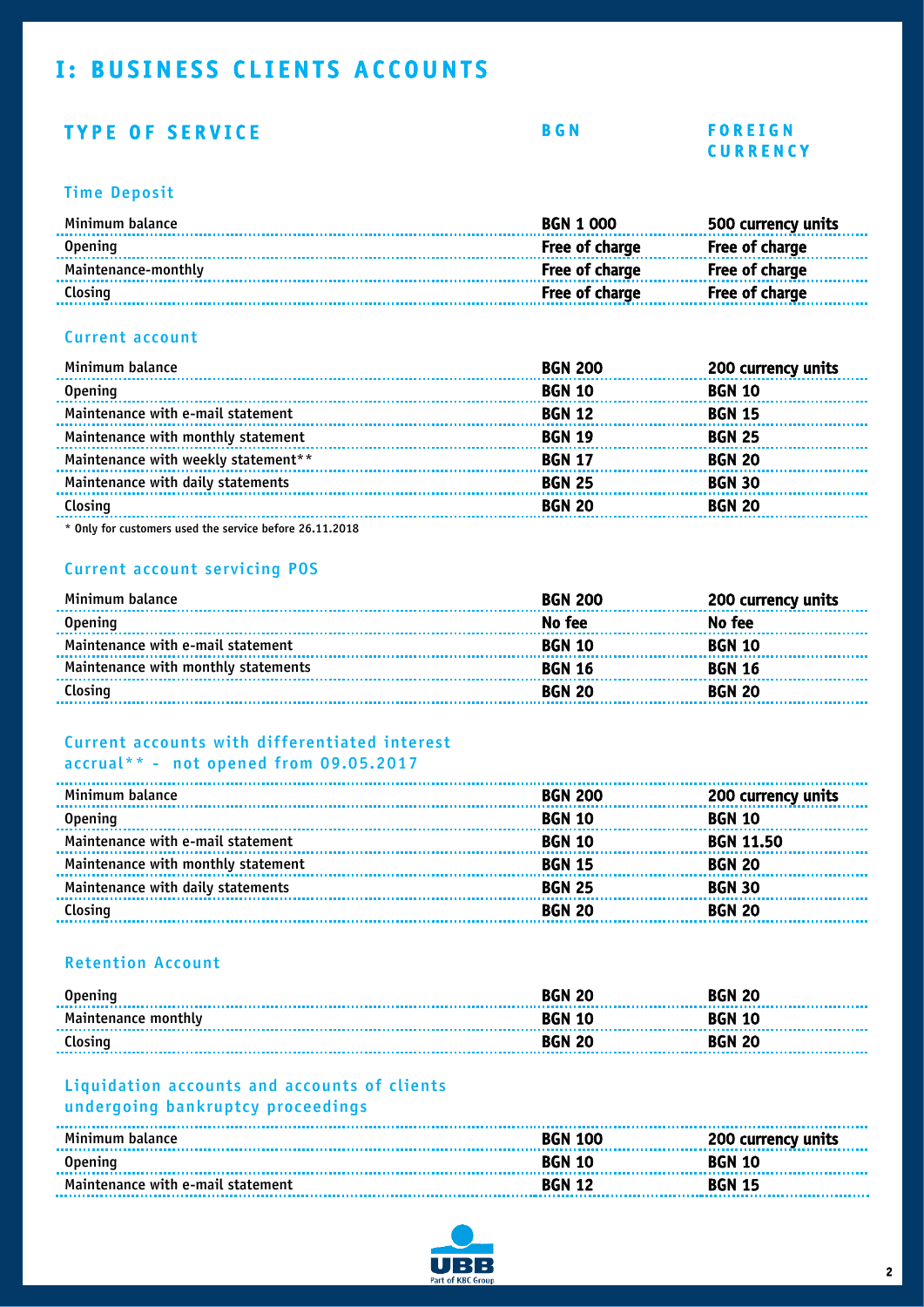| Maintenance with monthly statement | <b>BGN 19</b> | <b>BGN 25</b> |  |
|------------------------------------|---------------|---------------|--|
| Maintenance with daily statements  | <b>BGN 25</b> | <b>BGN 25</b> |  |
| Closing                            | <b>BGN 20</b> | <b>BGN 20</b> |  |

#### Escrow and Special Purpose Accounts

| Minimum balance         | Not required                                                                                                   | Not required                                                                |
|-------------------------|----------------------------------------------------------------------------------------------------------------|-----------------------------------------------------------------------------|
| Opening and maintenance | $%$ of<br>0.08<br>contract amount, per contract amount, per<br>part<br>quarter, or a<br>thereof,<br>min BGN 35 | %<br>the 0.08<br>-of<br>the<br>quarter, or a part<br>thereof,<br>min BGN 35 |
| <b>Statement</b>        | Free of charge                                                                                                 | Free of charge                                                              |
| Closing                 | Free of charge                                                                                                 | Free of charge                                                              |
|                         |                                                                                                                |                                                                             |

#### Accounts for Funds of Private Enforcement Agents' (PEA) Clients

| Minimum balance                     | <b>Not required</b> |
|-------------------------------------|---------------------|
| <b>Opening</b>                      | No fee              |
| Maintenance with e-mail statement   | No fee              |
| Maintenance with monthly statements | No fee              |
| Maintenance with daily statements   | No fee              |
| Closing                             | No fee              |

#### Accounts for Funds of Insurance Brokers and Agents' Clients

#### (legal entities and individuals), and Free Lancers (lawyers, notaries etc.)

| Minimum balance                                            | <b>Not required</b> |
|------------------------------------------------------------|---------------------|
| <b>Opening</b>                                             | <b>BGN 10</b>       |
| Maintenance with e-mail statement                          | <b>BGN 12</b>       |
| Maintenance with monthly statements                        | <b>BGN 19</b>       |
| Maintenance with daily statements                          | <b>BGN 25</b>       |
| Issuing a certificate for availability of a client account | <b>BGN 10</b>       |
| Closing                                                    | <b>BGN 20</b>       |
|                                                            |                     |

#### DVP – account for investment agents

| <b>Opening</b>                                                                                                                                    | <b>BGN 10</b>                |
|---------------------------------------------------------------------------------------------------------------------------------------------------|------------------------------|
| Monthly maintenance fee                                                                                                                           | <b>BGN 40</b>                |
| Accomplishing of net settlement in corporate securities transactions<br>under Guide 19-12002 of Bulgarian National Bank and Central<br>Depositary | <b>BGN 3</b><br>per transfer |
| Transferring funds to an investment intermediary through the Central<br>Depositary in transactions with corporate securities (MT 200)             | <b>BGN 3</b><br>per transfer |
| Closing                                                                                                                                           | <b>BGN 20</b>                |

#### Safekeeping fee for account balances in BGN and EUR of legal entities and sole proprietors

| Cumulative daily balance for all client accounts in BGN and EUR up to<br><b>BGN 500 000 (including)</b> | Free of charge | $\overline{\phantom{0}}$ |
|---------------------------------------------------------------------------------------------------------|----------------|--------------------------|
| Cumulative daily balance for all client accounts in BGN and EUR over<br>BGN 500 000                     | $0.8%$ p.a.    | $\blacksquare$           |

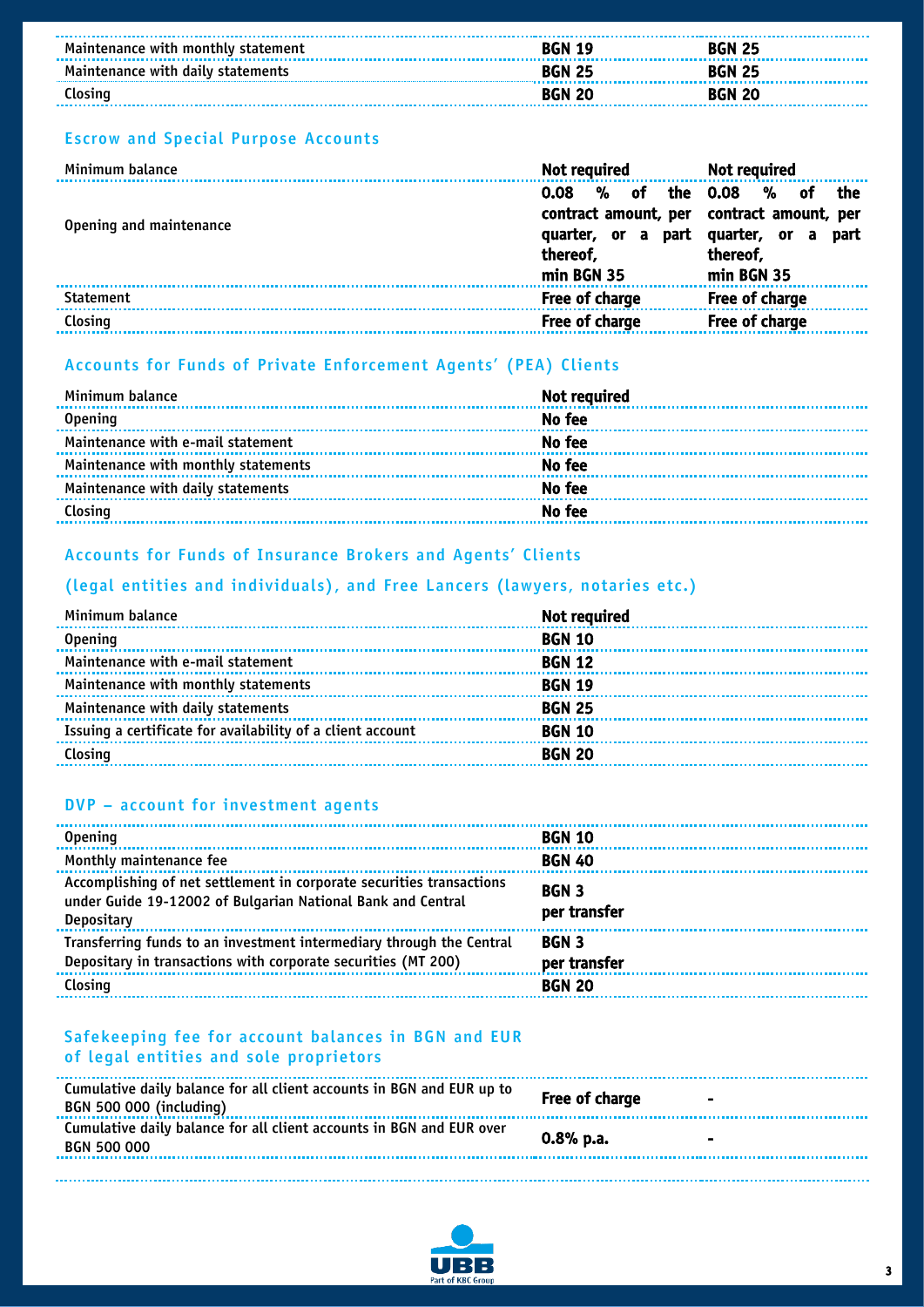#### New package accounts for PEA

#### Account for Funds of PEA clients (account for somebody else's funds)

| Minimum balance       | Not required                                       | $\overline{\phantom{0}}$ |
|-----------------------|----------------------------------------------------|--------------------------|
| Opening               | No fee<br><b>Contract Contract</b>                 |                          |
| Maintenance - monthly | No fee<br><b><i>Contract Contract Contract</i></b> |                          |
| Closing               | No fee                                             | $\blacksquare$           |

#### Savings account – PEA

| Minimum balance       | Not required | $\sim$         |
|-----------------------|--------------|----------------|
| <b>Opening</b>        | No fee       | $\blacksquare$ |
| Maintenance - monthly | No fee       | $\blacksquare$ |
| Closing               | No fee       | $\blacksquare$ |

#### PEA Comfort Account – Fees and expenses (own funds account – fees and expenses, collected by PEA)

| Minimum balance       | <b>Not required</b><br><b>Contract Contract</b> |                |
|-----------------------|-------------------------------------------------|----------------|
| <b>Opening</b>        | No fee                                          | $\sim$         |
| Maintenance - monthly | BGN 1                                           | $\blacksquare$ |
| Closing               | No fee                                          | $\blacksquare$ |

#### PEA Comfort Account – Additional activities (own funds account – funds, that PEA receives in relation to the additional activities, performed pursuant to Art. 18 of the Private Enforcement Agents Act)

| Minimum balance       | Not required | $\blacksquare$           |
|-----------------------|--------------|--------------------------|
| <b>Opening</b>        | No fee       | $\overline{\phantom{0}}$ |
| Maintenance - monthly | <b>BGN 1</b> | $\blacksquare$           |
| <u>Closing No fee</u> |              | $\overline{\phantom{0}}$ |

#### Other Accounts

| <b>Opening</b>                      | <b>BGN 10</b> | <b>BGN 10</b> |
|-------------------------------------|---------------|---------------|
| Maintenance with e-mail statement   | <b>BGN 12</b> | <b>BGN 15</b> |
| Maintenance with monthly statements | <b>BGN 19</b> | <b>BGN 25</b> |
| Maintenance with daily statements   | <b>BGN 25</b> | <b>BGN 30</b> |
| Closing                             | <b>BGN 20</b> | <b>BGN 20</b> |

#### Other account-related services

| Confirmation of information for a client for audit check needs | <b>BGN 100</b> | <b>BGN 100</b> |  |
|----------------------------------------------------------------|----------------|----------------|--|
| Maintenance with structured electronic statement               | <b>BGN 50</b>  | <b>BGN 50</b>  |  |
| Maintenance with SWIFT MT940 statement                         | <b>BGN 50</b>  | <b>BGN 50</b>  |  |

#### Notes:

- The Safekeeping fee on current account and term deposits balances of legal entities and sole proprietors is assessed for the days the respective threshold in the Tariff is exceeded (on a daily basis) and is collected on a monthly basis by the 10th day of each calendar month for the preceding month. The fee is not charged for accounts of Budget Institutions, Enforcement Agents, trustee (receiver in bankruptcy) account, ESCROW, donor campaign, retention, liquidation and letter of credit accounts, as well as accounts holding third party funds, balances, servicing as collateral for loan exposures. The BGN equivalent of balances in EUR currency accounts will be calculated on a daily basis through the BNB fixing for the respective day.
- Account balances below the required minimum for a current account, retention account, liquidation account, insolvent clients' account, shall not bear interest;
- It is not necessary to deposit the minimum balance upon opening an account, with the exception of a term deposit;
- The monthly maintenance fee for retention account is applicable, in case the account is not closed within 6 months from its opening;

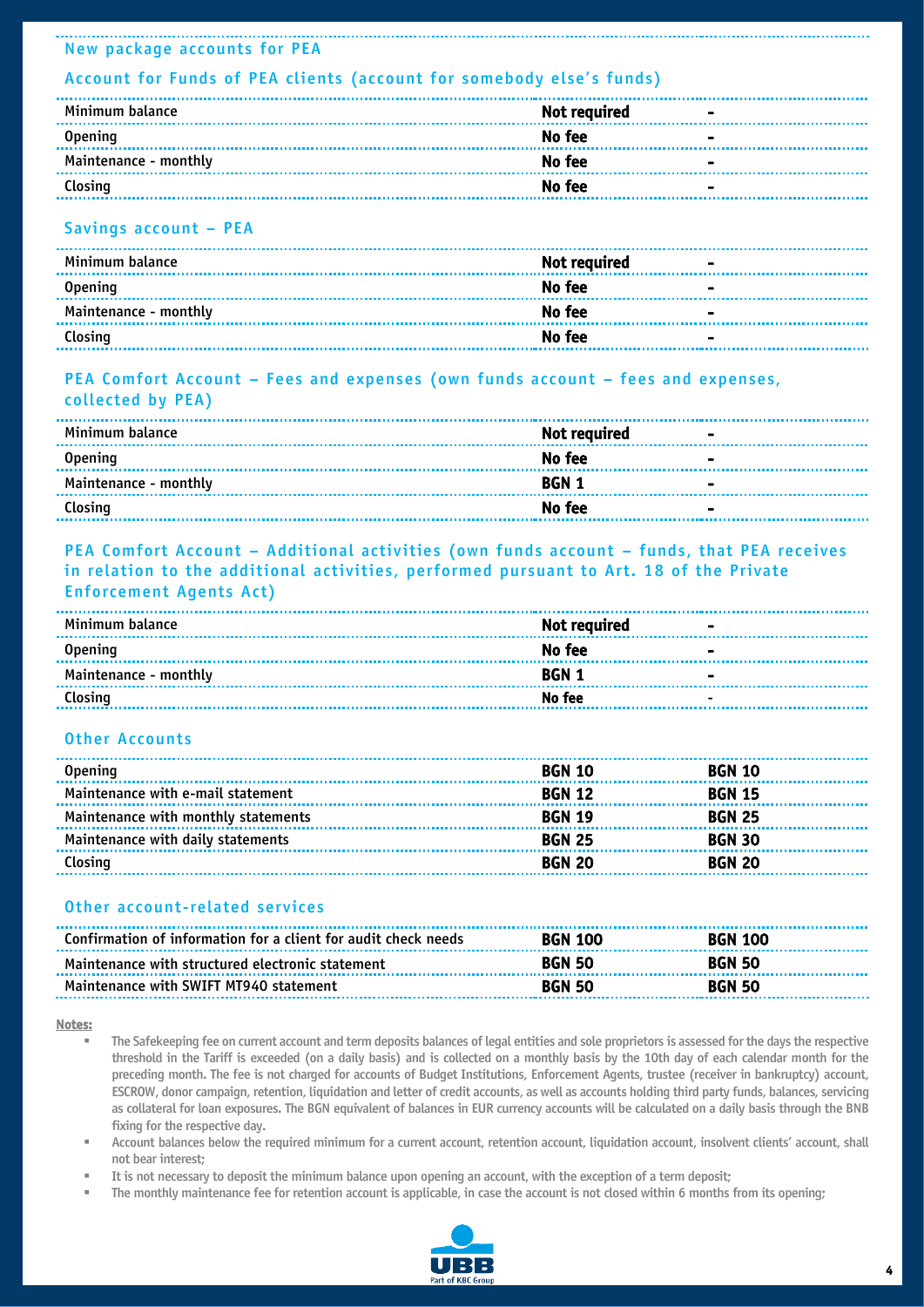- The Bank has the right to close an account of a Client, who has not paid the fee for its maintenance over a 6 (six)-month period;
- No closing and opening fees shall be collected in case of transforming a retention account into a current account.
- **EXECT** Escrow account shall be opened upon availability of a current account in BGN or EUR;
- Commissions for account statements and transfers from an escrow account shall be collected from the client's current account in the respective currency;
- Current accounts (accounts for own funds), of client account holders, which have not been opened in relation to the scope of activity requiring opening of such client accounts, shall be treated under the tariff as current accounts;
- The fee for opening an escrow account shall be collected once-off for the whole agreement period upon opening the account;
- No fee shall be collected for opening BGN accounts by agricultural producers;
- All other account types and services to those, which have not been explicitly provided for in Section I, shall be charged as stated in Other Accounts section.

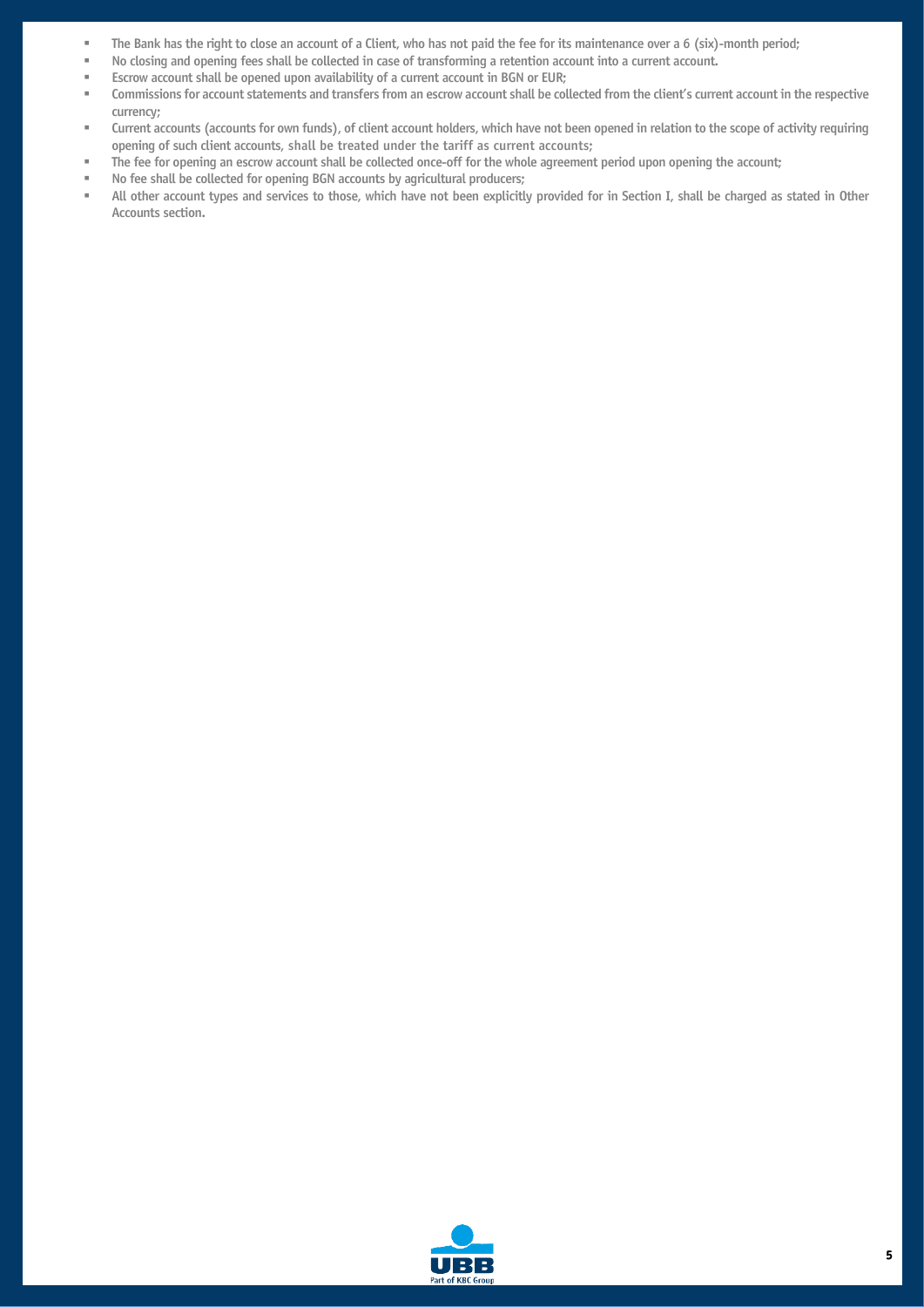# <span id="page-6-0"></span>**II: PACKAGE PROGRAMS**

#### Package Programs (monthly fee)

| "Business Partnership" Package                      | <b>BGN 18.90</b> |
|-----------------------------------------------------|------------------|
| "Business Partnership Start" package - electronic   | <b>BGN 13.90</b> |
| "Business Partnership Express" package - electronic | <b>BGN 18.90</b> |
| "Business Partnership Optimum" package - electronic | <b>BGN 29.90</b> |
| "Business Partnership Silver" package               | <b>BGN 35.00</b> |
| "Business Partnership Gold" package                 | <b>BGN 70.00</b> |

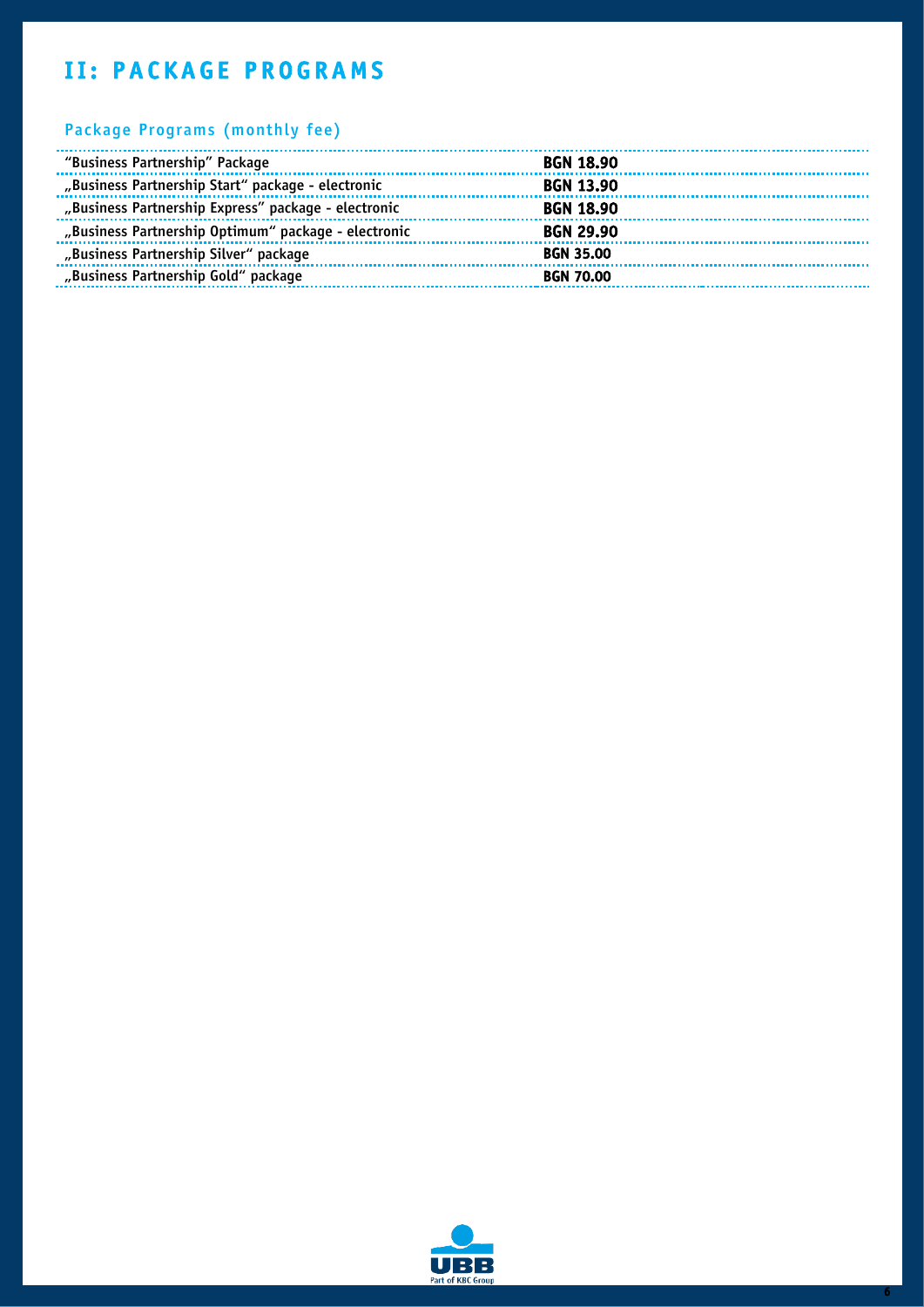# <span id="page-7-0"></span>**III: ONLINE BANKING**

| Registering<br><b>Online Banking</b>                                                                                          | No fee                 |
|-------------------------------------------------------------------------------------------------------------------------------|------------------------|
| Use -monthly fee                                                                                                              |                        |
| <b>Online Banking</b>                                                                                                         | No fee                 |
| <b>Other Services</b>                                                                                                         |                        |
| Reissuing a forgotten login password via UBB branch or Call center<br>Reissuing a forgotten login password via online banking | <b>BGN 5</b><br>No fee |
| Hardware token for scanning color CRONTO codes - usage fee, payable one-off                                                   | <b>BGN 29</b>          |
| Replacement of a Hardware token for scanning color CRONTO codes with a new device                                             | <b>BGN 29</b>          |
| Using a software token, integrated in the UBB Mobile application                                                              | No fee                 |
| Account Information Service (valid until 01.09.2019)<br><b>SMS</b>                                                            | No fee                 |

Note:

**Dearations ordered through online and mobile banking channels shall be charged according to Section IV: Fund Transfers;** 

" A hardware token for scanning color CRONTO codes that has shown a defect within 2 years of its purchase will be replaced free of charge.

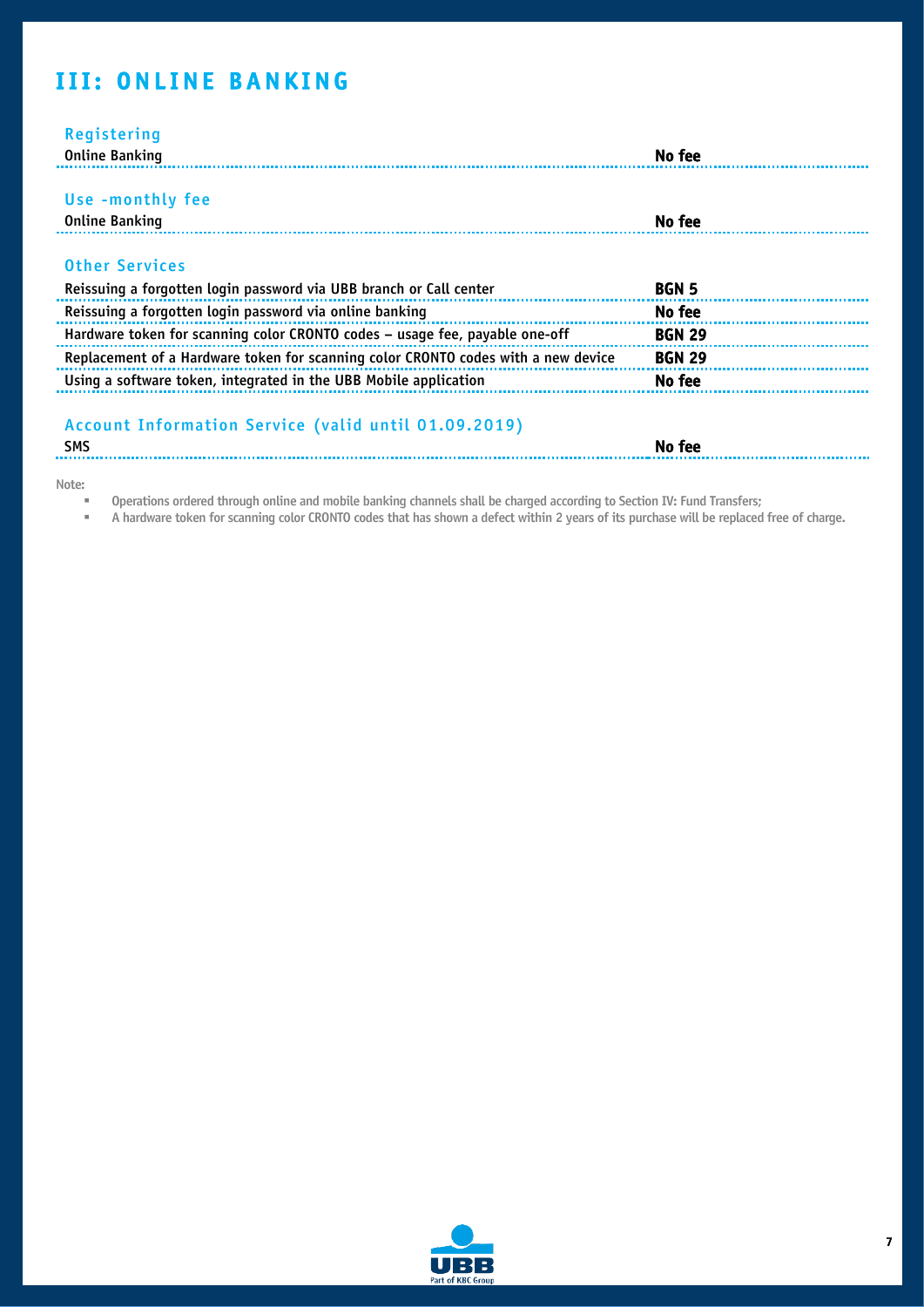# <span id="page-8-0"></span>**IV: FUNDS TRANSFERS**

### TYPE OF SERVICE BGN FOREIGN

# **CURRENCY**

#### Transfers to and from Account – Intrabank

#### (within UBB network)

#### **Outgoing**

| Incoming                            | Free of charge  | Free of charge  |
|-------------------------------------|-----------------|-----------------|
| - through online and mobile banking | <b>BGN 0.50</b> | <b>BGN 0.50</b> |
| - through the bank branch           | <b>BGN 2.50</b> | <b>BGN 2.50</b> |

#### Transfers to and from Accounts of PEA package – Intrabank

### (within UBB network)

#### **Outgoing**

| - through the bank branch           | <b>BGN 0.50</b> |
|-------------------------------------|-----------------|
| - through online and mobile banking |                 |
|                                     |                 |

### Transfers to and from Account – Interbank

| <b>Outgoing through BISERA</b>                                                                              |                 |                                                                                      |
|-------------------------------------------------------------------------------------------------------------|-----------------|--------------------------------------------------------------------------------------|
| - through the bank branch                                                                                   | <b>BGN 5.00</b> |                                                                                      |
| - through online and mobile banking                                                                         | <b>BGN 1.20</b> |                                                                                      |
| <b>Outgoing Transfers through RINGS</b>                                                                     |                 |                                                                                      |
| - through the bank branch                                                                                   | <b>BGN 23</b>   |                                                                                      |
| - through online and mobile banking                                                                         | <b>BGN 10</b>   |                                                                                      |
| Incoming through BISERA / RINGS                                                                             | Free of charge  |                                                                                      |
| Outgoing fund transfers in foreign currency                                                                 |                 |                                                                                      |
| Outgoing fund transfers in euro within the European Economic Area (EEA)                                     |                 |                                                                                      |
| Ordered at a UBB branch                                                                                     |                 | <b>BGN 5.00</b>                                                                      |
| Ordered through online and mobile banking                                                                   |                 | <b>BGN 1.20</b>                                                                      |
| Ordered at a UBB branch (Express)                                                                           |                 | <b>BGN 23.00</b>                                                                     |
| Ordered through online and mobile banking (Express)                                                         |                 | <b>BGN 10.00</b>                                                                     |
| Outgoing fund transfers in a currency other than euro, as well as fund<br>transfers in euro outside the EEA |                 |                                                                                      |
| Ordered at a UBB branch                                                                                     |                 | 0.20% min. BGN 50<br>max. BGN 600                                                    |
| Ordered through online and mobile banking                                                                   |                 | 0.15% min. BGN 50<br>max. BGN 600                                                    |
| Ordered at a UBB branch or through online and mobile banking with<br>expenses borne by the payer (OUR)      |                 | The relevant fee for<br>an outgoing fund<br>transfer in foreign<br>currency + BGN 40 |
| Incoming fund transfers in foreign currency                                                                 |                 |                                                                                      |
| Incoming fund transfers in euro within the European Economic Area<br>(EEA)                                  |                 | No fee                                                                               |

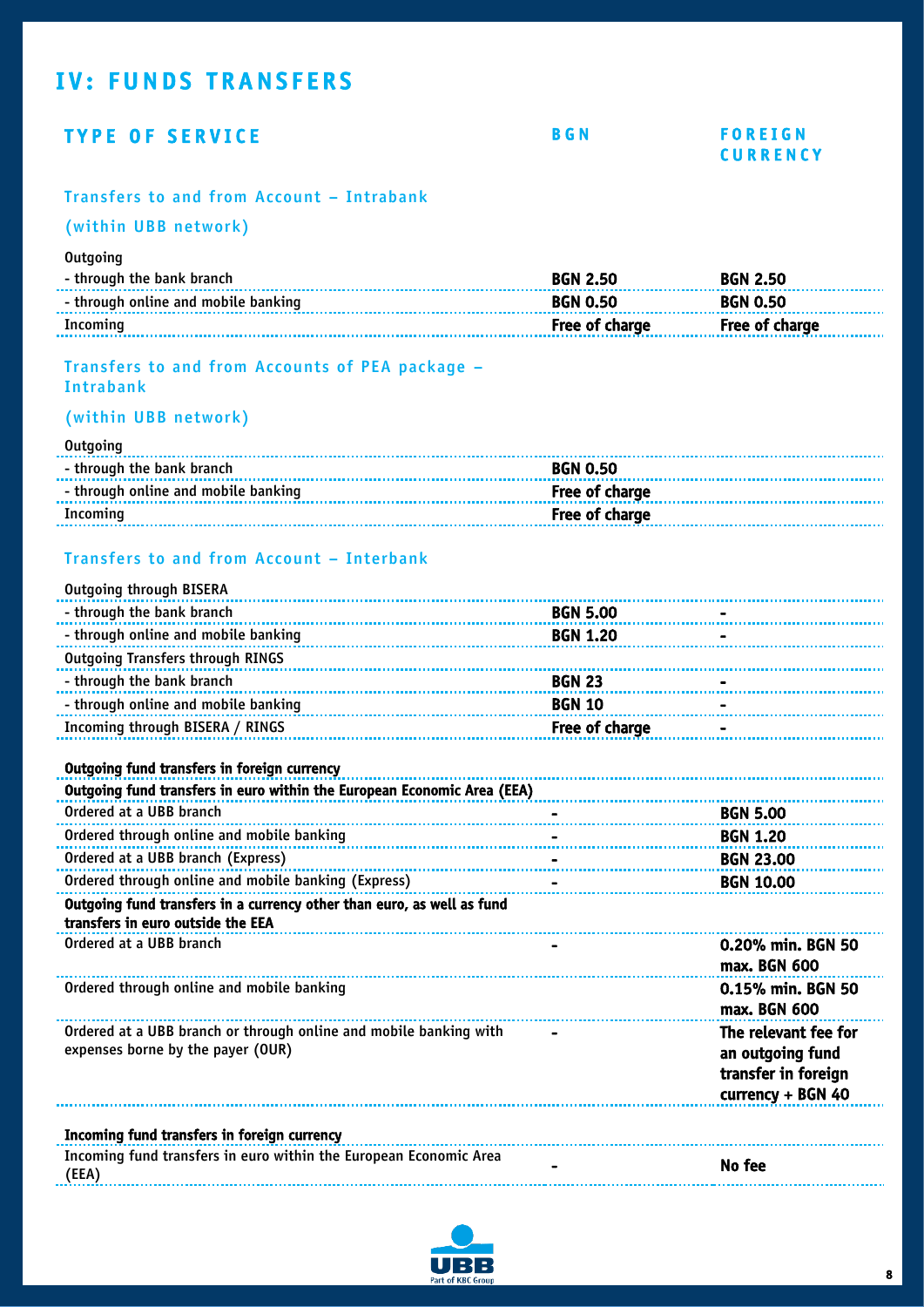| Incoming fund transfers in a currency other than euro, as well as fund<br>transfers in euro outside the EEA up to BGN 200 |                  | No fee                           |
|---------------------------------------------------------------------------------------------------------------------------|------------------|----------------------------------|
| Incoming fund transfers in a currency other than euro, as well as fund<br>transfers in euro outside the EEA over BGN 200  |                  | 0.1% min. BGN 25<br>max. BGN 200 |
|                                                                                                                           |                  |                                  |
| Interbank Cash Transfers at the Expense of the Payer                                                                      |                  |                                  |
| Outgoing with cash deposit at the cashiers' desk                                                                          | 1%, min. BGN 10  | N/A                              |
| Outgoing with cash deposit at the cashiers' desk via RINGS                                                                | 1%, min. BGN 35  | N/A                              |
| <b>Direct Debit</b>                                                                                                       |                  |                                  |
| Accepting of consent for direct debit                                                                                     | Free of charge   |                                  |
| Initiating direct debit order                                                                                             | <b>BGN 2.00</b>  |                                  |
| Initiating a refusal to pay a received direct debit order                                                                 | <b>BGN 1.00</b>  |                                  |
| Payment of a direct debit order                                                                                           |                  |                                  |
| within UBB net                                                                                                            |                  |                                  |
| - through the bank branch                                                                                                 | <b>BGN 2.50</b>  |                                  |
| - through online banking                                                                                                  | <b>BGN 0.50</b>  |                                  |
| via BISERA                                                                                                                |                  |                                  |
| - through the bank branch                                                                                                 | <b>BGN 5.00</b>  |                                  |
| - through online banking                                                                                                  | <b>BGN 1.20</b>  |                                  |
| via RINGS                                                                                                                 |                  |                                  |
| - through the bank branch                                                                                                 | <b>BGN 23.00</b> |                                  |
| - through online banking                                                                                                  | <b>BGN 10.00</b> |                                  |
| <b>Standing orders</b>                                                                                                    |                  |                                  |
| Registration                                                                                                              |                  |                                  |
| Standing orders among accounts of the same holder                                                                         | No fee           |                                  |
| Standing orders among accounts of different holders                                                                       | <b>BGN 1.00</b>  |                                  |
| Transfers                                                                                                                 |                  |                                  |
| <b>Intrabank Transfers</b>                                                                                                |                  |                                  |
| Among accounts of the same holder                                                                                         | No fee           |                                  |
| Among accounts of different holders                                                                                       | <b>BGN 0.50</b>  | <b>BGN 0.50</b>                  |
| <b>Interbank Transfers via BISERA</b>                                                                                     | <b>BGN 1.00</b>  |                                  |
| Changing/Adding registration                                                                                              | <b>BGN 1.00</b>  |                                  |
| <b>Deactivation of Registration</b>                                                                                       | No fee           |                                  |
|                                                                                                                           |                  |                                  |
| <b>Payment of tax liabilities</b>                                                                                         |                  |                                  |
| Through Taxes and Fees section                                                                                            |                  |                                  |
| in online banking                                                                                                         | <b>BGN 1.00</b>  |                                  |
|                                                                                                                           |                  |                                  |
| Payment of Electronic vignette (e-Vignette)                                                                               |                  |                                  |
| Through e-Vignette section in UBB Mobile                                                                                  | No fee           |                                  |
| <b>UPAY Gateway Payments</b>                                                                                              |                  |                                  |
| Registration in the payment gateway                                                                                       | No fee           |                                  |
| Payment of utility bills with cards, issued by UBB                                                                        | No fee           |                                  |
|                                                                                                                           |                  |                                  |

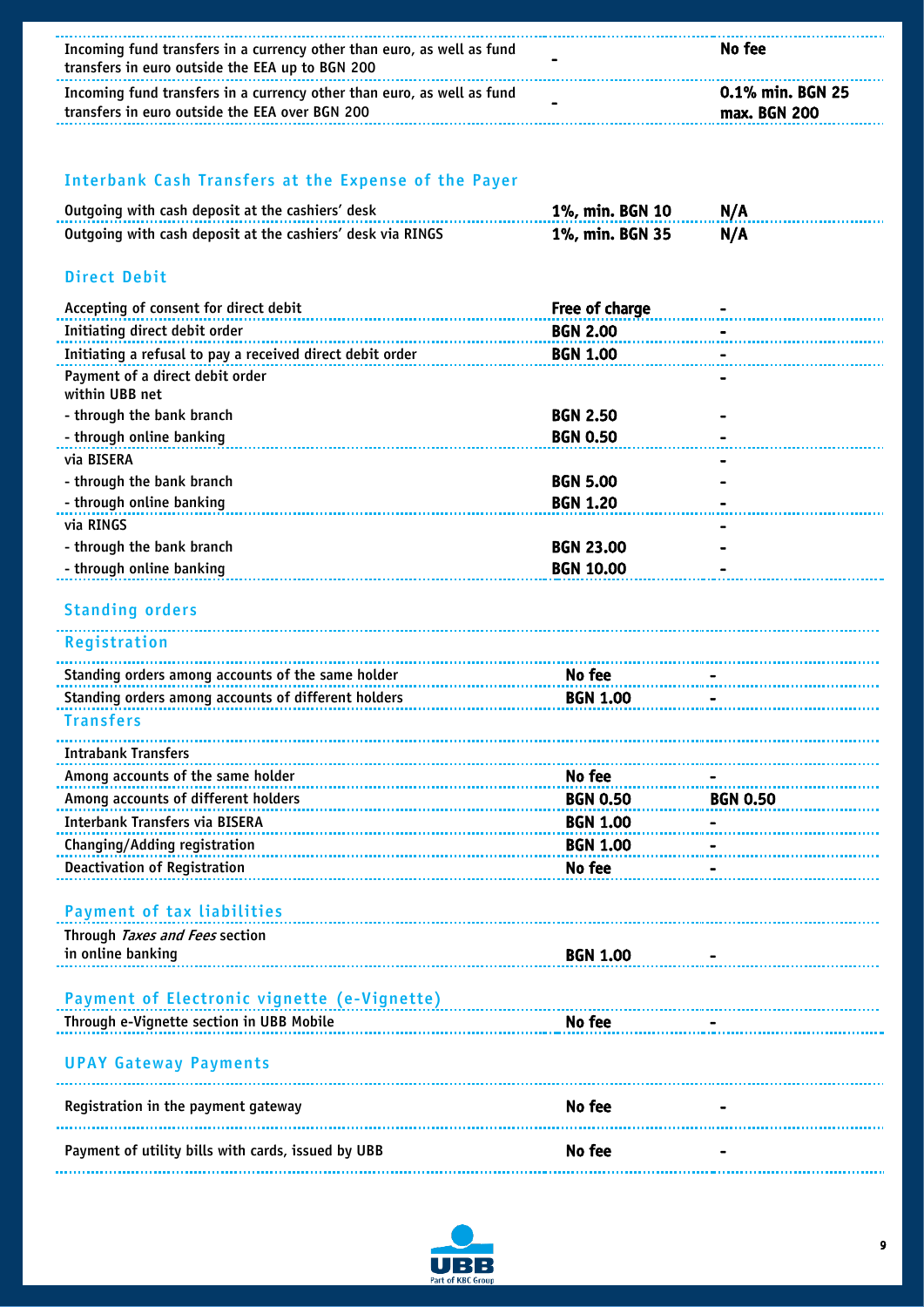| Payment of utility bills with cards of issuers, other than UBB - per paid<br>bill | <b>BGN 0.30</b> |                 |
|-----------------------------------------------------------------------------------|-----------------|-----------------|
| Payment of local taxes and fees - per paid tax account number                     | <b>BGN 1.50</b> |                 |
| Donor campaign contributions                                                      | No fee          |                 |
| Effected payments' inquiries                                                      | No fee          |                 |
| Change of client's profile data                                                   | No fee          |                 |
| Profile recovery upon a forgotten password                                        | No fee          |                 |
| <b>Profile deactivation</b>                                                       | No fee          |                 |
| <b>Mass Payroll Payments</b>                                                      |                 |                 |
| <b>Outgoing within UBB Network</b>                                                |                 |                 |
| Through the bank branch                                                           | <b>BGN 2.50</b> | <b>BGN 2.50</b> |
| Through online banking or payment file                                            | <b>BGN 0.30</b> | <b>BGN 0.30</b> |

#### Outgoing interbank via BISERA

| Through the bank branch                | <b>BGN 5.00</b>   |  |
|----------------------------------------|-------------------|--|
| Through online banking or payment file | <b>BGN 1.10</b>   |  |
| Outgoing interbank via RINGS           |                   |  |
| Through the bank branch                | <b>BGN 23.00</b>  |  |
| Through online banking or payment file | <b>BGN 10.00</b>  |  |
| Processing of payroll payment file     |                   |  |
| Through the bank branch                | BGN 5.00 per file |  |
| Through online banking or payment file | Free of charge    |  |

#### Other

| Current year survey fee with correspondence to another bank                                                                                                                                                                         | <b>BGN 20</b>     | <b>BGN 60</b>                                                 |
|-------------------------------------------------------------------------------------------------------------------------------------------------------------------------------------------------------------------------------------|-------------------|---------------------------------------------------------------|
| Previous years survey fee with correspondence to another bank                                                                                                                                                                       | <b>BGN 30</b>     | <b>BGN 80</b>                                                 |
| For each additional message                                                                                                                                                                                                         |                   | <b>BGN 20</b>                                                 |
| For amendment of fund transfer order conditions                                                                                                                                                                                     |                   | BGN 65 + commission<br>of the corespondent<br>bank            |
| Fee for cancelling a fund transfer in foreign currency                                                                                                                                                                              |                   | BGN 65 + commission<br>of the corespondent<br><b>bank</b>     |
| Return incoming transfer (not by the fault of the Bank)                                                                                                                                                                             |                   | <b>BGN 100</b>                                                |
| Return outgoing transfer (not by the fault of the Bank)                                                                                                                                                                             |                   | The commision for<br>incoming transfer in<br>foreign currency |
| Fiduciary operations related to transfer of funds                                                                                                                                                                                   | <b>Negotiable</b> | <b>Negotiable</b>                                             |
| Fee for manual processing of an incoming foreign currency<br>transfer due to unspecified IBAN (shall be collected from the<br>beneficiary of the transfer, except in cases, when the expenses related to<br>the transfer are "OUR") |                   | <b>BGN 10</b>                                                 |
| Additional fee for incoming non-cash transaction through a virtual IBAN                                                                                                                                                             | <b>BGN 0.30</b>   |                                                               |

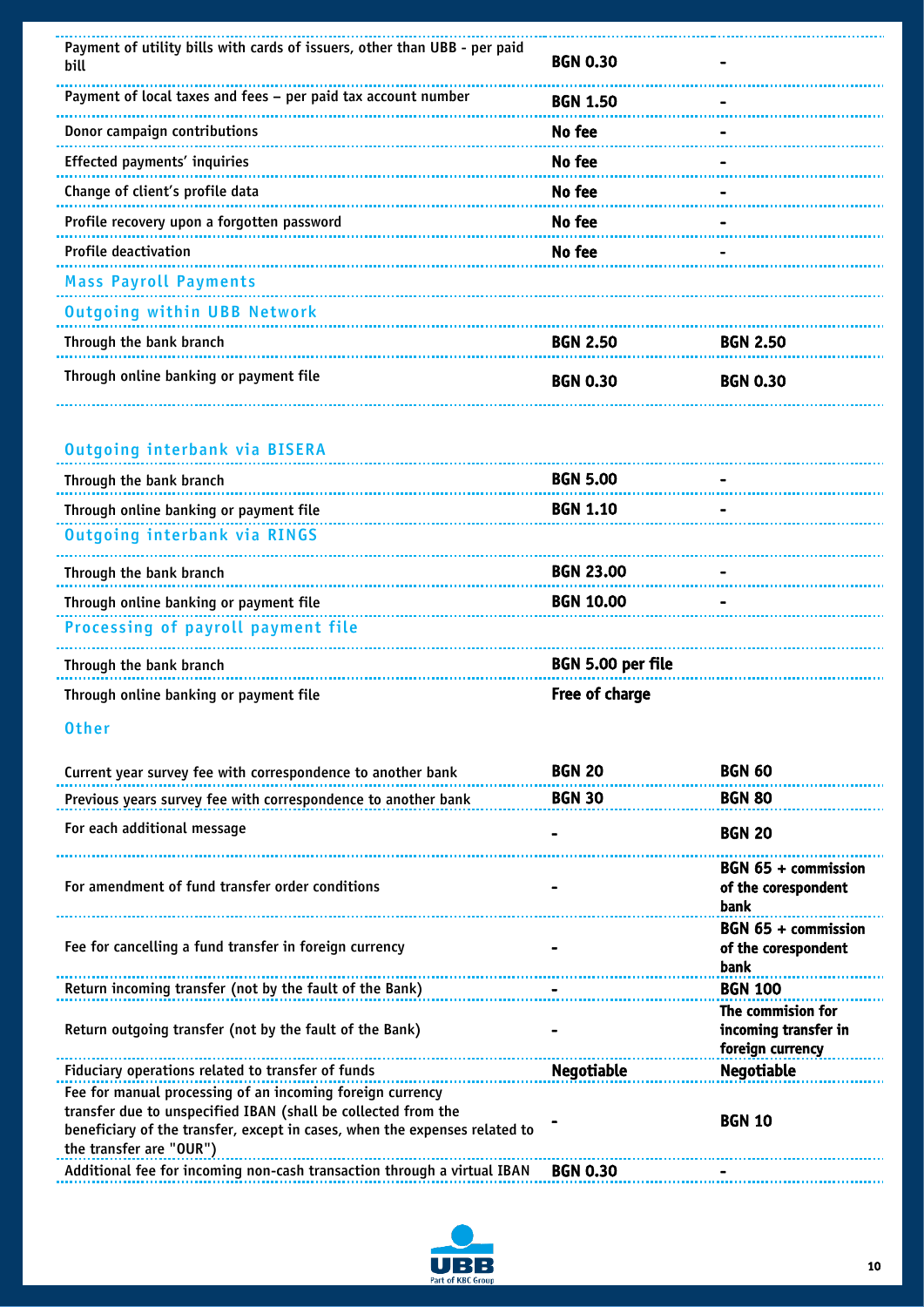#### Notes:

- No fund transfer fees shall be collected upon purchase/sale and exchange of foreign currency between accounts in the Bank's system;
- No additional fee, charged on teller operations, is collected for cash transfers;
- No transfer fee shall be collected in case of funds transfer within the bank 's network, between accounts of the same holder;
- Upon using a multiple transfer order to the state budget, each of the initiated outgoing BGN transfers shall be treated as a separately ordered payment;
- Deadline for accepting orders for BGN transfers via BISERA for execution within the same business day shall be 19.30 h;
- Deadline for accepting orders for BGN state budget transfers via BISERA for execution within the same business day shall be 15.00 h.
- Deadline for accepting payments via RINGS for execution within the same business day shall be 15.00 h.;
- Orders for intrabank transfers from and to accounts with UBB shall be accepted till 16.30 h. and shall be executed with value date the same business day;
- Interbank orders for fund transfers in foreign currency through a branch shall be accepted by 15.00h. Payments ordered after this hour shall be executed on the next business day;
- Interbank orders for fund transfers in foreign currency via online and mobile banking shall be accepted by 15.30h. Payments ordered after this hour shall be processed on the next business day;
- Fund transfers in foreign currencies in EUR, USD, CHF and GBP shall be executed with value date the same business day;
- Fund transfer in the currencies of the other countries from the EEA, ordered via online and mobile banking, will be executed with value date 1 business day, while those ordered through a branch of the bank – with value date up to 2 business days;
- Fund transfers in JPY, TRY, CAD, AUD, RUB, ordered via online and mobile banking and through a branch of the bank, will be executed with a value date 2 business days;
- Express transfers via TARGET2 shall be executed only in EUR to banks in countries within the European Economic Area which participate in TARGET2;
- Deadline for processing incoming transfers in foreign currency within the business day 16.30 h.
- Transfers in EUR and in the national currencies of European Union/European Economic Area countries to banks on the territory of the European Union and the European Economic Area shall be executed with an option for sharing the expenses between the payer and the beneficiary (SHA);
- For survey and amendment of an ordered foreign currency transfer, besides the fees of UBB, the payer shall be charged additionally with all fees of the correspondent banks, having originated in relation with these services.
- Upon execution of outgoing fund transfers in foreign currency with expenses, shared between the payer and the beneficiary (SHA), the correspondent bank may deduct some costs from the fund transfer amount.
- Upon execution of outgoing foreign currency transfers in USD with expenses OUR to banks in the USA, the Bank guarantees that the order will be executed without collecting fees from the correspondent bank in the USA, but it is possible the beneficiary's bank to deduct expenses from the fund transfer amount;
- No commission for transfers in BGN through the branch network (on a hard copy) in accounts of UBB Asset Management AD for subscription of shares from UBB Mutual Funds
- Transactions performed through the *Taxes and Fees* section in online banking are charged per taxable person, regardless of the number of paid liabilities
- Upon payments through the UPAY Payment Gateway [\(www.ubbpay.bg](http://www.ubbpay.bg/) site) the card issuing bank may charge additional fees, of which the client can obtain information from its issuing bank's tariff. Upon effecting payments through UPAY UBB clients will not be charged additionally.
- Upon payment of utility bills through UPAY Payment Gateway a random number of bills to different companies can be paid with one card transaction, as the applicable fee is per paid bill.
- Upon payment of local taxes and fees via the UPAY payment gateway one transaction may include a random number of a taxable person's obligations for local taxes and fees per different tax account numbers to the selected municipality, as the fee shall be applicable to the payment of all obligations under each individual tax account number, made with the respective transaction.
- In the cases when to an account of the Holder there is a received fund transfer in a currency, other than the account currency, the Bank shall credit the account as at the moment of posting the accounting entries, by converting the received amount at the announced for the day official buy /sell rates for the respective currency and for the account currency, applicable to electronic exchange of foreign currency.

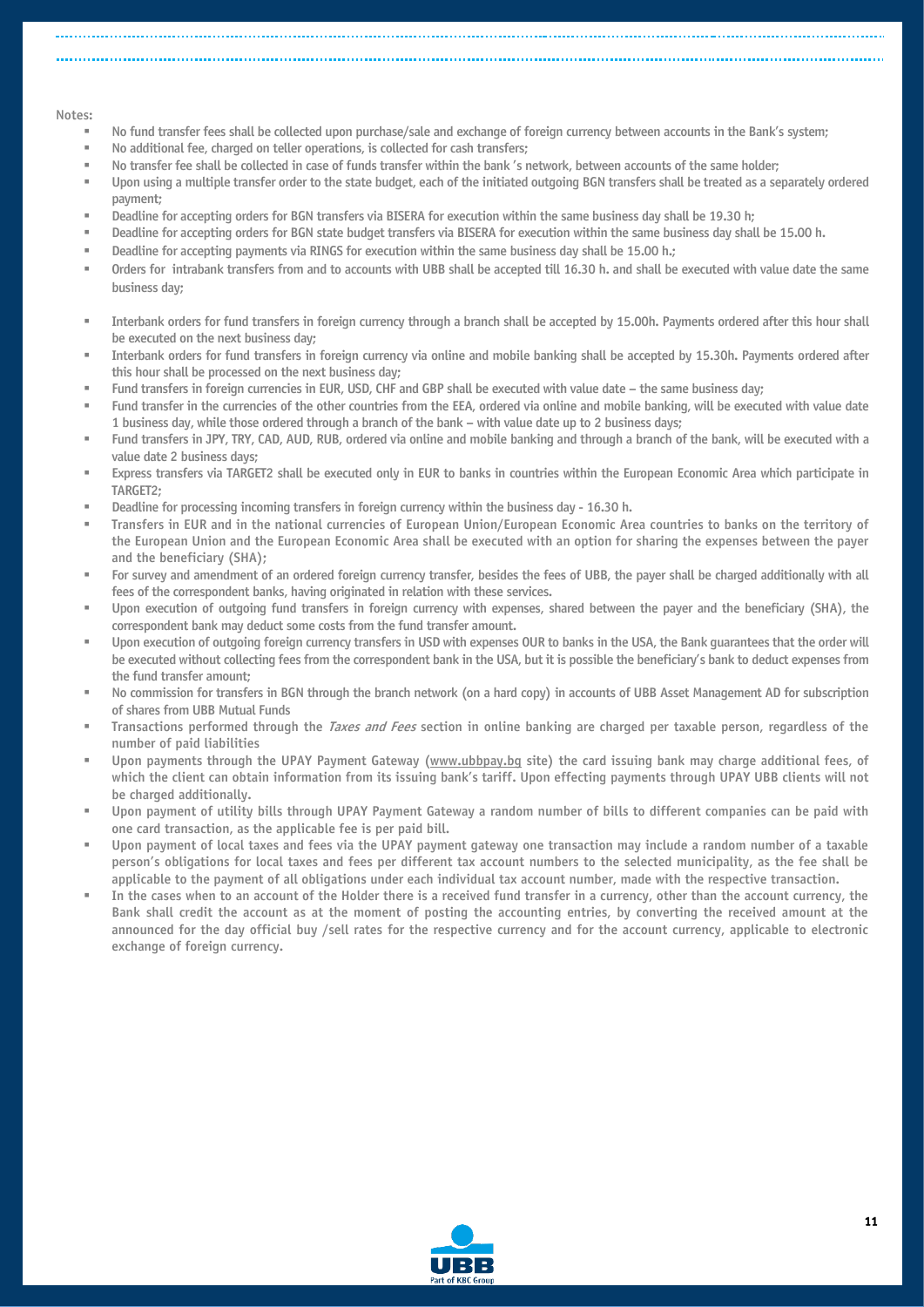# <span id="page-12-0"></span>**V: CASH OPERATIONS** TYPE OF SERVICE BGN FOREIGN

# **CURRENCY**

| Cash deposit up to<br>BGN 2 000 (currency equivalent)                                                                      | <b>BGN 2.00</b>                            | <b>BGN 2.00</b>                            |
|----------------------------------------------------------------------------------------------------------------------------|--------------------------------------------|--------------------------------------------|
| Cash deposit above BGN 2000<br>(currency equivalent)                                                                       | 0.25%, min. 5 BGN,<br>max. 300 BGN         | 0.3%, min. 5 BGN,<br>max. 300 BGN          |
| Cash deposit by a legal entity, other than the account holder                                                              | 0.4% on the total<br>amount, min. 4.50 BGN | 0.4% on the total<br>amount, min. 4.50 BGN |
| Cash deposit by a legal entity, other than the account holder to an<br>account of a State Budget                           | 0.5% on the total<br>amount, min. 4.50 BGN | 0.5% on the total<br>amount, min. 4.50 BGN |
| Depositing in a currency, different from the account's currency                                                            | No fee                                     | No fee                                     |
| <b>ATM Deposit</b>                                                                                                         | Free of charge                             |                                            |
| Cash deposit on account from PEA package*                                                                                  | Free of charge                             | $\blacksquare$                             |
| *No fee shall be charged on cash deposits, made by a natural person to an account for funds of Private Enforcement Agents' |                                            |                                            |

clients (account for somebody else's funds).

| Cash Withdrawal in a currency, different from the account's<br>currency                           | No fee                                   | No fee                        |
|---------------------------------------------------------------------------------------------------|------------------------------------------|-------------------------------|
| Cash Withdrawal up to BGN 10 000 (currency equivalent) and<br>above BGN 10 000 with prior request | 0.55%, min. 4 BGN                        | 0.6%, min. 5 BGN              |
| Cash Withdrawal above BGN 10 000 (currency equivalent) without<br>reguest                         | 0.65% from the whole<br>amount           | 0.7% from the whole<br>amount |
| Cash Withdrawal from account from PEA package                                                     | 0.2%, min. 1 BGN, max.<br><b>100 BGN</b> | $\blacksquare$                |

#### Cash Collection

| With a specialized vehicle of the Bank | <b>Negotiable</b> | <b>Negotiable</b> |
|----------------------------------------|-------------------|-------------------|
| Cash transportation to client sites    | <b>Negotiable</b> | <b>Negotiable</b> |

#### Other Cash Commissions:

| Processing, counting, exchange without depositing to an account<br>(including exchanging banknotes for coins and vice versa) | 5%, min. BGN 5  |                 |
|------------------------------------------------------------------------------------------------------------------------------|-----------------|-----------------|
| Checking a banknote with doubtful authenticity /per banknote/                                                                | <b>BGN 1</b>    | BGN 1           |
| Replacement of damaged banknotes and coins                                                                                   | No fee          | N/A             |
| Coins deposit (collected on the whole amount in case of deposited<br>more than 20 coins)                                     | 5%, min. BGN 3  |                 |
| Account deposit through cash collection or twenty-four-hour vault                                                            | 0.2%            | 0.2%            |
| Safe-keeping of valuables in a twenty-four-hour vault – per week                                                             | <b>BGN 27</b>   | <b>BGN 27</b>   |
| Safe-keeping of valuables in a twenty-four-hour vault – per month                                                            | <b>BGN 100</b>  | <b>BGN 100</b>  |
| Additional fee for incoming cash transaction through a virtual IBAN                                                          | <b>BGN 0.30</b> | <b>BGN 0.30</b> |
| Foreign currency exchange at the cash desk (cash desk)                                                                       | 6 BGN           | 6 BGN           |

Notes:

▪ Upon withdrawal of amounts exceeding BGN 10 000 or their equivalence in foreign currency (only in case it coincides with the account currency) by one particular client on a daily basis, a prior written request 2 business days in advance is required. For funds requested in writing but not withdrawn, a commission of 0,5% shall be charged on the non-withdrawn amount;

No commissions shall be collected for cash deposits of sorted banknotes, when the grounds for the deposit are expressly stated as repayment of an obligation under a loan, granted by UBB. Cash commissions shall not be due only upon a cash installment under a

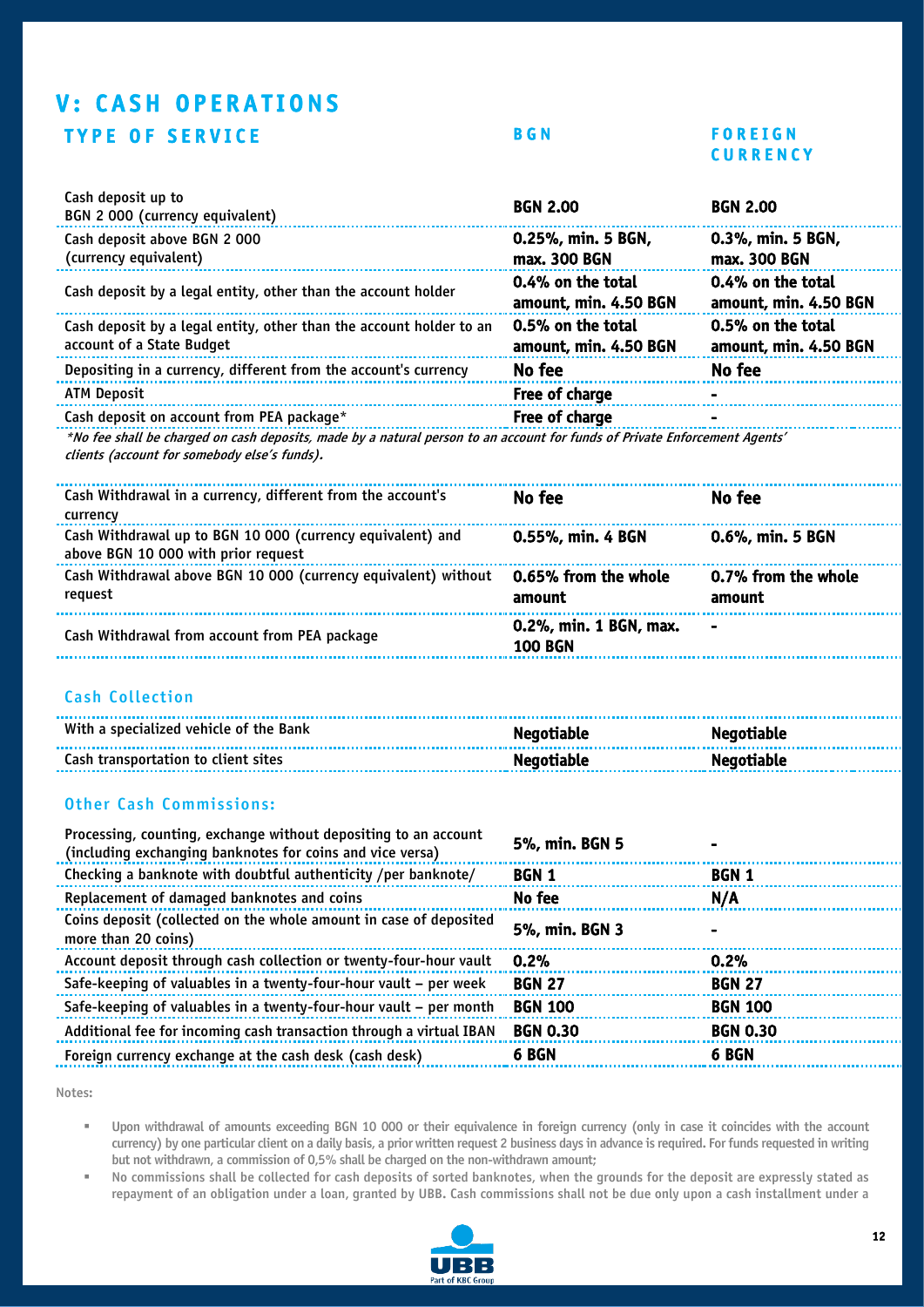loan with a repayment schedule (excluding credit lines and overdrafts) and up to the amount of the currently due loan installment, in accordance with the repayment schedule;

- Strongly damaged banknotes are such with interrupted wholeness due to physical or chemical processes;
- No transfer fees shall be collected for purchase-sale and exchange of foreign currency through a non-cash transfer between accounts of the same holder;
- An agreement for safe-keeping of valuables in a twenty-four-hour vault can be entered into only with legal entities, upon the explicit condition that the valuable consignment deposited into twenty-four-hour vault, be opened by a Bank committee, and the cash found in it, be credited to the client's account with the Bank;
- Funds deposited after the Bank's business hours will be posted with value date the first business day, following the depositing date.
- Cash transfers, returned by the beneficiary's bank shall be refunded to the payer within 7 business days following the date of the ordered transfer. The amount shall be refunded upon the payer's request;
- ATM deposits, made by 17 h., shall be posted with value date the same business day. Deposits made after 17h., shall be posted with value date the next business day. Deposits made on non-business days shall be posted with value date on the next business day;
- All deposits, made by an individual, representing the client or an individual expressly authorized by the client to make deposits to its account or in the cases, when in the deposit reasons there are no details, typical for effecting a payment between the depositor and the account holder, shall be charged as deposits to an account;
- In all other cases the deposit shall be charged as a cash deposit to an account by a third party different from the account holder and the fee shall be collected from the depositor;
- No commission for deposits to UBB Asset Management AD accounts for subscription of shares from UBB Mutual Funds;
- Purchase of foreign currency at a teller desk and withdrawal in a foreign currency, different from that of the client's account, is restricted to 1 transaction of amount up to BGN 10 000 (currency equivalent) per client on a daily basis.

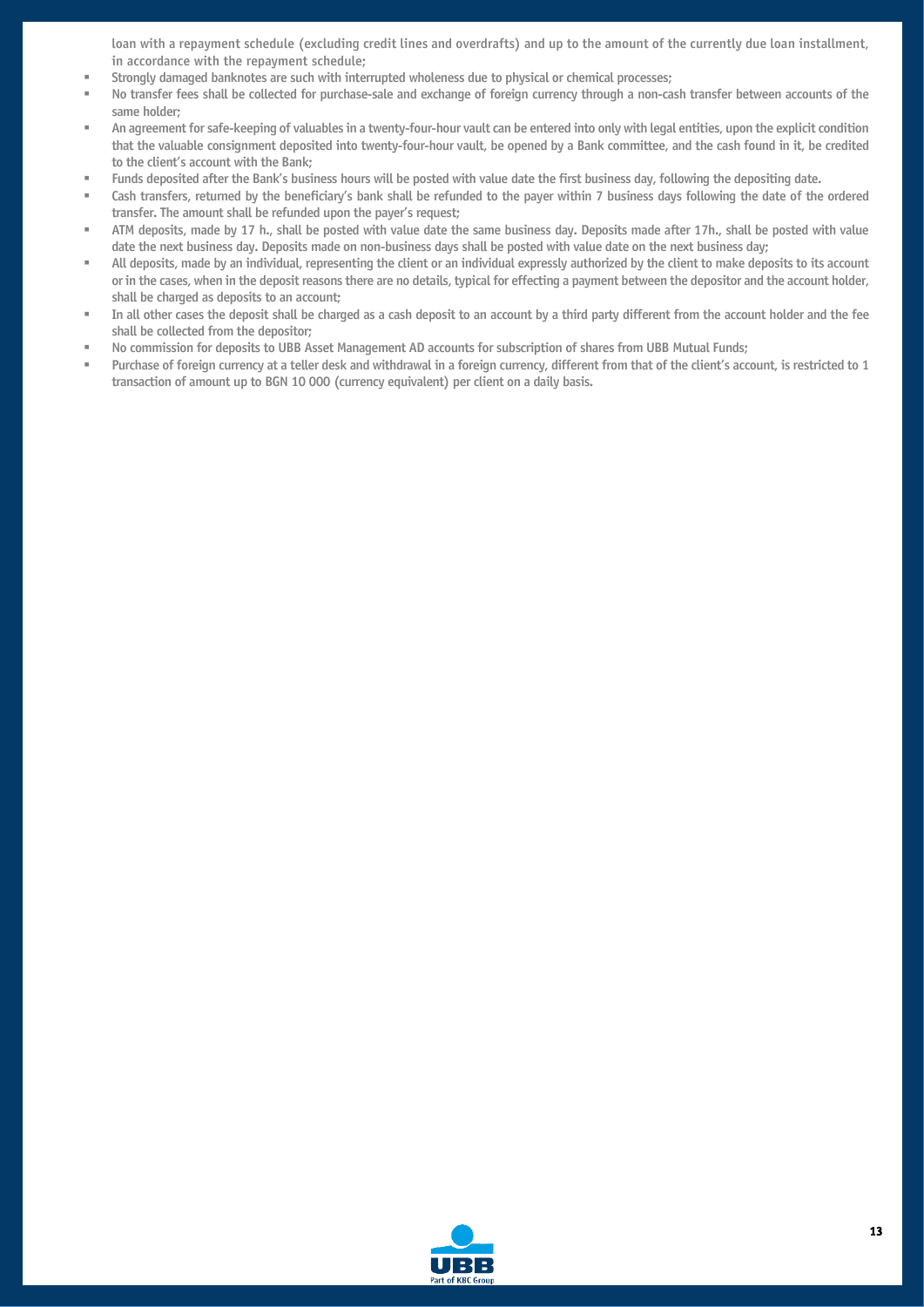# <span id="page-14-0"></span>**VI: ELECTRONIC NOTIFICATIONS**

| <b>Subscription plan SMS</b>   |              |  |
|--------------------------------|--------------|--|
| SMS 20 (20 notifications)      | <b>BGN 3</b> |  |
| SMS 40 (40 notifications)      | <b>BGN 5</b> |  |
|                                |              |  |
| <b>Subscription plan Viber</b> |              |  |
| Viber 20 (20 notifications)    | <b>BGN 2</b> |  |
| Viber 40 (40 notifications)    | <b>BGN4</b>  |  |
|                                |              |  |
| E-mail                         | No fee       |  |
|                                |              |  |
| <b>Push notifications</b>      | No fee       |  |

#### Note:

- The subscription for e-notifications may include notifications for account movements, monthly account balance and card transactions. Е-mail notifications will be provided only for account movements and monthly account balances. The Bank reserves its right to send a determined by it number of free-of charge SMS messages to the mobile phone number, stated by the Client to the Bank, concerning transactions with bank cards, as the Client shall be entitled at any time to explicitly refuse their receipt at a branch of the Bank. The price of the e-notifications subscription plan is inclusive of VAT.
- It is possible for a client to simultaneously subscribe for more than one package type (SMS and Viber), in case he/she has selected a different notification channel for his/her cards and/or accounts. The use of the SMS or Viber notifications, included in the respective subscription plan, is not limited by time and will be valid until their full depletion.
- The push notifications refer only to card transactions. Upon activation of the push notifications for bank cards via the mobile banking application, free of charge and paid SMS/Viber messages for transactions effected with those cards shall no longer be sent. Upon deactivation of the push notifications via the mobile banking application, sending of free of charge and paid SMS/Viber messages shall not be renewed automatically. Sending of free of charge and paid SMS/Viber messages may be activated in a branch of the Bank or via the Online banking website. For remaining purchased, but unused, SMS or Viber messages, they can also be used after the renewal until fully spent.

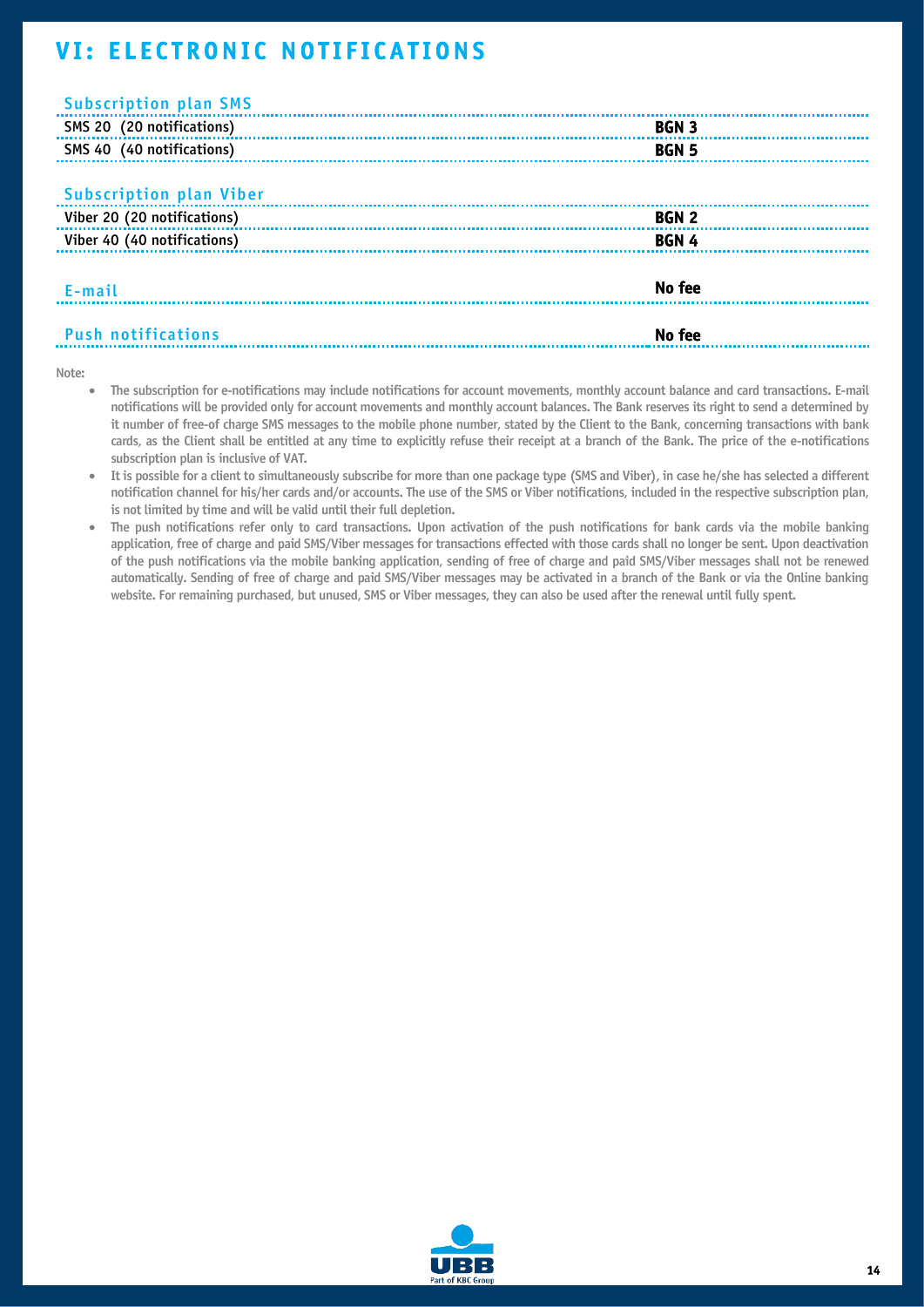# <span id="page-15-0"></span>VII: DOCUMENTARY COLLECTIONS

### TYPE OF SERVICE BGN

#### F O R E I G N **CURRENCY**

#### Documentary Collection Received by UBB

| Documents against payment                                            | 0.25% min. BGN 80<br>max. BGN 600 |
|----------------------------------------------------------------------|-----------------------------------|
| Documents against acceptance                                         | 0.30% min. BGN 80<br>max. BGN 600 |
| Documents free of payment                                            | 0.20% min. BGN 80<br>max. BGN 300 |
| Processing of documents, sent to the order of UBB                    | 0.30% min. BGN 220                |
| Aval with cash collateral (per quarter or part thereof)              | 0.30% min. BGN 100                |
| Aval with other collateral                                           | Upon agreement                    |
| Advising of amendment                                                | <b>BGN 60</b>                     |
| Urgent processing upon a customer's request (within one banking day) | <b>BGN 80</b>                     |
| Tracers/Inquiries                                                    | <b>BGN 70</b>                     |
| Correspondence upon the client's order                               | <b>BGN 70</b>                     |
| Return of unpaid documents                                           | <b>BGN 80</b>                     |
|                                                                      |                                   |

#### Documentary Collection Sent by UBB

| Documents against payment/acceptance/free of payment                 | 0.25% min. BGN 80<br>max. BGN 600 |
|----------------------------------------------------------------------|-----------------------------------|
| Amendment of the collection instructions                             | <b>BGN 100</b>                    |
| Urgent processing upon a customer's request (within one banking day) | <b>BGN 80</b>                     |
| Tracers/Inquiries                                                    | <b>BGN 70</b>                     |
| Correspondence upon the client's order                               | <b>BGN 70</b>                     |
|                                                                      |                                   |

Notes:

▪ All commissions and charges for processing of documents, received for collection, but paid with payment transfer are due and shall be collected;

**• The commissions for processing documentary collection are charged upon advising/ sending the documents;** 

▪ UBB process Documentary collections that are subject to the Uniform Rules for Collections issued by ICC, Paris, the edition currently into force.

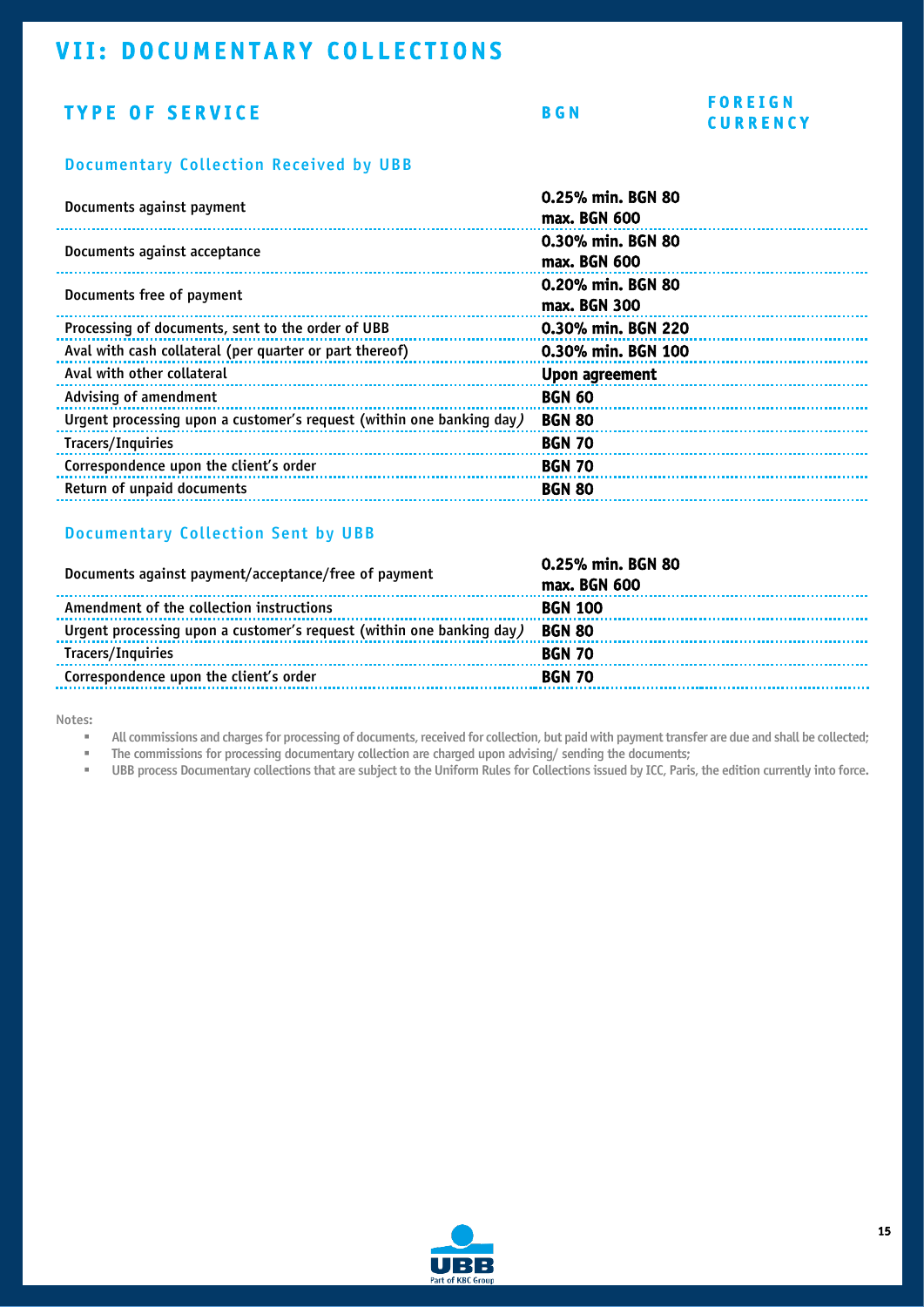# <span id="page-16-0"></span>**VIII: LETTERS OF CREDIT**

## TYPE OF SERVICE

### Letters of Credit Issued by UBB

| <b>BGN 60</b>                 |
|-------------------------------|
| 0.30% min. BGN 100            |
| 0.55% min. BGN 100            |
| 0.10% min. BGN 100            |
| 0.10% min. BGN 100            |
|                               |
| Issue commission is applied   |
| <b>BGN 120</b>                |
| <b>BGN 100</b>                |
| <b>BGN 100</b>                |
| <b>BGN 200</b>                |
| 0.30% min. BGN 220            |
| <b>BGN 100</b>                |
| <b>BGN 60 (VAT excluding)</b> |
|                               |

### Letters of Credit Received by UBB

| Pre-advising                                                                                                                                    | <b>BGN 60</b>                       |
|-------------------------------------------------------------------------------------------------------------------------------------------------|-------------------------------------|
| Advising without commitment<br>(including advising of amendment extending the validity<br>or increasing the $L/C$ amount of a confirmed $L/C$ ) | 0.12% min. BGN 100 max. BGN<br>1000 |
| Confirmation (per quarter or part thereof)                                                                                                      | Upon agreement                      |
| Advising an amendment<br>(excluding extension of validity of a confirmed L/C and amount increase)                                               | <b>BGN 100</b>                      |
| Processing, sending and payment of documents                                                                                                    | 0.18% min. BGN 100                  |
| Deferred payment or acceptance of L/C (per month or a part thereof)<br>confirmed by UBB<br>not confirmed by UBB                                 | 0.1% min. BGN 100<br><b>BGN 80</b>  |
| Transfer of an L/C                                                                                                                              | 0.20% min. BGN 100                  |
| Assignment of proceeds (once-off)                                                                                                               | 0.15% min. BGN 100                  |
| Authenticity confirmation of L/C, issued directly to the beneficiary                                                                            | <b>BGN 50</b>                       |
| Advising of assignment of proceeds                                                                                                              | <b>BGN 100</b>                      |
| Discounting                                                                                                                                     | Upon agreement                      |
| Cancellation before the expiry date                                                                                                             | <b>BGN 100</b>                      |
| Preliminary examination of documents                                                                                                            | <b>BGN 100</b>                      |
| Second examination of documents, returned for correction                                                                                        | <b>BGN 100</b>                      |
| Urgent processing upon a customer's request (within one banking day)                                                                            | <b>BGN 100</b>                      |
| Correspondence upon the client's order                                                                                                          | <b>BGN 100</b>                      |
| Non-utilization fee                                                                                                                             | <b>BGN 80</b>                       |
| Purchase of receivables under L/C                                                                                                               | <b>BGN 50</b>                       |

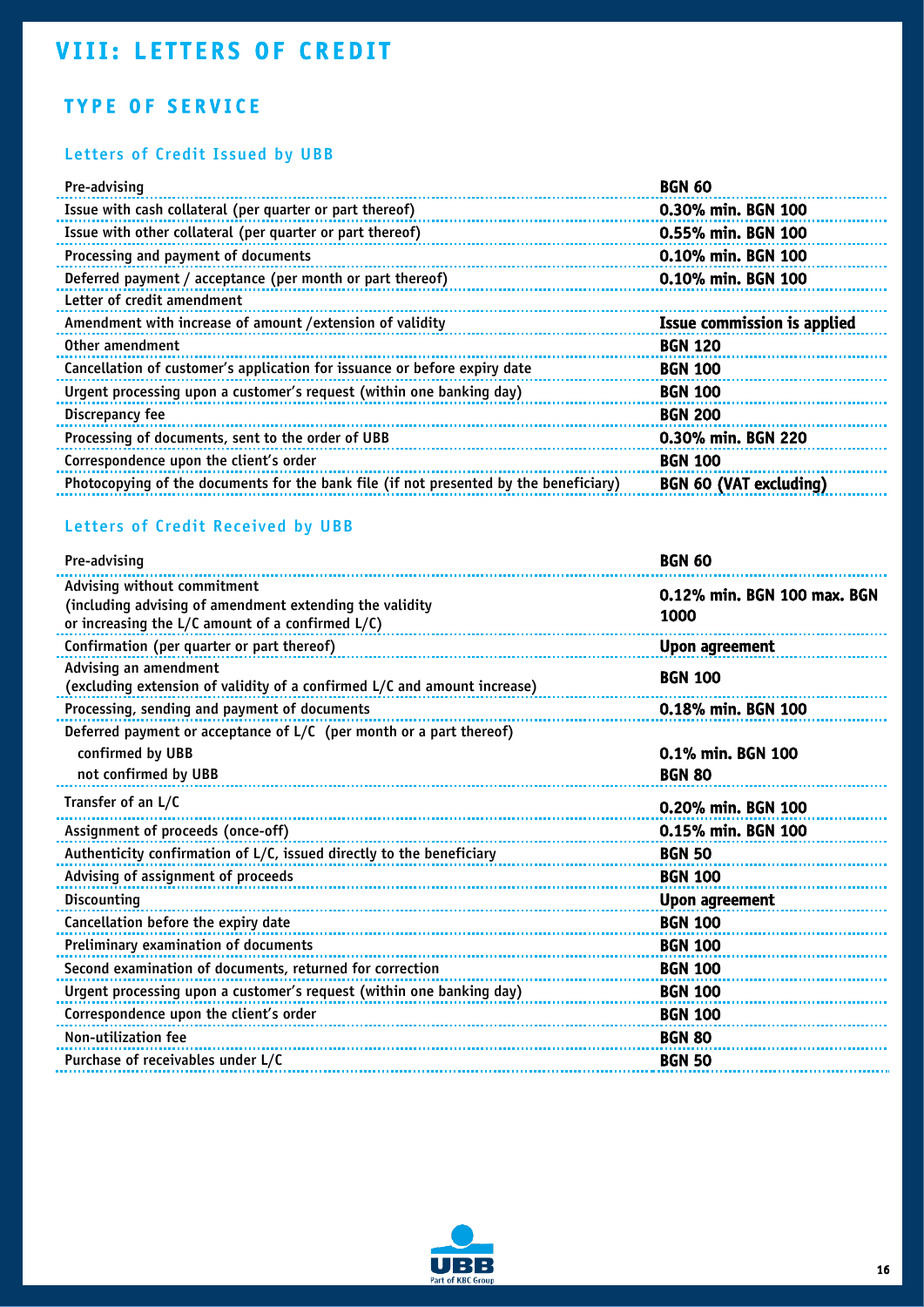#### Notes:

- For letters of credit, issued directly to the beneficiary, requesting to be handled by UBB AD, fees and commissions shall be charged as for letters of credit, received in UBB AD;
- The issuing commission is collected upon issuance of a letter of credit for the whole period of validity, or upon agreement between UBB and the applicant, the collected commissions are not subject to refund upon decrease of the amount of the letter of credit;
- Under revolving letters of credit the respective commission is charged on the revolving amount as if on a new letter of credit;
- When there is a tolerance in the letter of credit or "about", the commissions are charged on the amount plus tolerance as stated;
- For amendment, relating to reduction of the amount or extending the validity period, when such extension is within a quarter, for which the issuing commission has already been paid, Other Amendment Fee shall be collected;
- For amendment, relating to extending the validity period, when such extension is beyond the quarter, for which the issuing commission has already been paid, or the amendment relates to increase in the amount, a Commission for Issuing shall be charged;
- A commission for deferred payment / acceptance shall be collected for the period from the moment of presenting documents under the L/C till its maturity. The discrepancy commission is for beneficiary's account;
- Commissions for pre-advising, advising, for confirmation, for transfer of L/C, for advising of assignment of proceeds, transfer of assignment, for amendment, for urgent processing are due even if the letter of credit expires unutilized. Fees and commissions collected are not subject to refund;
- Processing of the issued Stand-by letters of credit and respectively the applying of the Tariff shall be made as for bank guarantees, depending on the collateral;
- Received Stand-by letters of credit, by decision of Trade Finance Section, may be processed as received letters of credit or received quarantees;
- UBB processes Documentary letters of credit that are subject to the Uniform Customs and Practice for documentary credits issued by the ICC, Paris, the edition currently in force.
- For letters of credit, secured with collateral other than cash, apart from the fees due in accordance with the present, the client shall pay fees and commissions (like management fee, application fee, renegotiation fee and others) in accordance with chapter XIV Loans. Commitment fee is not applicable.

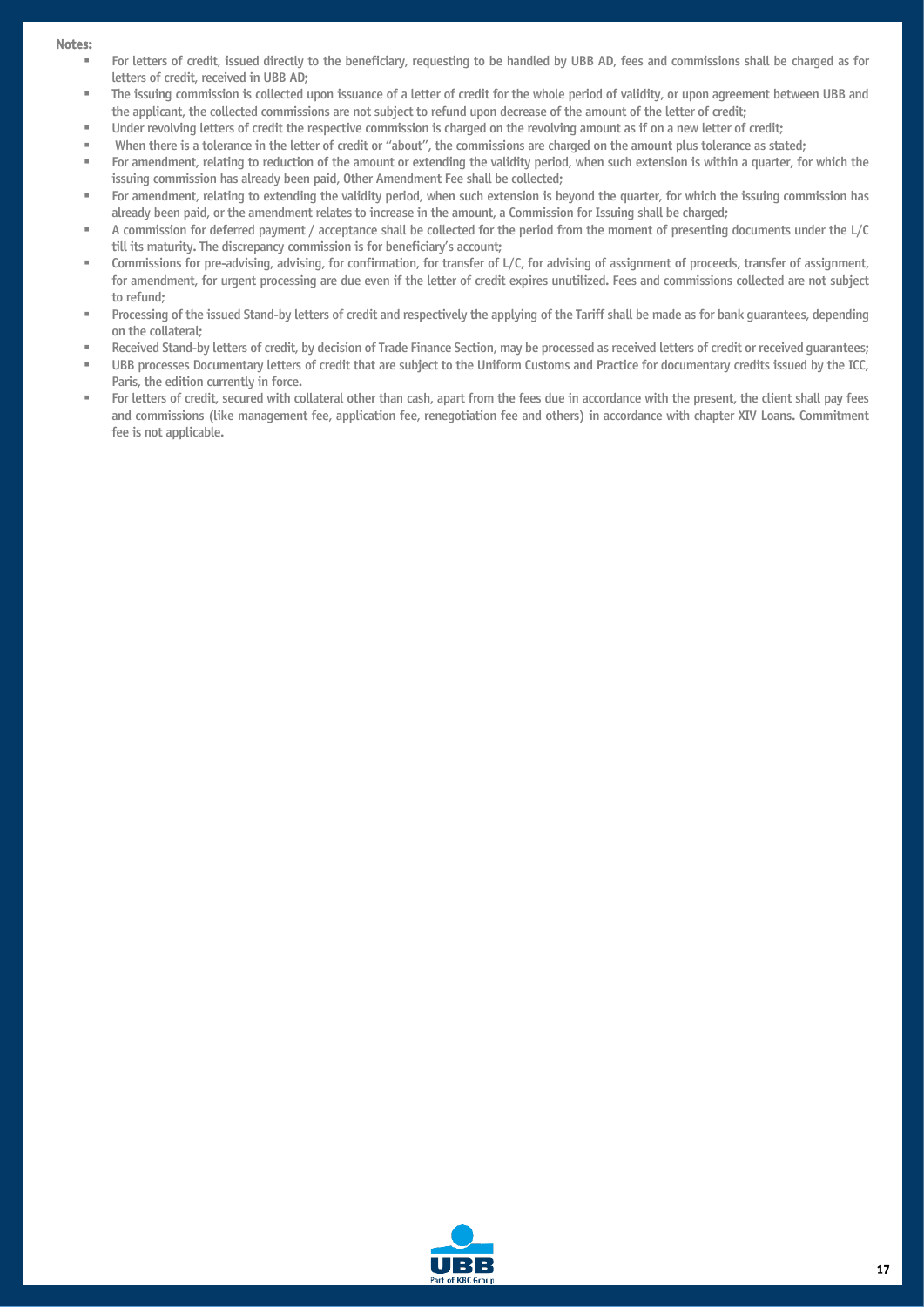# <span id="page-18-0"></span>IX: CARDS

| <b>Debit MasterCard Business</b>                      | Tariff        |
|-------------------------------------------------------|---------------|
| Visa Business Electron debit card                     | Tariff        |
| Visa Business debit card                              | Tariff        |
| Visa Gold Business debit card                         | <b>Tariff</b> |
| Credit cards MASTERCARD BUSINESS/MASTERCARD CORPORATE | <b>Tariff</b> |

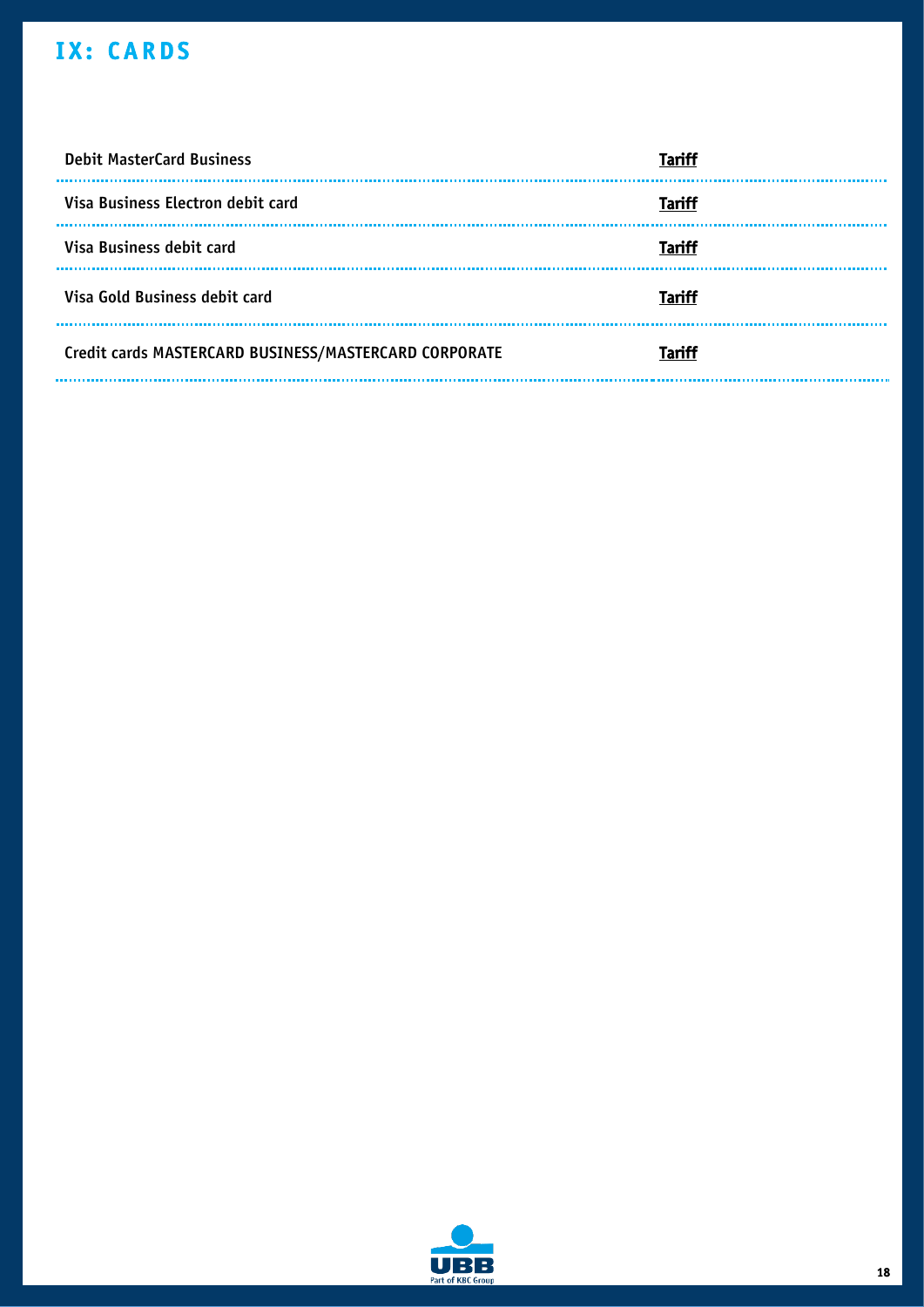# <span id="page-19-0"></span>X: CHEQUES

.

#### As of 15.03.2019 this service has been discontinued

B UR Part of KBC Group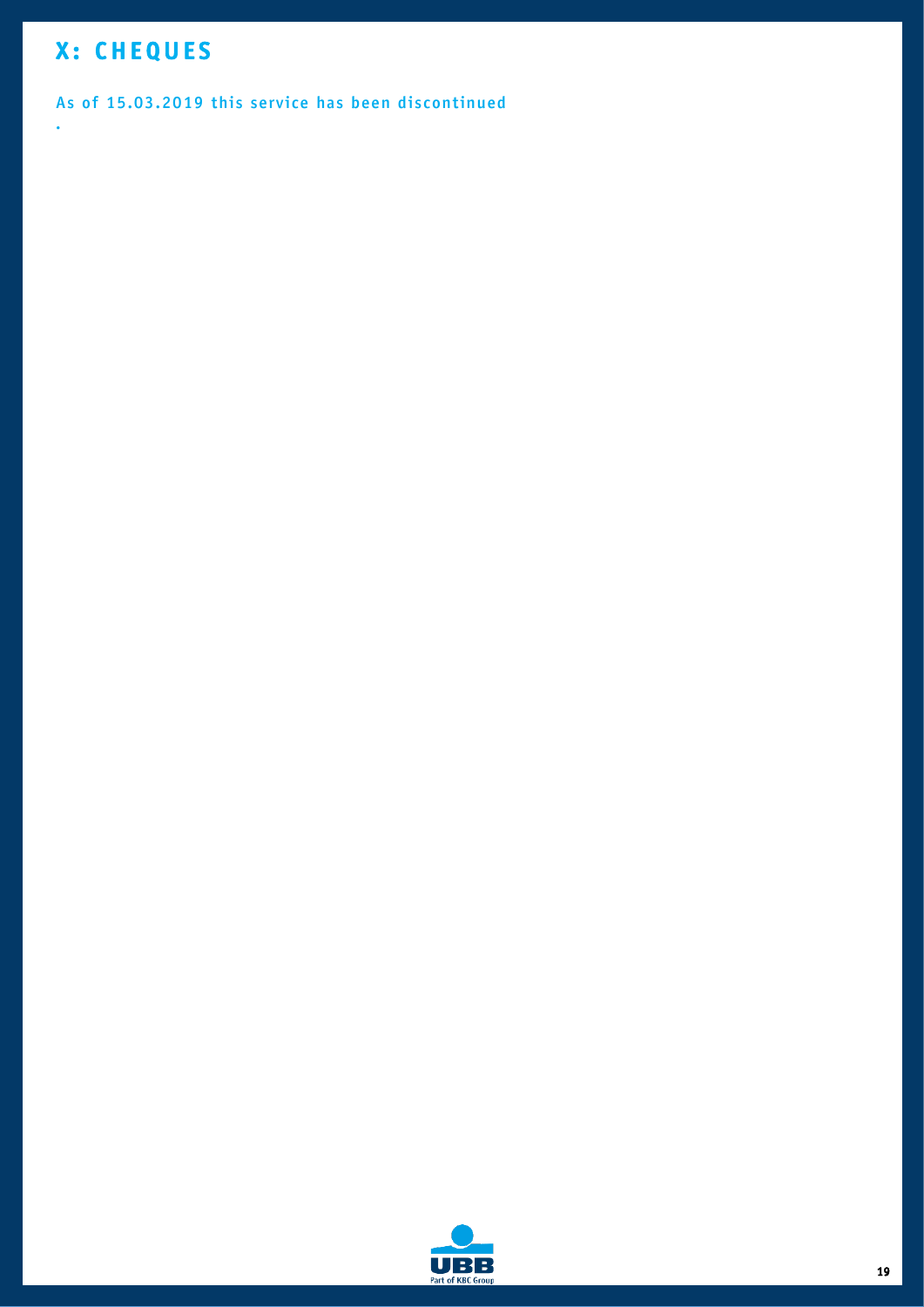# <span id="page-20-0"></span>XI: OPERATIONS WITH CORPORATE SECURITIES AND COMPENSATORY INSTRUMENTS ON THE BULGARIAN STOCK EXCHANGE AND OTC, WHICH ARE REGISTRATED IN THE **CENTRAL DEPOSITORY**

| <b>SERVICE TYPE BGN</b>                                                                                                                                    | BGN 4                                            |
|------------------------------------------------------------------------------------------------------------------------------------------------------------|--------------------------------------------------|
| For placing a buy / sell order                                                                                                                             |                                                  |
| For placing a buy/ sell order trough U-Broker                                                                                                              | No fee                                           |
| Effecting a buy/ sell order for shares, compensatory instruments, rights and<br>stakes:                                                                    |                                                  |
| Up to BGN 1 000                                                                                                                                            | 2%, min. BGN 4                                   |
| From BGN 1 000 up to BGN 3 000 incl.                                                                                                                       | BGN 20 + 1.75% for the amount<br>above 1 000     |
| From BGN 3 000 up to BGN 5 000 incl.                                                                                                                       | BGN 55 + 1,5% for the amount above<br>3 000      |
| From BGN 5 000 up to BGN 10 000 incl.                                                                                                                      | BGN 85+ 1,2% for the amount above<br>5 000       |
| From BGN 10 000 up to BGN 20 000 incl.                                                                                                                     | BGN $145 + 1\%$ for the amount above<br>10 000   |
| From BGN 20 000 up to BGN 50 000 incl.                                                                                                                     | BGN $245 + 0.8\%$ for the amount<br>above 20 000 |
| Over BGN 50 000                                                                                                                                            | BGN $485 + 0.5\%$ for the amount<br>above 50 000 |
| Effecting a buy/sell order for corporate bonds                                                                                                             | 0.1%, min. BGN 4                                 |
| For deals with corporate securities, compensatory instruments, rights and stakes<br>effected trough U-Broker                                               | 0.5%, min. BGN 2                                 |
| For deals with corporate bonds effected trough U-Broker                                                                                                    | 0.1%, min. BGN 2                                 |
| Order to exchange compensatory instruments for shares:                                                                                                     |                                                  |
| Up to BGN 30 000 - on the nominal value:                                                                                                                   | 0.8%, min. BGN 10                                |
| Over BGN 30 000 - on the nominal value:                                                                                                                    | BGN $240 + 0.6\%$ for the amount<br>above 30 000 |
| Order for transfer of securities from proprietary account into a client account<br>with UBB AD                                                             | <b>BGN4</b>                                      |
| Deals on a non-regulated / OTC market/ - shares                                                                                                            | 0.8%, min. BGN 10,<br>max. BGN 800               |
| Participation fee for increasing the capital of a company                                                                                                  | <b>BGN 10</b>                                    |
| Issuance of a document certifying ownership of financial instruments held in a<br>client account under management by UBB AD with the Central Depository AD | BGN 4                                            |
| For transfer to another investment intermediary                                                                                                            | <b>BGN 10</b>                                    |
| For underwriting by another investment intermediary                                                                                                        | BGN 4                                            |
| For fulfillment of an order for replacement of financial instruments                                                                                       | <b>BGN 10</b>                                    |
| Issuance of a document certifying ownership of financial instruments in a<br>personal account with the Central Depository upon termination of an agreement | <b>BGN 4</b>                                     |
| Other deals and services, relating to investment intermediation                                                                                            | <b>Negotiable</b>                                |

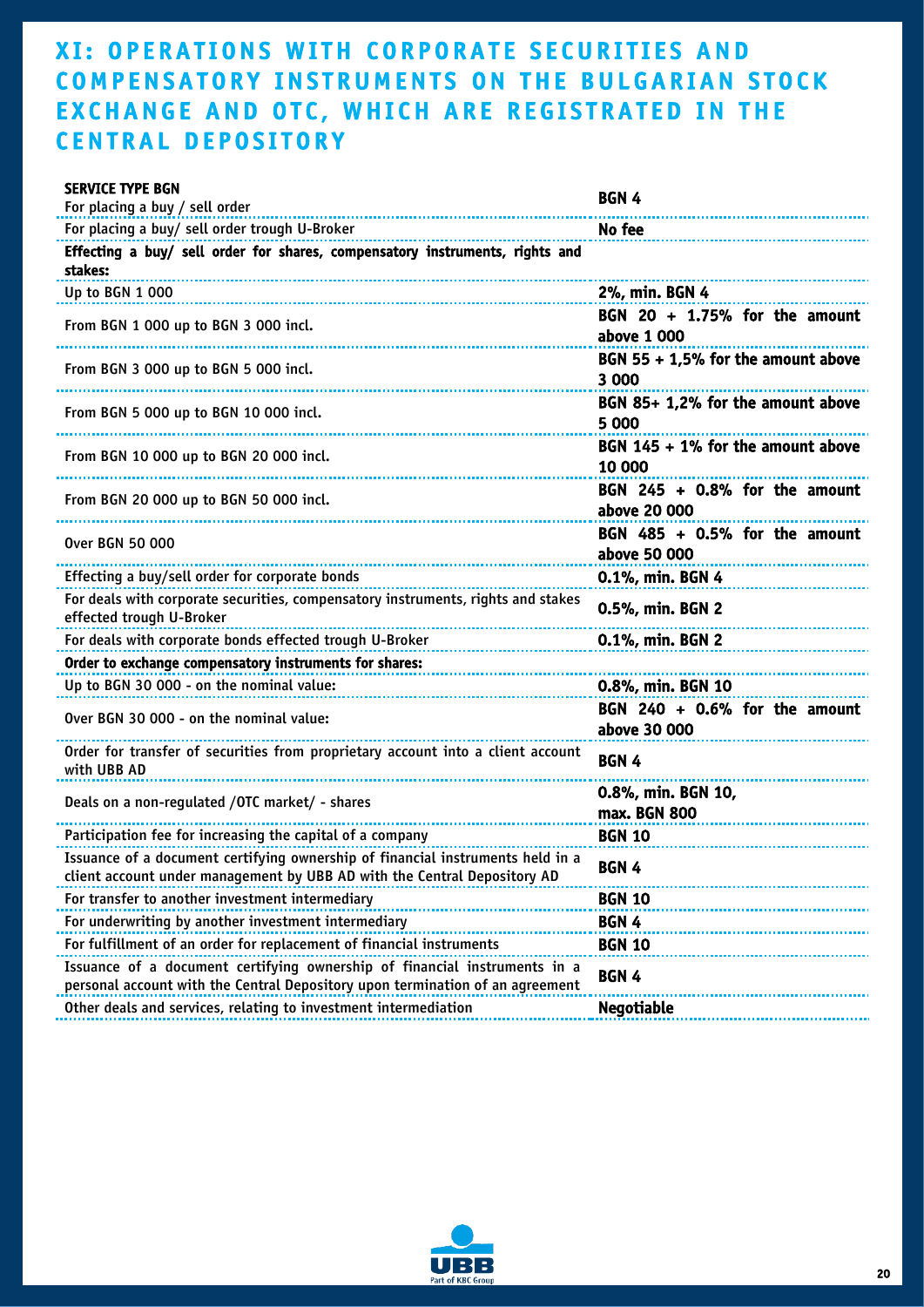# <span id="page-21-0"></span>XII: OPERATIONS WITH BULGARIAN GOVERNMENT SECURITIES AND INTERNATIONAL BONDS

| <b>Government securities</b>                                                                                                                           | <b>BGN</b>    |
|--------------------------------------------------------------------------------------------------------------------------------------------------------|---------------|
| For non-bank financial institutions for register maintenance (monthly)                                                                                 | <b>BGN 50</b> |
| <b>Primary Market Deals</b>                                                                                                                            |               |
| For placing bid for government securities auction (per one bid)                                                                                        | <b>BGN 3</b>  |
| Accepted bid                                                                                                                                           |               |
| Up to BGN 100 000 incl.<br>$\bullet$                                                                                                                   | 0.06%<br>     |
| Over BGN 100 000                                                                                                                                       | Negotiable    |
| Not accepted bid (per one bid)<br>Not accepted bid (per one bid)                                                                                       | <b>BGN 15</b> |
| <b>Secondary Market Deals</b><br>For purchase or sell of bonds                                                                                         | <b>BGN 15</b> |
| For transfer of bonds                                                                                                                                  | <b>BGN 15</b> |
| Transfering of securities in Ministry of Finance account used to participate in privatization<br>deals                                                 | <b>BGN 15</b> |
| For payment of a maturing bonds                                                                                                                        | 0.03%         |
| For each blocking and unblocking of government securities under the sub-register in UBB<br>- by the pledger and the pledge under a special pledge deal | <b>BGN 20</b> |
| <b>International bonds</b>                                                                                                                             | <b>BGN</b>    |
| Fee per deal                                                                                                                                           | <b>BGN 25</b> |
|                                                                                                                                                        |               |

#### Notes:

▪ The fees and commissions for processing deals with government securities shall be paid in Bulgarian leva (BGN) as the par value of government securities, issued in foreign currency, shall be considered an absolute figure in BGN.

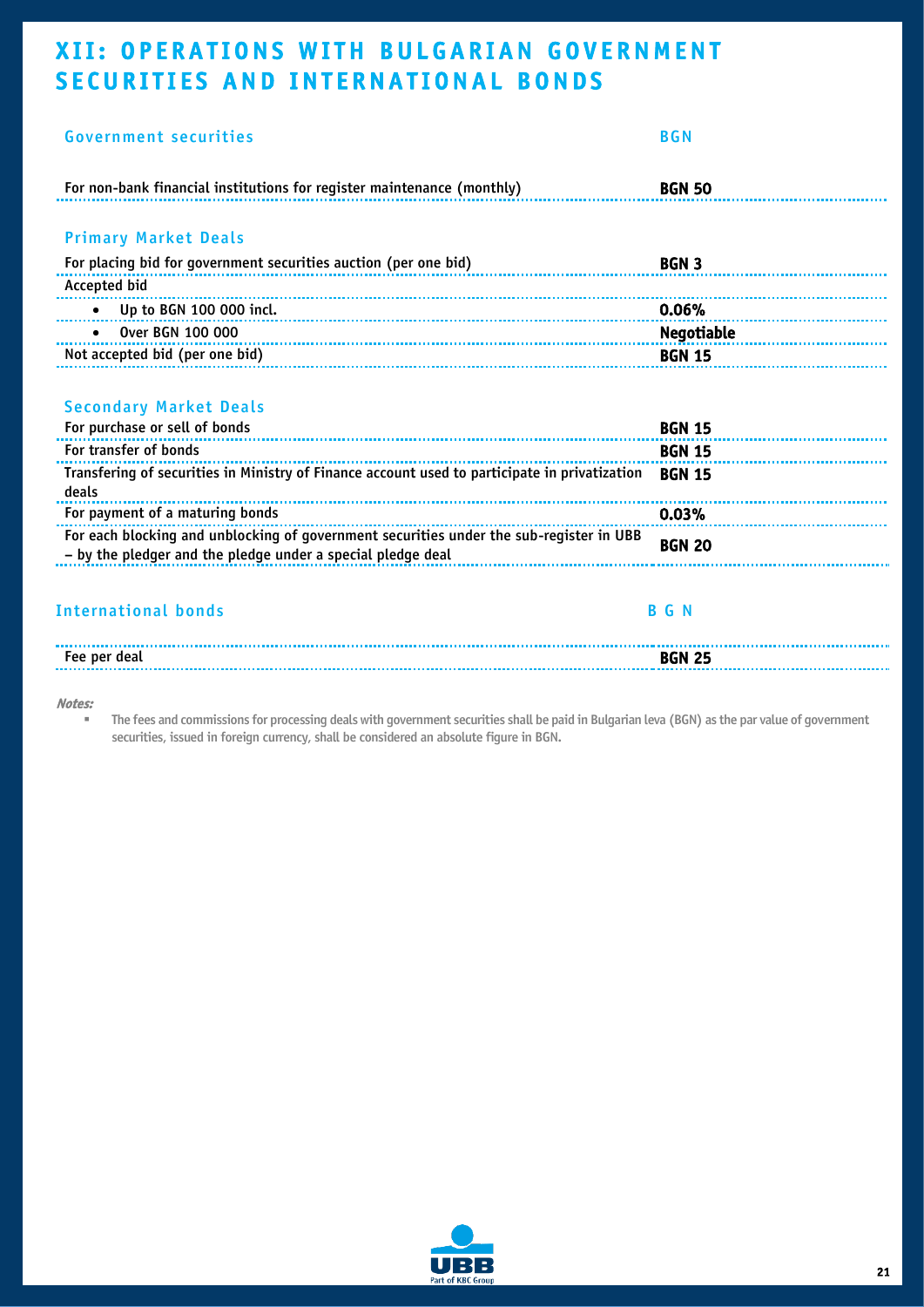### <span id="page-22-0"></span>XIII: DEPOSITARY AND CUSTODY SERVICES

#### TYPE OF SERVICE BGN F O R E I G N **CURRENCY** DEPOSITARY SERVICES To Implement the Service Depositary Bank (Under the Public Offering of Securities Act and the Act on the Joint Stock Companies Established for Special Investment Purposes /REIT/) Opening a register and accepting securities for safe-keeping by UBB AD as a Depositary Bank for: an investment company - open or closed type, mutual fund or a joint stock company established to special investment purposes /REIT/ BGN 20 one off Servicing a register of the custody accounts for the safe-keeping of dematerialized securities in the account of UBB AD as a Depositary Bank in the Central Depositary (including a monthly statement from the register) (taxable to VAT) BGN 25 per month Servicing a register for safe-keeping of government securities of the client (including a monthly statement from the register) BGN 50 per month For servicing as a Depositary Bank of a joint stock company established for servicing as a bepositing bank of a joint stock company established **Negotiable**<br>for special investment purposes /REIT/ Controlling the calculation of net asset value per share, price issue for the securities and redemption price of the stocks/shares of the client. Negotiable Issuance of a monthly written summary information for the held by the Depositary Bank assets of the client and transactions made with them under the Ordinance on the Activities of Investment Companies BGN 15 per each set When changing UBB AD as a Depositary Bank - the closure of the register and any custody account, and transfer of the safe-kept securities BGN 10 per each account, min. BGN 100 one off Operations recorded in the opened register on the name of the client of the held dematerialized securities in an account of the Depositary Bank in the Central Depositary: Performing an order for a transfer under a custody deal of securities of the client BGN 5 for a single transfer Performing an order for transfer from or transfer to another investment intermediary of securities from/to a client account with UBB AD BGN 4 for a single transfer Performing an order for transfer of securities from its own account to the client's account with UBB AD BGN 4 for a single transfer Performing of a request of the client for participation in capital increase (subscription rights against shares) of a joint-stock company BGN 4 for a single transfer Correction of a data in a wrong order made by the client for transfer: custodian transaction, transfer from or transfer to of securities referred to the register BGN 5 for a single transfer Enter in a list of a contract for a pledge to the Central Depositary BGN 54 Obliteration from the list of a pledge to the Central Depositary **BGN 31** Blocking and unblocking of securities to the Central Depositary **BGN 45**

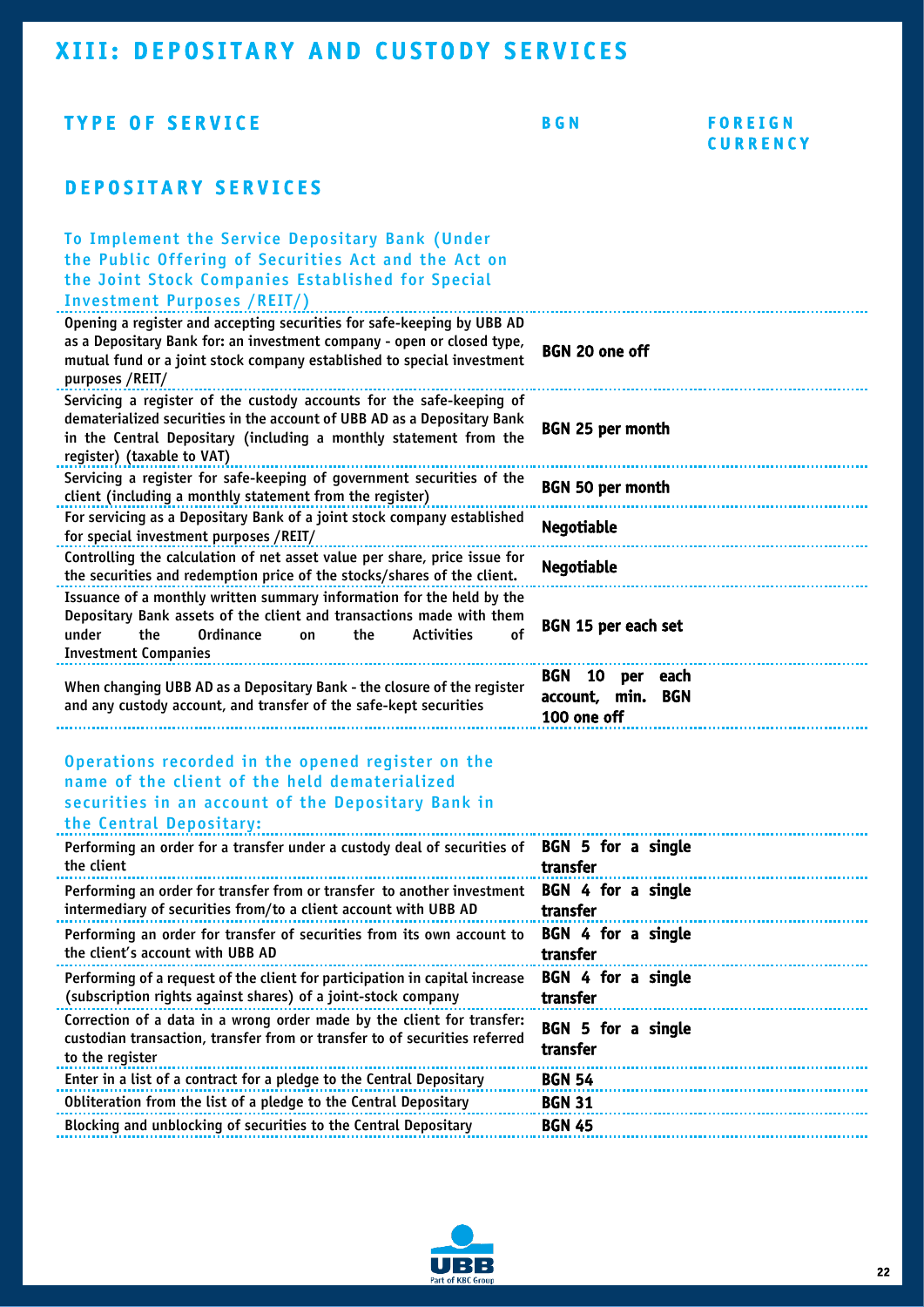| Operations with an Opened Client Register for the<br>Kept Book-Entry Securities in an Account of the                                           |                                                                               |
|------------------------------------------------------------------------------------------------------------------------------------------------|-------------------------------------------------------------------------------|
| Depositary Bank with a Foreign Depositary                                                                                                      |                                                                               |
| Servicing a register of foreign issues of book-entry securities with a<br>foreign Depositary - Clearstream Banking SA (Luxembourg): (including | Negotiable                                                                    |
| a monthly statement from the register) (taxable to VAT)                                                                                        |                                                                               |
| Transfer/underwriting of foreign bonds of the client according to a                                                                            |                                                                               |
| register of the Depositary Bank in a foreign Depositary - Clearstream                                                                          | <b>Negotiable</b>                                                             |
| <b>Banking SA (Luxembourg)</b>                                                                                                                 |                                                                               |
| Transfer/underwriting of foreign shares of the client according to a                                                                           |                                                                               |
| register of the Depositary Bank in a foreign Depositary - Clearstream<br><b>Banking SA (Luxembourg)</b>                                        | Negotiable                                                                    |
| Transfer of foreign securities between two clients, which register is                                                                          |                                                                               |
| maintained by UBB AD (payable by each party, involved in the transfer)                                                                         | <b>BGN 10</b>                                                                 |
| Cancellation or correction of a wrongfully submitted order by the client                                                                       | The equivalence of<br>the fee for effecting<br>respective<br>the<br>operation |
| For advice note upon the client's request                                                                                                      | <b>BGN 20</b>                                                                 |
| Allocation of income - payment of dividends, coupon and principal<br>payments, allocation of, dividends in the form of shares, repurchase and  | for<br><b>EUR</b><br>15<br>each<br>action                                     |
| others                                                                                                                                         |                                                                               |
| Provision of information on Corporate Events (taxable to VAT)                                                                                  | <b>Negotiable</b>                                                             |
| <b>Preparation of Additional Written Information (Other</b>                                                                                    |                                                                               |
| than the Obligatory Information under the                                                                                                      |                                                                               |
| <b>Regulation on the Activities of Investment</b>                                                                                              |                                                                               |
| <b>Companies</b> ) upon the Client's Request                                                                                                   |                                                                               |
| For the securities accepted for safe-keeping in the respective deposit                                                                         |                                                                               |
| accounts and registers                                                                                                                         | <b>BGN 10</b>                                                                 |
| For the movement of securities accepted for safe-keeping for a certain<br>period of time, per issue                                            | <b>BGN 15</b>                                                                 |
| Issuance of a Depositary receipt for securities kept in the register of<br>UBB AD (as a Depositary Bank) in the Central Depositary             | BGN 4                                                                         |
| Issuance of a Certificate of the client for missing or available of listed<br>circumstances of a pledge to the Central Depositary              | <b>BGN 15</b>                                                                 |
| Issuance of a Certificate of blocked or unblocked securities of the client<br>to the Central Depositary                                        | <b>BGN 15</b>                                                                 |
| <b>Other Depositary Services</b>                                                                                                               |                                                                               |
| Servicing of custody account for safe-keeping of available securities and                                                                      |                                                                               |
| certification documents for held dematerialized securities (including a<br>monthly statement from the register)                                | <b>BGN 15 per month</b>                                                       |
|                                                                                                                                                | BGN 2 for each 100                                                            |
| Deposit or withdrawal of existing securities and certification documents                                                                       | number, but not less                                                          |
| for held dematerialized securities                                                                                                             | than                                                                          |
|                                                                                                                                                | BGN 4                                                                         |
| Payment of dividends on shares of a joint-stock companies                                                                                      | <b>Negotiable</b>                                                             |
| Payment of liquidation shares of a joint-stock companies in bankruptcy                                                                         | <b>Negotiable</b>                                                             |
| Maintenance of DVP accounts and settle transactions                                                                                            |                                                                               |
| on the Bulgarian Stock Exchange - Sofia with                                                                                                   |                                                                               |
| corporate securities of Licensed Investment                                                                                                    |                                                                               |
| <b>Intermediaries</b>                                                                                                                          |                                                                               |
|                                                                                                                                                |                                                                               |

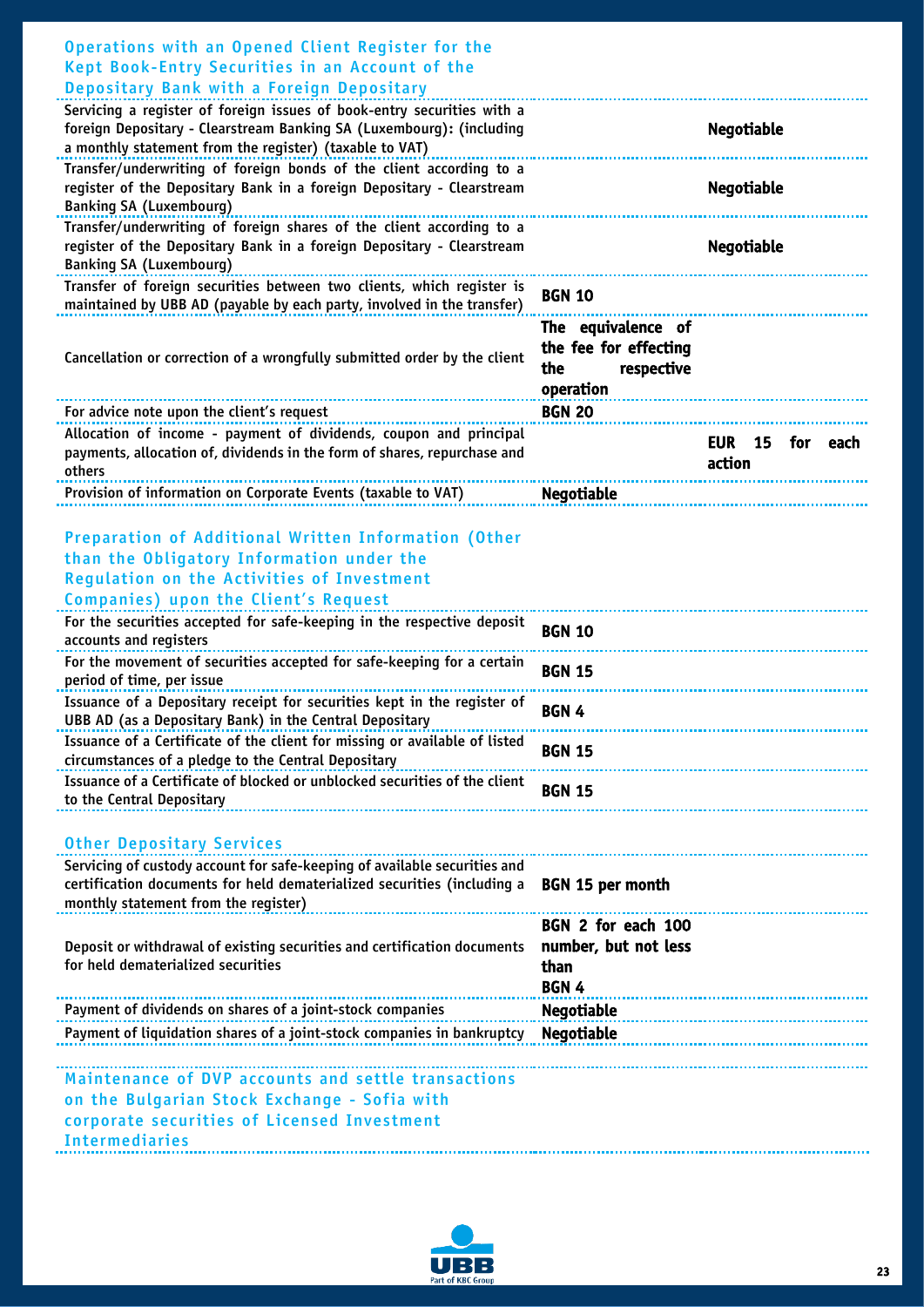| Accomplishing of net settlement in corporate securities transactions<br>under Guide 19-12002 of Bulgarian National Bank and Central<br>Depositary           | <b>BGN 3 per transfer</b> |
|-------------------------------------------------------------------------------------------------------------------------------------------------------------|---------------------------|
| Transferring funds to an investment intermediary through the Central<br>Depositary in transactions with corporate securities (MT 200)                       | <b>BGN 3 per transfer</b> |
| <b>CUSTODY SERVICES TO FUNDS FOR</b><br><b>ADDITIONAL PENSION INSURANCE</b>                                                                                 |                           |
| For the service as a custodian bank to funds for additional pension<br>insurance, required by the Social Security Code and Ordinance $N_2$ 36 of<br>the BNB | <b>Negotiable</b>         |

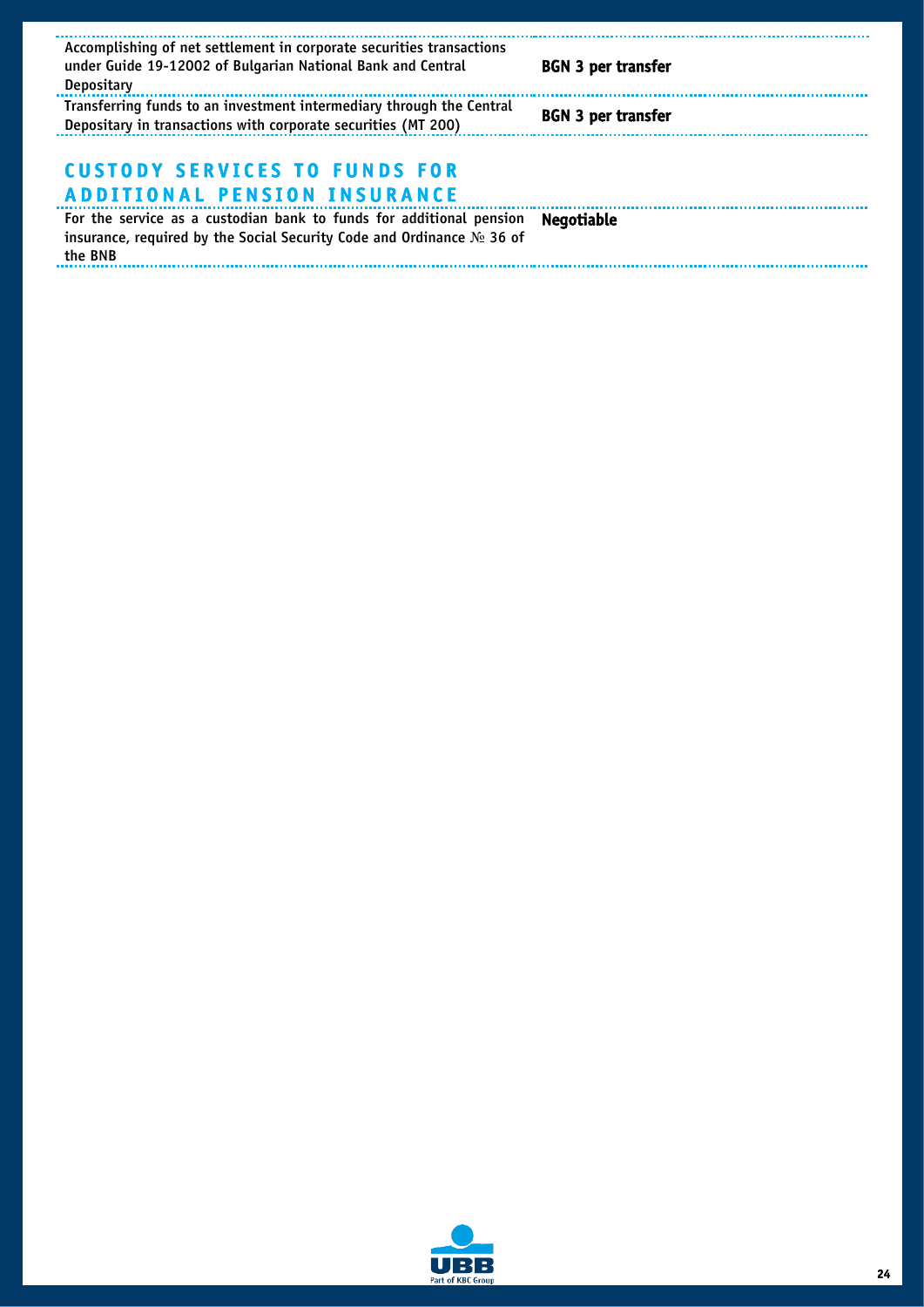## <span id="page-25-0"></span>**XIV: LOANS**

# <span id="page-25-1"></span>XIV.A: LOANS FOR BUSINESS CLIENTS

#### TYPE OF SERVICE BGN

#### Survey Fee

(Payable upon submitting of the loan application. If the application is in different currency, it's calculated at the BNB fixing rate applicable for the loan application submission date.)<br>The loan application submission date.)

0.1% on the amount, min BGN 100

### Management fee applicable to all types of loans

| The fee shall be collected upon signing the<br>loan agreement, limit for bank guarantees/limit for letters of credit,<br>combined limits for WCF and bank guarantees/letters of credit or<br>contracts for standalone bank guarantee/letter of credit. If the loan is<br>in a currency different from BGN, the fee shall be re-calculated<br>according to BNB exchange rate on the date of payment |                                                                                                                                                                                                                                                                             |
|----------------------------------------------------------------------------------------------------------------------------------------------------------------------------------------------------------------------------------------------------------------------------------------------------------------------------------------------------------------------------------------------------|-----------------------------------------------------------------------------------------------------------------------------------------------------------------------------------------------------------------------------------------------------------------------------|
| For the first year (payable before loan drawdown)                                                                                                                                                                                                                                                                                                                                                  | 1% on the agreed amount                                                                                                                                                                                                                                                     |
| For each subsequent year (payable every 12 months from the date of<br>the contract).                                                                                                                                                                                                                                                                                                               | 1% on the outstanding amount / approved<br>amount (for overdrafts and credit lines, limits for<br>bank guarantees/letters of credit, combined<br>limits for WCF and bank guarantees/letters of<br>credit or contracts for standalone<br>bank<br>guarantee/letter of credit) |
| <b>Commitment fee</b>                                                                                                                                                                                                                                                                                                                                                                              |                                                                                                                                                                                                                                                                             |
| Investment and working capital loans (with defined repayment<br>schedule)                                                                                                                                                                                                                                                                                                                          | 1% once-off on the unutilized portion                                                                                                                                                                                                                                       |
| Credit line and Overdraft (on the non-drawn down amount, to be<br>collected on a monthly basis on the date of interest payments)                                                                                                                                                                                                                                                                   | 1% per annum                                                                                                                                                                                                                                                                |
| <b>Renegotiation fee</b><br>(Additionally an administration fee shall be collected also for the<br>increased loan portion and/or the extended period - collected on the<br>expiry date of the previous deadline, if the period is extended,<br>otherwise - upon signing the annex)                                                                                                                 |                                                                                                                                                                                                                                                                             |
| For renegotiation or restructuring                                                                                                                                                                                                                                                                                                                                                                 | 0.25% over the credit limit, min BGN 200, or over the<br>outstanding debt on the principal plus the<br>additionally approved limit/principal if applicable                                                                                                                  |
| Fee for non-fulfillment of one or more financial<br>covenants and/or other special credit conditions<br>and/or other explicitly contracted obligations under<br>a loan agreement                                                                                                                                                                                                                   |                                                                                                                                                                                                                                                                             |
| Upon first non-fulfillment                                                                                                                                                                                                                                                                                                                                                                         |                                                                                                                                                                                                                                                                             |
| For loans with approved amount up to 1 MBGN (or equivalent)                                                                                                                                                                                                                                                                                                                                        | <b>BGN 200</b>                                                                                                                                                                                                                                                              |
| For loans at 1 MBGN (or equivalent) or above                                                                                                                                                                                                                                                                                                                                                       | <b>BGN 350</b>                                                                                                                                                                                                                                                              |
| For subsequent non-fulfillment                                                                                                                                                                                                                                                                                                                                                                     |                                                                                                                                                                                                                                                                             |
| For loans with approved amount up to 1 MBGN (or equivalent)                                                                                                                                                                                                                                                                                                                                        | 0.1% of the approved loan amount but not less than<br><b>500 BGN</b>                                                                                                                                                                                                        |
| For loans at 1 MBGN (or equivalent) or above                                                                                                                                                                                                                                                                                                                                                       | 0.05% of the approved loan amount but not less than<br><b>1 000 BGN</b>                                                                                                                                                                                                     |
|                                                                                                                                                                                                                                                                                                                                                                                                    |                                                                                                                                                                                                                                                                             |

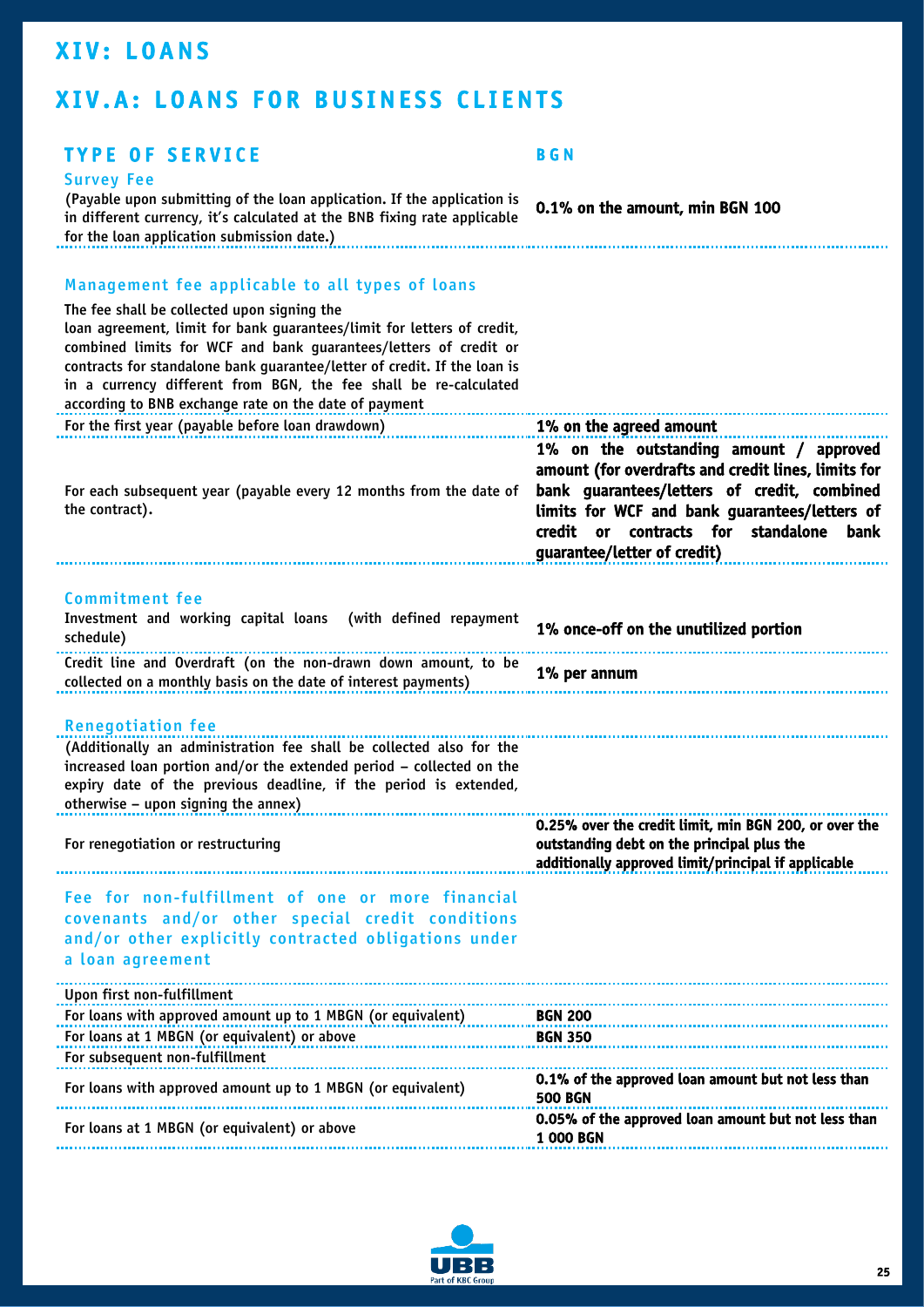| Partial or Full Prepayment of a Loan                                                                                                                                                                                                                                   |                                                                                                                                                                                                                                                                          |
|------------------------------------------------------------------------------------------------------------------------------------------------------------------------------------------------------------------------------------------------------------------------|--------------------------------------------------------------------------------------------------------------------------------------------------------------------------------------------------------------------------------------------------------------------------|
| In case of prepayment and / or loan agreement termination by<br>refinancing or borrowings from third parties (including related parties<br>to the Borrower) and / or early repayment made by the Co-debtor                                                             | 5% once-off                                                                                                                                                                                                                                                              |
| In case of prepayment and /or loan agreement termination with funds<br>provided by the main activity of the Borrower                                                                                                                                                   | <b>Negotiable</b>                                                                                                                                                                                                                                                        |
|                                                                                                                                                                                                                                                                        |                                                                                                                                                                                                                                                                          |
| <b>Documentation and Legal services fees</b><br>Preparing a notary deed draft or application for registering a legal                                                                                                                                                   | 100 for the first page+ 50 per each subsequent page                                                                                                                                                                                                                      |
| mortgage                                                                                                                                                                                                                                                               | of the mortgage deed but not more than 600                                                                                                                                                                                                                               |
| Preparing documents for registering a pledge of a commercial<br>enterprise (agreement for pledge of a commercial enterprise, an<br>application for registration in the Commercial Register, the Central<br>Register of Special Pledges and other respective registers) | 100 (for the first page + 50 per each subsequent page<br>of the agreement for a pledge of a commercial<br>enterprise but not more than 600)<br>100 (for registering a pledge in the Central Register of<br>Special 100 (for registration in each respective<br>register) |
| Obliteration of a mortgage                                                                                                                                                                                                                                             | <b>BGN 100</b>                                                                                                                                                                                                                                                           |
| Obliteration of a pledge under the Special Pledges' Act                                                                                                                                                                                                                | <b>BGN 100</b>                                                                                                                                                                                                                                                           |
| Combined fees for legal advice and appraisal of real<br>estates, machines and equipment, entire commercial<br>enterprises, intellectual property                                                                                                                       | * prices with VAT included                                                                                                                                                                                                                                               |
| 1. Apartment, floor house (without garage)                                                                                                                                                                                                                             | <b>BGN 200</b>                                                                                                                                                                                                                                                           |
| add. for each subsequent apartment in the same building                                                                                                                                                                                                                | 20% of the standard appraisal fee                                                                                                                                                                                                                                        |
| add. for each garage in the same building                                                                                                                                                                                                                              | 20% of the standard appraisal fee                                                                                                                                                                                                                                        |
| 2.1. House with adjacent land (total living area up to 300 sq.m.) for<br>1st floor                                                                                                                                                                                     | <b>BGN 290</b>                                                                                                                                                                                                                                                           |
| 2.2. House with adjacent land (total area over 300 sq.m.) for 1 floor                                                                                                                                                                                                  | <b>BGN 330</b>                                                                                                                                                                                                                                                           |
| for each subsequent floor (for 2.1 and 2.2.)                                                                                                                                                                                                                           | <b>BGN 50</b>                                                                                                                                                                                                                                                            |
| add. for each others. self-contained object on the same terrain (for<br>$2.1$ and $2.2$ .)                                                                                                                                                                             | <b>BGN 50</b>                                                                                                                                                                                                                                                            |
| 3.1. Office (up to 300 $m^2$ )                                                                                                                                                                                                                                         | <b>BGN 315</b>                                                                                                                                                                                                                                                           |
| 3.2. Office (over 300 sq.m.)                                                                                                                                                                                                                                           | <b>BGN 355</b>                                                                                                                                                                                                                                                           |
| added to each subsequent office in the same building (for 3.1 and<br>3.2)                                                                                                                                                                                              | <b>BGN 50</b>                                                                                                                                                                                                                                                            |
| additional garage in the same building (for 3.1 and 3.2)                                                                                                                                                                                                               | <b>BGN 25</b>                                                                                                                                                                                                                                                            |
| 4.1. Shop, restaurant (with terrain or CRC-cession of right of<br>construction, total built -up area up to 300 sq.m.)                                                                                                                                                  | <b>BGN 340</b>                                                                                                                                                                                                                                                           |
| 4.2. Shop, restaurant (with terrain or CRC -cession of right of<br>construction, total built-up area over 300 sq.m.)                                                                                                                                                   | <b>BGN 380</b>                                                                                                                                                                                                                                                           |
| for each next commercial object in the same building (for 4.1 and<br>4.2)                                                                                                                                                                                              | <b>BGN 65</b>                                                                                                                                                                                                                                                            |
| 5. Garage (single occupancy)                                                                                                                                                                                                                                           | <b>BGN 100</b>                                                                                                                                                                                                                                                           |
| add. for each subsequent garage in the same building                                                                                                                                                                                                                   | <b>BGN 50</b>                                                                                                                                                                                                                                                            |
| 6.1. Other individual buildings (commercial, administrative, industrial,<br>hotel) with terrain or PPS, up to 1000 sq.m.                                                                                                                                               | <b>BGN 665</b>                                                                                                                                                                                                                                                           |
| 6.2. Other individual buildings (commercial, administrative,<br>manufacturing, hotel) with terrain or CRC (cession of right of<br>construction), total built-up area over 1000 sq.m.                                                                                   | min. BGN 790- max. BGN 2650                                                                                                                                                                                                                                              |
| from 1001 sq.m. to 2000 sq.m.                                                                                                                                                                                                                                          | <b>BGN 790</b>                                                                                                                                                                                                                                                           |
| from 2001 sq.m. to 3000 sq.m.                                                                                                                                                                                                                                          | <b>BGN 910</b>                                                                                                                                                                                                                                                           |
| from 3001 sq.m. to 5000 sq.m.                                                                                                                                                                                                                                          | <b>BGN 1170</b>                                                                                                                                                                                                                                                          |
| from 5001 sq.m. to 7500 sq.m.                                                                                                                                                                                                                                          | <b>BGN 1420</b>                                                                                                                                                                                                                                                          |

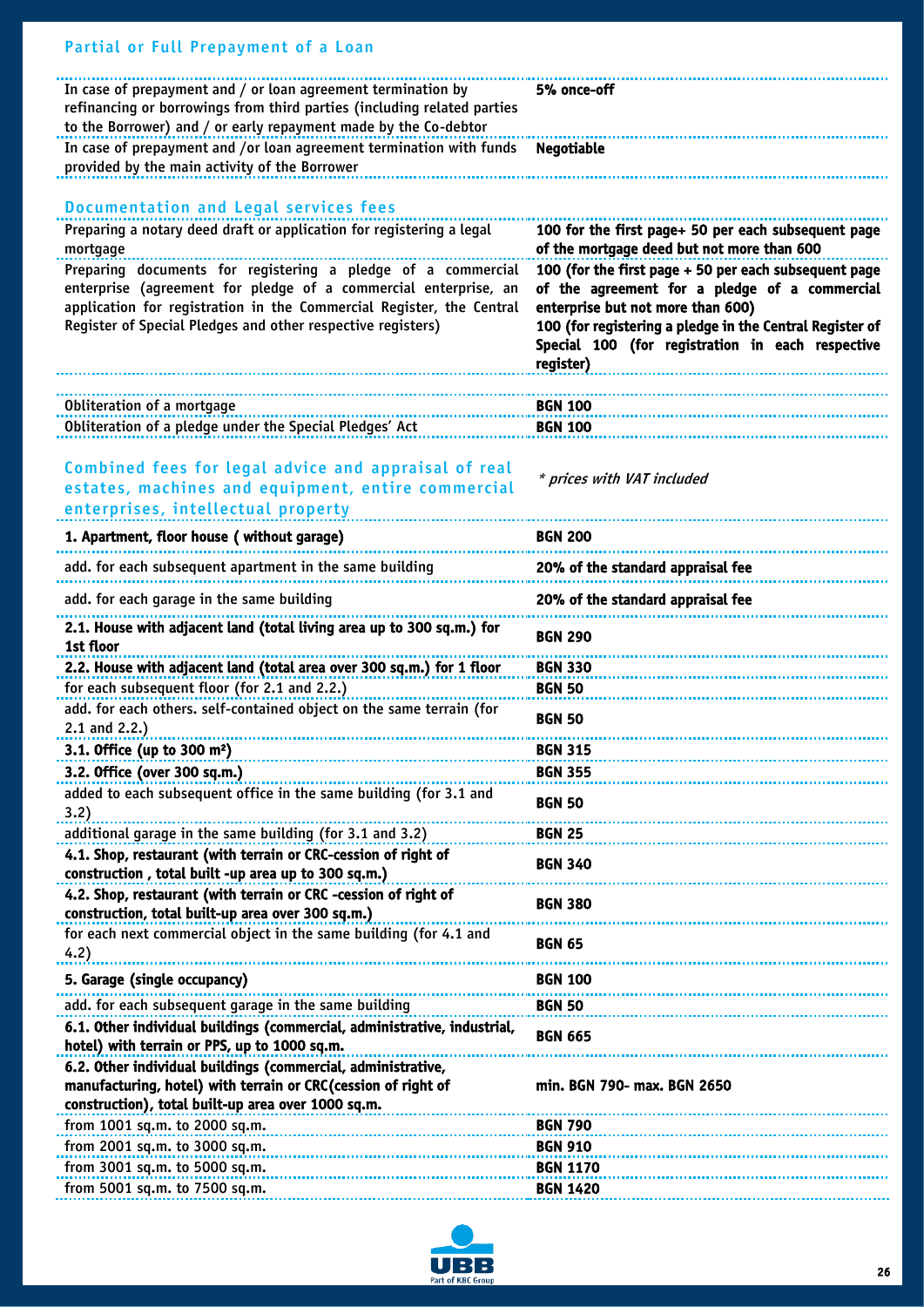| from 7501 sq.m. to 10 000 sq.m.                                                                                                                                                                                                                                                                                                                       | <b>BGN 1670</b>                                              |
|-------------------------------------------------------------------------------------------------------------------------------------------------------------------------------------------------------------------------------------------------------------------------------------------------------------------------------------------------------|--------------------------------------------------------------|
| from 10 001 sq.m. to 12 500 sq.m.                                                                                                                                                                                                                                                                                                                     | <b>BGN 1920</b>                                              |
| from 12 501 sq.m. to 15 000 sq.m.                                                                                                                                                                                                                                                                                                                     | <b>BGN 2180</b>                                              |
| from 15 001 sq.m. to 18 000 sq.m.                                                                                                                                                                                                                                                                                                                     | <b>BGN 2430</b>                                              |
| over 18 001 sq.m.                                                                                                                                                                                                                                                                                                                                     | <b>BGN 2650</b>                                              |
| 7.1 Non-built-up land or agricultural (arable) land                                                                                                                                                                                                                                                                                                   |                                                              |
| Zoned land properties                                                                                                                                                                                                                                                                                                                                 | <b>BGN 290</b>                                               |
| Non-zoned land properties                                                                                                                                                                                                                                                                                                                             | <b>BGN 325</b>                                               |
| arable land with perennials                                                                                                                                                                                                                                                                                                                           | <b>BGN 400</b>                                               |
| add. for each following terrain in the same area, incl.                                                                                                                                                                                                                                                                                               | <b>BGN 50</b>                                                |
| non-build-up terrains neighboring to properties under 6.1. and 6.2.                                                                                                                                                                                                                                                                                   |                                                              |
| 7.2 Building plot - Investment project                                                                                                                                                                                                                                                                                                                | min. BGN 415 - max. BGN 2650                                 |
| 8. Construction works / Certificate of execution per 1 building (on<br>base of reference prices)                                                                                                                                                                                                                                                      | <b>BGN 230</b>                                               |
| 9.1. Light vehicles, trucks, agricultural machinery, standard machinery/                                                                                                                                                                                                                                                                              | <b>BGN 100</b>                                               |
| equipment                                                                                                                                                                                                                                                                                                                                             | (per item)                                                   |
| 9.2. Non-standard machines, aircraft, ship, technological lines                                                                                                                                                                                                                                                                                       | min. BGN 415 - max. BGN 2000                                 |
| 10. Assets of commercial enterprise - land, buildings, machinery,<br>equipment and other tangible assets (without inventory)                                                                                                                                                                                                                          | min. BGN 750 - max. BGN 3500                                 |
| 11. Revaluatuion in case the property has been changed - through<br>expansion, demolition, new construction, change of intended use -<br>and/or if the previous valuation has been made by a different valuer<br>(i.e. valuation company) AND/OR if the previous valuation has been<br>made before 12 - 36 months                                     | 70 % of the standard appraisal fee (in case of<br>change)    |
| 12. Revaluation in case the property has not been changed - through<br>expansion, demolition, new construction, change of intended use, etc.<br>and if the previous valuation has been made by the same valuer (i.e.<br>valuation company) and if the previous valuation has been made up to<br>12 months before                                      | 50 % of the standard appraisal fee (in case of no<br>change) |
| 13. Specific assessments and consultations (gas-station; photovoltaic<br>installation; (solar power plant); biomass installation (biomass power<br>plant); HPP; co-generation; concrete center; grain store, incl. land,<br>buildings, equipment; etc.                                                                                                | <b>Negotiable</b>                                            |
| * for a large number of objects of the same type 13 is applicable                                                                                                                                                                                                                                                                                     |                                                              |
|                                                                                                                                                                                                                                                                                                                                                       |                                                              |
| Notes:                                                                                                                                                                                                                                                                                                                                                |                                                              |
| The Loan Survey fees are collected at the time of submitting the application for the respective loan;<br>If the application is in different currency other than BGN the application is re-calculated according to BNB exchange rate on the day of<br>ш<br>submitting the application;<br>The prepayment fee is calculated on the prepaid amount;<br>ш |                                                              |
| The administration fee for the first year is collected once-off upon signing the loan agreement and for each subsequent year payable every 12                                                                                                                                                                                                         |                                                              |

- The administration fee for the first year is collected once-off upon signing the loan agreement and for each subsequent year payable every 12 months from the date of signing the contract /including overdrafts and credit lines/.. In case the revolving loan is refused for the forthcoming period, and the fee for the same is collected, it is refunded to the client;
- For non-revolving credit line management fee after the first year is collected on the remaining debt;
- The collected fees and commissions for loans shall not be refundable upon prepayment;
- The fees for appraisal of real estates and movables include VAT;
- Each amendment of the loan agreement shall be considered re-negotiation;
- When collecting the re-negotiation fee the outstanding principal shall include the standard and overdue principal as of the date of signing the annex;
- Upon a request for revolving a working capital loan, a credit line or overdraft Survey fee shall be payable. In case of renegotiation of current parameters, other than the term of the loan during the revolving, no renegotiation fee is collected;
- The fee for "preparing documentation for registering collateral" shall be due only in the cases when the respective document is prepared by a legal advisor/employee of the Bank. The fee shall not be collected in case the document is prepared by a notary public or an attorney at law;
- For quarantees and L/Cs, secured with collateral other than cash, apart from the fees due in accordance with Chapter XV. Bank Guarantees, respectively Chapter VIII. Letters of Credit, the client shall pay fees and commissions in accordance with the current chapter.
- Bank shall be entitled to collect ex-officio all due loan fees of business clients.

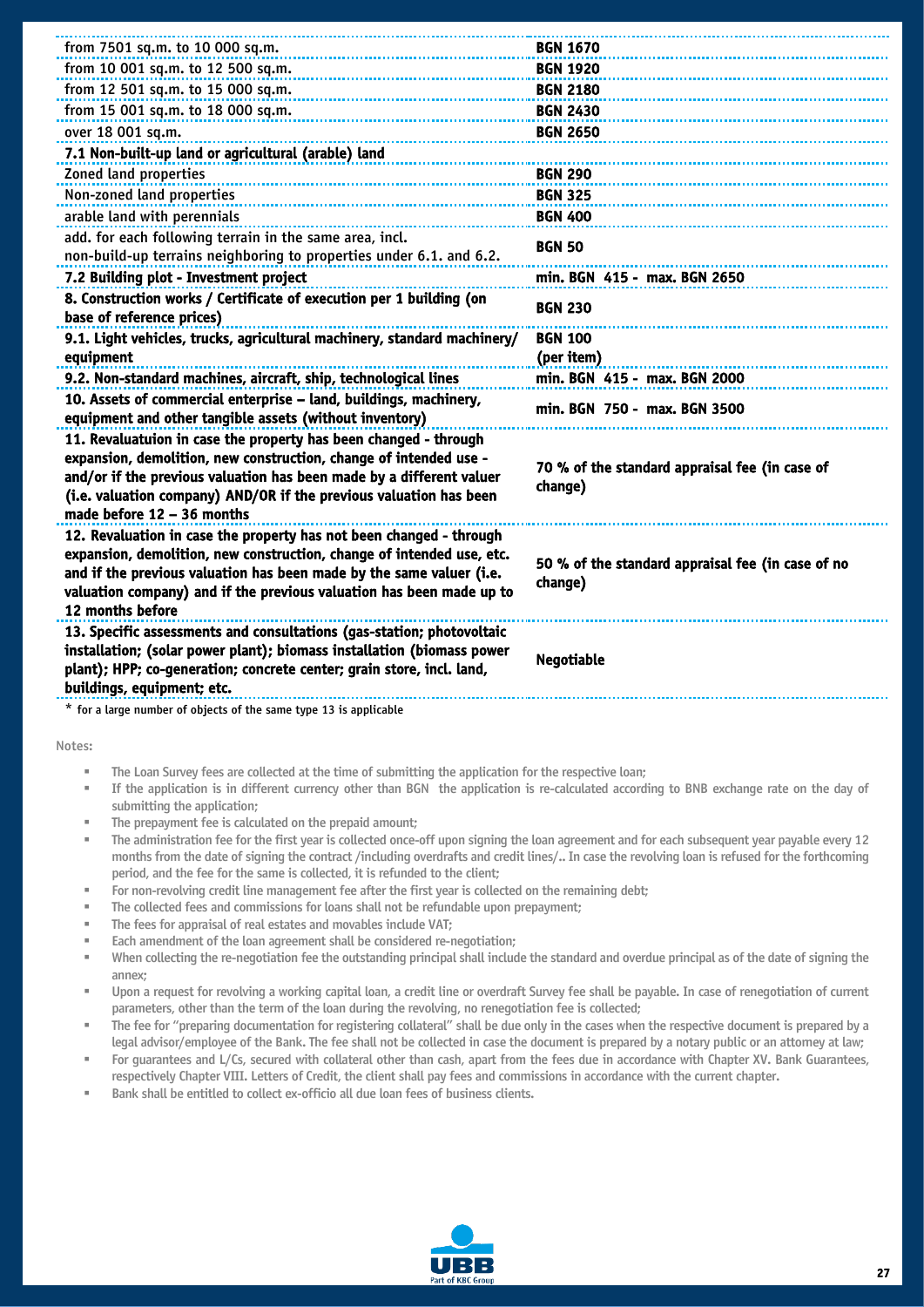# <span id="page-28-0"></span>XIV.B: LOANS FOR MICRO BUSINESS CLIENTS

| <b>Survey Fee</b><br>(Payable upon submitting of the loan application. If the application is in<br>different currency, it's calculated at the BNB fixing rate applicable for the<br>loan application submission date)                                                              | 0.1% on the amount, min. BGN 50   |
|------------------------------------------------------------------------------------------------------------------------------------------------------------------------------------------------------------------------------------------------------------------------------------|-----------------------------------|
| <b>Management fee</b>                                                                                                                                                                                                                                                              | 1%                                |
| <b>Commitment fee</b>                                                                                                                                                                                                                                                              | 0.50%                             |
| <b>Renegotiation fee</b><br>(Additionally an administration fee shall be collected also for the increased<br>loan portion and/or the extended period - collected on the expiry date of<br>the previous deadline, if the period is extended, otherwise - upon signing<br>the annex) | 0.25%                             |
| Full Prepayment of a Loan entitled and the contract of the boat of the contract of the contract of the contract of the contract of the contract of the contract of the contract of the contract of the contract of the contrac                                                     |                                   |
| in case of refinancing                                                                                                                                                                                                                                                             | 5%                                |
| with own funds                                                                                                                                                                                                                                                                     | 1%                                |
|                                                                                                                                                                                                                                                                                    |                                   |
| Combined fees for legal advice and appraisal of real<br>estates, machines and equipment, entire commercial<br>enterprises, intellectual property                                                                                                                                   | * prices with VAT included        |
| 1. Apartment, floor house (without garage)                                                                                                                                                                                                                                         | <b>BGN 200</b>                    |
| add. for each subsequent apartment in the same building                                                                                                                                                                                                                            | 20% of the standard appraisal fee |
|                                                                                                                                                                                                                                                                                    |                                   |
| add. for each garage in the same building                                                                                                                                                                                                                                          | 20% of the standard appraisal fee |
| 2.1. House with adjacent land (total living area up to 300 sq.m.) for 1st floor                                                                                                                                                                                                    | <b>BGN 290</b>                    |
| 2.2. House with adjacent land (total area over 300 sq.m.) for 1 floor                                                                                                                                                                                                              | <b>BGN 330</b>                    |
| for each subsequent floor (for 2.1 and 2.2.)                                                                                                                                                                                                                                       | <b>BGN 50</b>                     |
| 3.1. Office (up to 300 $m2$ )                                                                                                                                                                                                                                                      | <b>BGN 315</b>                    |
| 3.2. Office (over 300 sq.m.)                                                                                                                                                                                                                                                       | <b>BGN 355</b>                    |
| added to each subsequent office in the same building (for 3.1 and 3.2)                                                                                                                                                                                                             | <b>BGN 50</b>                     |
| additional garage in the same building (for 3.1 and 3.2)                                                                                                                                                                                                                           | <b>BGN 25</b>                     |
| 4.1. Shop, restaurant (with terrain or CRC-cession of right of construction                                                                                                                                                                                                        |                                   |
| total built -up area up to 300 sq.m.)                                                                                                                                                                                                                                              | <b>BGN 340</b>                    |
| 4.2. Shop, restaurant (with terrain or CRC -cession of right of construction,<br>total built-up area over 300 sq.m.)                                                                                                                                                               | <b>BGN 380</b>                    |
| for each next commercial object in the same building (for 4.1 and 4.2)                                                                                                                                                                                                             | <b>BGN 65</b>                     |
| 5. Garage (single occupancy)                                                                                                                                                                                                                                                       | <b>BGN 100</b>                    |
| add. for each subsequent garage in the same building                                                                                                                                                                                                                               | <b>BGN 50</b>                     |
| 6.1. Other individual buildings (commercial, administrative, industrial, hotel)<br>with terrain or PPS, up to 1000 sq.m.                                                                                                                                                           | <b>BGN 665</b>                    |
|                                                                                                                                                                                                                                                                                    |                                   |
| 6.2. Other individual buildings (commercial, administrative, manufacturing,<br>hotel) with terrain or CRC (cession of right of construction), total built-up area<br>over 1000 sq.m.                                                                                               | min. BGN 790 - max. BGN 2650      |
| from 1001 sq.m. to 2000 sq.m.                                                                                                                                                                                                                                                      | <b>BGN 790</b>                    |
| from 2001 sq.m. to 3000 sq.m.                                                                                                                                                                                                                                                      | <b>BGN 910</b>                    |
| from 3001 sq.m. to 5000 sq.m.                                                                                                                                                                                                                                                      | <b>BGN 1170</b>                   |
| from 5001 sq.m. to 7500 sq.m.                                                                                                                                                                                                                                                      | <b>BGN 1420</b>                   |
| from 7501 sq.m. to 10 000 sq.m.                                                                                                                                                                                                                                                    | <b>BGN 1670</b>                   |
| from 10 001 sq.m. to 12 500 sq.m.                                                                                                                                                                                                                                                  | <b>BGN 1920</b>                   |
| from 12 501 sq.m. to 15 000 sq.m.                                                                                                                                                                                                                                                  | <b>BGN 2180</b>                   |
|                                                                                                                                                                                                                                                                                    |                                   |

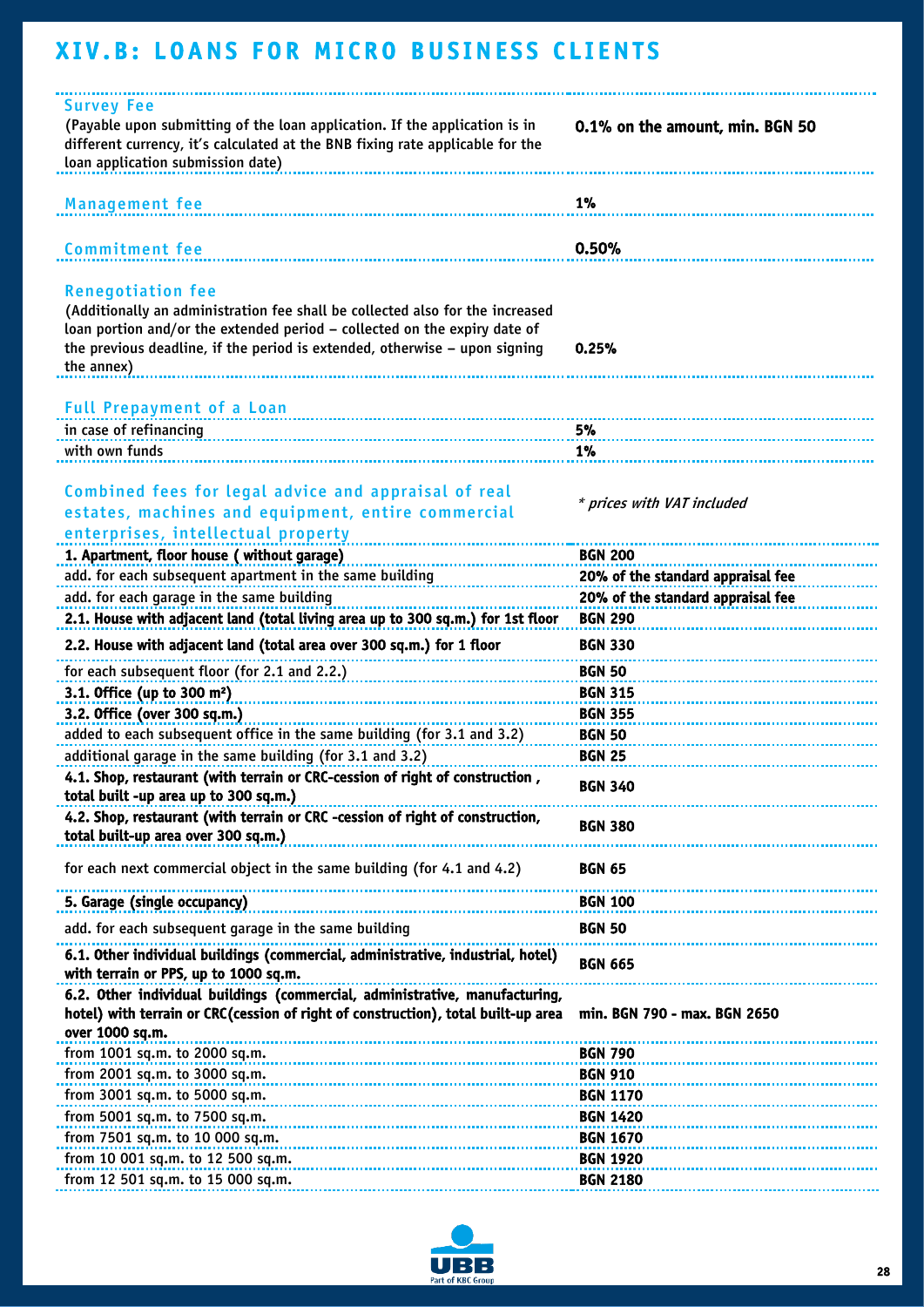| from 15 001 sq.m. to 18 000 sq.m.                                                                                                                                                                                                                                                                                | <b>BGN 2430</b>                                              |
|------------------------------------------------------------------------------------------------------------------------------------------------------------------------------------------------------------------------------------------------------------------------------------------------------------------|--------------------------------------------------------------|
| over 18 001 sq.m.                                                                                                                                                                                                                                                                                                | <b>BGN 2650</b>                                              |
| 7.1 Non-built-up land or agricultural (arable) land                                                                                                                                                                                                                                                              |                                                              |
| Zoned land properties                                                                                                                                                                                                                                                                                            | <b>BGN 290</b>                                               |
| Non-zoned land properties                                                                                                                                                                                                                                                                                        | <b>BGN 325</b>                                               |
| arable land with perennials                                                                                                                                                                                                                                                                                      | <b>BGN 400</b>                                               |
| add. for each following terrain in the same area, incl. non-build-up terrains<br>neighboring to properties under 6.1. and 6.2                                                                                                                                                                                    | <b>BGN 50</b>                                                |
| 7.2 Building plot - Investment project                                                                                                                                                                                                                                                                           | min. BGN 415 - max. BGN 2650                                 |
| 8. Construction works / Certificate of execution per 1 building (on base of<br>reference prices)                                                                                                                                                                                                                 | <b>BGN 230</b>                                               |
| 9.1. Light vehicles, trucks, agricultural machinery, standard machinery/                                                                                                                                                                                                                                         | <b>BGN 100</b>                                               |
| equipment                                                                                                                                                                                                                                                                                                        | (per item)                                                   |
| 9.2. Non-standard machines, aircraft, ship, technological lines                                                                                                                                                                                                                                                  | min. BGN 415 - max. BGN 2000                                 |
| 10. Assets of commercial enterprise - land, buildings, machinery, equipment<br>and other tangible assets (without inventory)                                                                                                                                                                                     | min. BGN 750 - max. BGN 3500                                 |
| 11. Revaluatuion in case the property has been changed - through expansion,<br>demolition, new construction, change of intended use - and/or if the previous<br>valuation has been made by a different valuer (i.e. valuation company)<br>AND/OR if the previous valuation has been made before $12 - 36$ months | 70 % of the standard appraisal fee (in case<br>of change)    |
| 12. Revaluation in case the property has not been changed - through<br>expansion, demolition, new construction, change of intended use, etc. and if<br>the previous valuation has been made by the same valuer (i.e. valuation<br>company) and if the previous valuation has been made up to 12 months<br>before | 50 % of the standard appraisal fee (in case<br>of no change) |
| 13. Specific assessments and consultations Specific assessments and<br>consultations (gas-station; photovoltaic installation; (solar power plant);<br>biomass installation (biomass power plant); HPP; co-generation; concrete<br>center; grain store, incl. land, buildings, equipment; etc.).                  | <b>Negotiable</b>                                            |
| * for a large number of objects of the same type 13 is applicable                                                                                                                                                                                                                                                |                                                              |

▪ Notes:

▪ Collected loan related fees and commissions are not subject of refund upon partial or full repayment.

For renegotiation of a loan, the Bank considers each change of the loan agreement, excluding revolving of the loan. Upon collection of the renegotiation fee, in outstanding principal will be included regular and overdue principle as of the annex signing date.

▪ The management fee is collected upon utilization on the approved loan amount and annualy on the principal amount.

The overdraft management fee shall be collected in full amount, no matter whether the loan is for a 1-year, or a shorter period.Administration commission shall be collected upon each revolving of the loan

Management fee shall be collected upon each revolving of the loan.

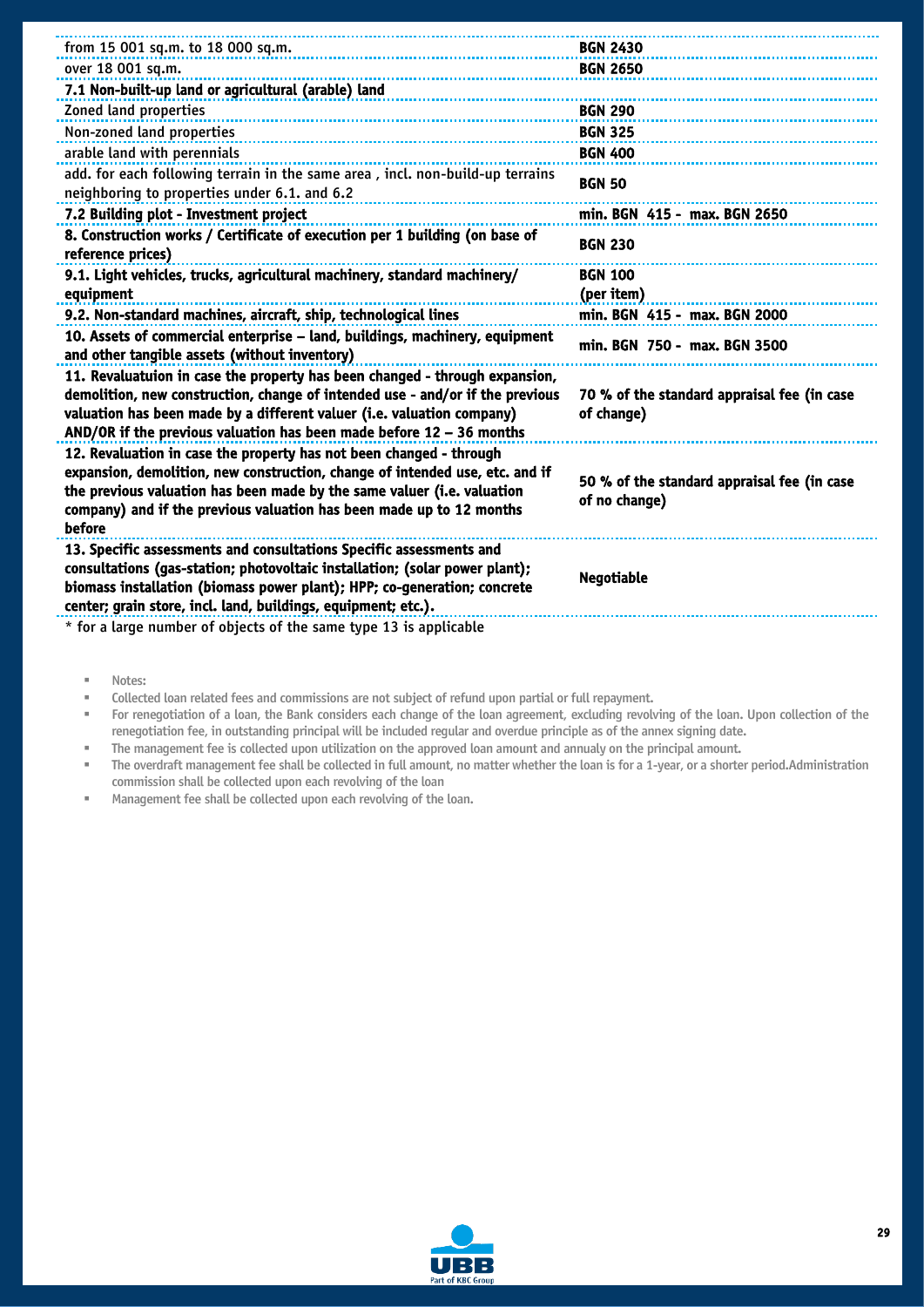### <span id="page-30-0"></span>**SERVICE**

#### Guarantees, ISSUED by UBB

| Pre-advising                                                             | <b>BGN 60</b>                      |
|--------------------------------------------------------------------------|------------------------------------|
| Issue with cash collateral (per quarter or a part thereof)               |                                    |
| For bank quarantees in foreign currency                                  | 0.30% min. BGN 100                 |
| For bank quarantees in BGN                                               | 0.30% min. BGN 60                  |
| Issue with other collateral (per quarter or a part thereof)              | 0.55% min. BGN 100                 |
| Processing of a claim                                                    | 0.10% min. BGN 100                 |
|                                                                          | max. BGN 750                       |
| Guarantee amendment                                                      |                                    |
| Amendment with increase of amount/extension of validity                  | <b>Issue commission is applied</b> |
| Other amendment                                                          | <b>BGN 100</b>                     |
| Cancellation of a customer's application                                 | <b>BGN 80</b>                      |
| For urgent processing upon the client's request (within one banking day) | <b>BGN 100</b>                     |
| Correspondence upon the client's order                                   | <b>BGN 60</b>                      |
| Bank quarantee for confirming financial stability                        | 3% per annum, min. BGN 250         |
|                                                                          |                                    |

#### Guarantees, received in UBB

| Pre-advising                                                                                                      | <b>BGN 60</b>                      |
|-------------------------------------------------------------------------------------------------------------------|------------------------------------|
| Advising without commitment (including advising of a change,<br>relating to increasing the amount)                | 0.10% min. BGN 100<br>max. BGN 500 |
| Advising an amendment (excluding amount increase)                                                                 | <b>BGN 100</b>                     |
|                                                                                                                   |                                    |
| Processing of a claim:<br>For quarantees advised by the Bank<br>For quarantees issued directly to the beneficiary | <b>BGN 100</b>                     |
|                                                                                                                   | 0.10% min BGN 200,<br>max BGN 600  |
| Assignment of proceeds                                                                                            | 0.15% min. BGN 70 max. BGN 700     |
| Authenticity confirmation of quarantee, issued directly to the beneficiary                                        | <b>BGN 60</b>                      |
| For urgent processing upon the client's request (within one banking day)                                          | <b>BGN 60</b>                      |
| Correspondence upon the client's order                                                                            | <b>BGN 60</b>                      |
|                                                                                                                   |                                    |

Notes:

Documentary bank guarantees issued and received with UBB and having the characteristics of letters of credit, are treated as letters of credit;

The issuance commission is collected in advance, from the issuance date of the quarantee until the latest date of the liability of the bank

under the guarantee, or upon agreement between UBB and the applicant., The collected commissions are not subject to refund upon decrease of the amount of the guarantee;

For amendment, relating to reduction of the amount or extending the validity period, when such extension is within a quarter, for which the issuing commission has already been paid, Other Amendment Fee shall be collected;

For amendment, relating to extending the validity period, when such extension is beyond the quarter, for which the issuing commission has already been paid, or the amendment relates to increase in the amount, a Commission for Issuing shall be charged;

Upon increase of the amount of a bank guarantee, a commission as if on a new one is charged on the amount of the increase;

The minimum fees/commissions relate to each quarter or a part thereof, regardless of the quarantee period.

For guarantees, secured with collateral other than cash, apart from the fees due in accordance with the present, the client shall pay fees and commissions (like management fee, application fee, renegotiation fee and others) in accordance with chapter XIV Loans. Commitment fee is not applicable.

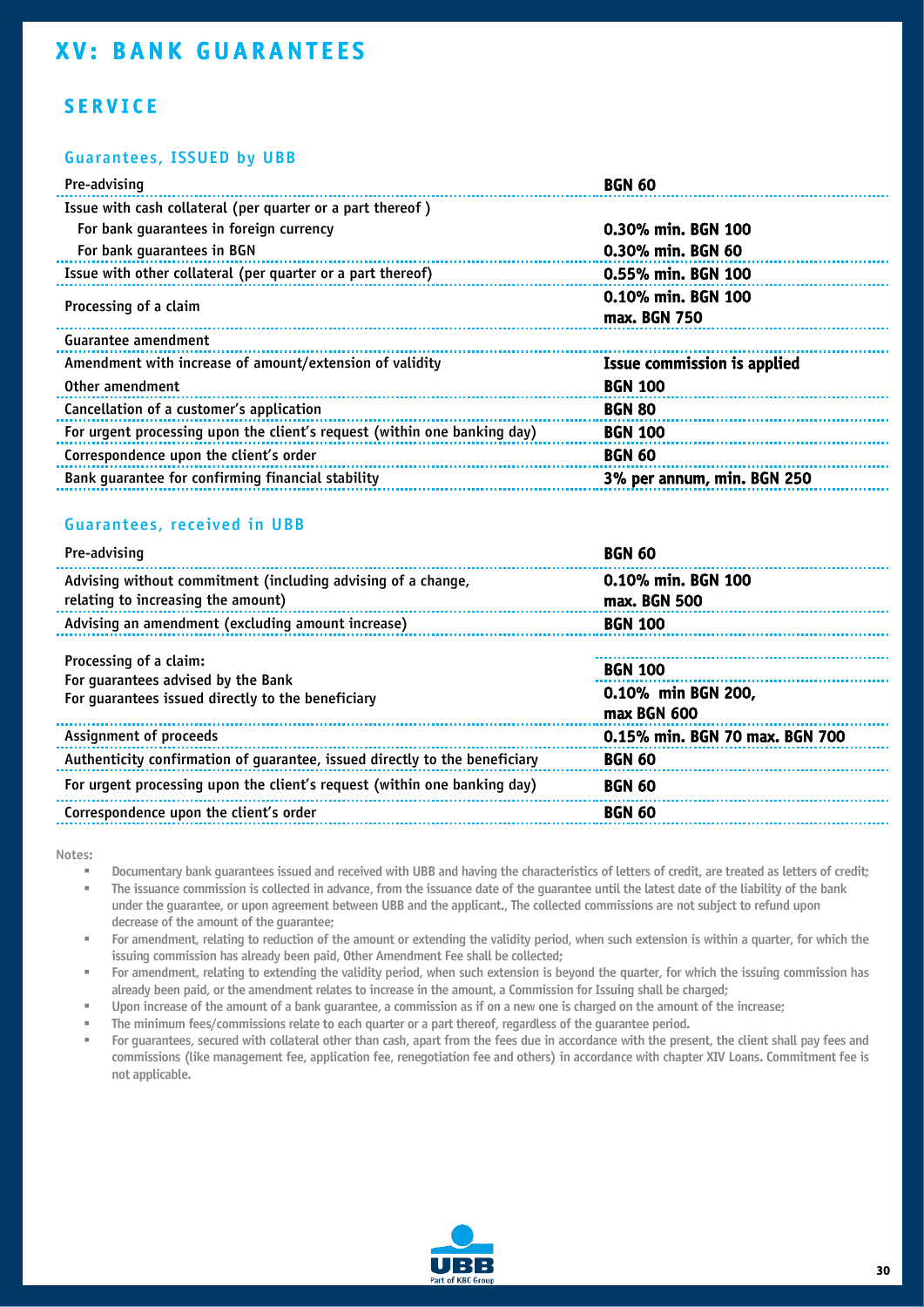# <span id="page-31-0"></span>**XVI: OTHER SERVICES**

| <b>TYPE OF SERVICE</b>                                                                                                                                                    | <b>BGN</b>                      | <b>CURRENCY</b> |
|---------------------------------------------------------------------------------------------------------------------------------------------------------------------------|---------------------------------|-----------------|
| <b>Preparation of Statements</b>                                                                                                                                          |                                 |                 |
| For the current year                                                                                                                                                      | <b>BGN 25</b>                   |                 |
| For each previous year                                                                                                                                                    | <b>BGN 50</b>                   |                 |
| Account turnover statements for the current year                                                                                                                          | <b>BGN 10</b>                   |                 |
| Fee for the preparation of a statements during the current year                                                                                                           | <b>BGN 40</b>                   |                 |
| Fee for the preparation of a statements in the previous year                                                                                                              | <b>BGN 50</b>                   |                 |
|                                                                                                                                                                           |                                 |                 |
|                                                                                                                                                                           |                                 |                 |
| <b>Issuing a Certificate</b>                                                                                                                                              |                                 |                 |
| In Bulgarian                                                                                                                                                              | <b>BGN 30</b>                   |                 |
| In a foreign language                                                                                                                                                     | <b>BGN 50</b>                   |                 |
| Certificate for a bank account number required by Agriculture State<br>Fund in connection with the Single Area Payment Scheme - SAPS and<br>extra payments on local basis | <b>BGN 5</b>                    |                 |
|                                                                                                                                                                           |                                 |                 |
|                                                                                                                                                                           |                                 |                 |
| True Copy or Photo Copy of a Document                                                                                                                                     |                                 |                 |
| Per page                                                                                                                                                                  | <b>BGN 1</b>                    |                 |
|                                                                                                                                                                           |                                 |                 |
| <b>Filling-in a Bank Payment Document</b>                                                                                                                                 | <b>BGN 1</b>                    |                 |
|                                                                                                                                                                           |                                 |                 |
|                                                                                                                                                                           |                                 |                 |
| <b>Bank Reference</b>                                                                                                                                                     |                                 |                 |
| To Bulgarian institutions                                                                                                                                                 | <b>BGN 50</b>                   |                 |
| To foreign institutions                                                                                                                                                   | <b>BGN 100</b>                  |                 |
| Upon request of a correspondent bank                                                                                                                                      | <b>BGN 115</b>                  |                 |
|                                                                                                                                                                           |                                 |                 |
| Install a physical and virtual POS terminal at a                                                                                                                          |                                 |                 |
| merchant for accepting cards                                                                                                                                              |                                 |                 |
| Fees and commissions payable by the merchant                                                                                                                              | <b>Negotiable</b>               |                 |
| <b>Collection of an inactive POS Terminal:</b>                                                                                                                            |                                 |                 |
| Returned by a physical POS terminal to a branch of the bank                                                                                                               | No fee                          |                 |
| Collection of a physical POS terminal by a bank representative from a                                                                                                     |                                 |                 |
| merchant's office or a merchant's office                                                                                                                                  | BGN 50 per each POS<br>terminal |                 |
|                                                                                                                                                                           |                                 |                 |
|                                                                                                                                                                           |                                 |                 |
| Examination of documents of foreign legal entities                                                                                                                        |                                 |                 |
| in regards of acceptance / refusal of establishing                                                                                                                        |                                 |                 |
| relationships with the bank (VAT included)                                                                                                                                |                                 |                 |
| For legal entities, registered outside Bulgaria, but within the EEA                                                                                                       | <b>BGN 200</b>                  |                 |
| For legal entities, registered outside EEA                                                                                                                                | <b>BGN 400</b>                  |                 |
|                                                                                                                                                                           |                                 |                 |
|                                                                                                                                                                           |                                 |                 |
|                                                                                                                                                                           |                                 |                 |

| For adjusting an accounting entry upon the ordering client's request                           | <b>BGN 5</b> |
|------------------------------------------------------------------------------------------------|--------------|
| Special courier services for delivery of documentary parcels abroad $BGN 12 + actual$ expenses |              |

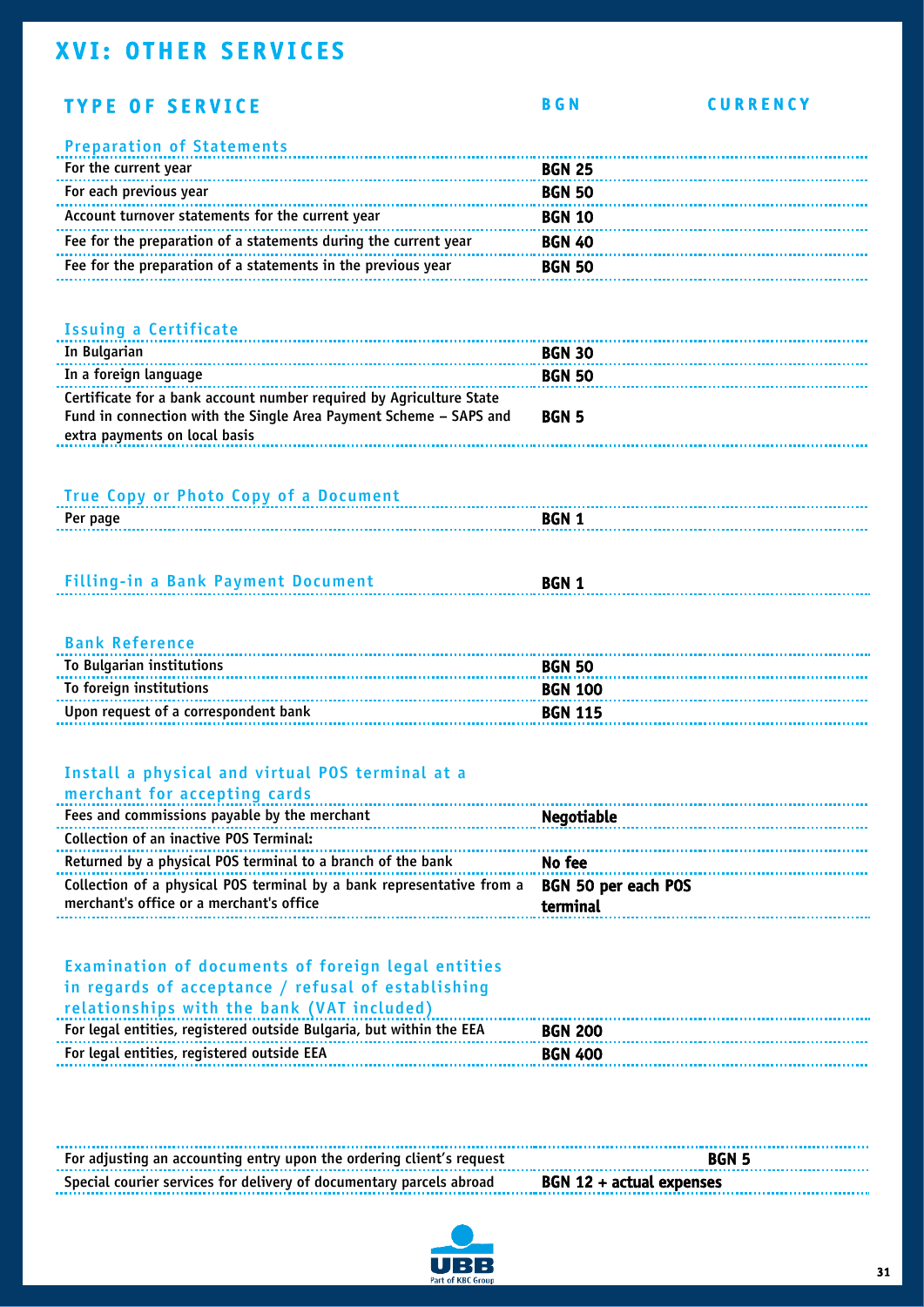| Documentary parcels abroad by registered mail                                                                                                                 | <b>BGN 12</b>                          |
|---------------------------------------------------------------------------------------------------------------------------------------------------------------|----------------------------------------|
| Courier services for documentary parcels within the country                                                                                                   | BGN <sub>6</sub>                       |
| For performing a check on a test-key, encoded by UBB, verifying a<br>test-key without responsibility for UBB or providing a test-key to<br>other banks        | <b>BGN 100</b>                         |
| For verifying the authenticity of signatures, telegraphic and telex test-<br>keys without responsibility on the part of UBB                                   | <b>BGN 100</b>                         |
| Distrainment maintenance fee                                                                                                                                  | <b>BGN 20</b>                          |
| Fee for funds keeping under unilaterally terminated<br>by UBB AD contracts on current accounts                                                                | 4% per annum                           |
| *The fee is not applied for current accounts with imposed distrains, other rights of third parties and accounts, servicing credit contracts<br>with the bank. |                                        |
| Remote account opening within KBC Group                                                                                                                       |                                        |
| Examination of documents for opening remote accounts in KBC Group<br>divisions                                                                                | <b>BGN 300</b>                         |
| Annual Check-up on remote-account accounts in the KBC Group<br>divisions                                                                                      | <b>BGN 100</b>                         |
| <b>UBB Integration via API</b>                                                                                                                                |                                        |
| Initiation of the service                                                                                                                                     | no fee                                 |
| Monthly maintenance on Account Information and Payment Initiation<br>(taxable to VAT)                                                                         | Up to 1500 calls per month/ BGN 50     |
| Monthly maintenance on Account Information and Payment Initiation<br>(taxable to VAT)                                                                         | Above 1500 calls per month/ Negotiable |
| Termination of the service                                                                                                                                    | no fee                                 |
| *The fee is applicable per client                                                                                                                             |                                        |

Notes:

- The Examination of documents of foreign legal entities in regards of acceptance / refusal of establishing relationships with the bank does not apply for KBC Group clients or companies directed by IBOS Association.
- FX transactions are being effected, based on the announced by the Bank official exchange rates as at the moment of posting the accounting entries, unless another exchange rate has been negotiated, pursuant to the procedure, envisaged in the General Terms.

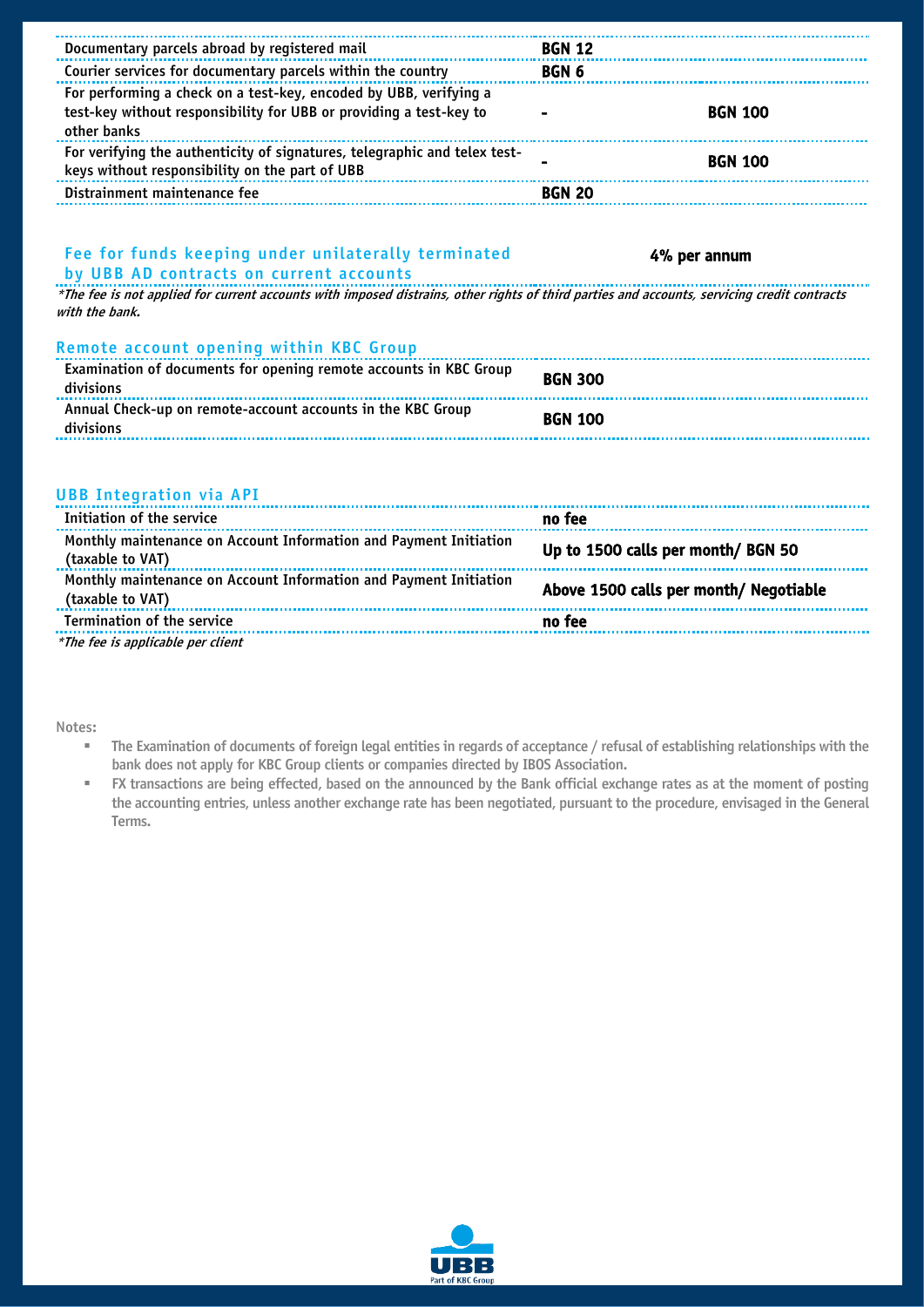# <span id="page-33-0"></span>**XVII: BANK SAFES**

| <b>Branch</b>                                                                                                                                                 | UBB AD Fees and Commissions Tariff for renting safety deposit boxes depending<br>on their size (BGN) (VAT included) |         |                 |          |           |
|---------------------------------------------------------------------------------------------------------------------------------------------------------------|---------------------------------------------------------------------------------------------------------------------|---------|-----------------|----------|-----------|
|                                                                                                                                                               | sizes                                                                                                               | 1 month | 3 months        | 6 months | 12 months |
| I - Maria Luiza branch                                                                                                                                        | 5 см.                                                                                                               | 30.00   | 50.00           | 80.00    | 120.00    |
|                                                                                                                                                               | 7.5 см.                                                                                                             | 40.00   | 70.00           | 100.00   | 140.00    |
|                                                                                                                                                               | 10 см.                                                                                                              | 50.00   | 80.00           | 120.00   | 160.00    |
|                                                                                                                                                               | 15 см.                                                                                                              | 60.00   | 90.00           | 130.00   | 170.00    |
|                                                                                                                                                               | 20 см.                                                                                                              | 70.00   | 100.00          | 140.00   | 180.00    |
|                                                                                                                                                               | 30 см.                                                                                                              | 80.00   | 110.00          | 150.00   | 190.00    |
|                                                                                                                                                               | 45 см.                                                                                                              | 90.00   | 120.00          | 200.00   | 250.00    |
|                                                                                                                                                               | 60 см.                                                                                                              | 100.00  | 150.00          | 240.00   | 270.00    |
| II - Tundzha branch,                                                                                                                                          | small                                                                                                               | 50.00   | 80.00           | 120.00   | 160.00    |
| <b>Alabin branch</b>                                                                                                                                          | mid-sized                                                                                                           | 60.00   | 120.00          | 140.00   | 180.00    |
| Laiptsig branch                                                                                                                                               | large                                                                                                               | 80.00   | 140.00          | 160.00   | 220.00    |
| III - Blagoevgrad branch                                                                                                                                      | small                                                                                                               | 50.00   | 90.00           | 160.00   | 240.00    |
| <b>Ruse branch</b>                                                                                                                                            | mid-sized                                                                                                           | 80.00   | 110.00          | 180.00   | 300.00    |
|                                                                                                                                                               | large                                                                                                               | 100.00  | 160.00          | 240.00   | 340.00    |
| Number of free-of-charge visits                                                                                                                               | 12<br>24<br>48<br>4                                                                                                 |         |                 |          |           |
| Each subsequent visit                                                                                                                                         |                                                                                                                     |         | <b>BGN 5.00</b> |          |           |
| At Tundzha branch, strongboxes are rented out for an annual fee of BGN 1200, VAT included, with unlimited number<br>of visits                                 |                                                                                                                     |         |                 |          |           |
| Loss/damage of one (two) key (s)<br>of a renter                                                                                                               | All costs for replacement of the lock                                                                               |         |                 |          |           |
| Release / conclusion of a new<br>contract for renting a safe deposit<br>box (for each day after expiry of the<br>term of validity of the rental<br>agreement) |                                                                                                                     |         | <b>BGN 1.00</b> |          |           |

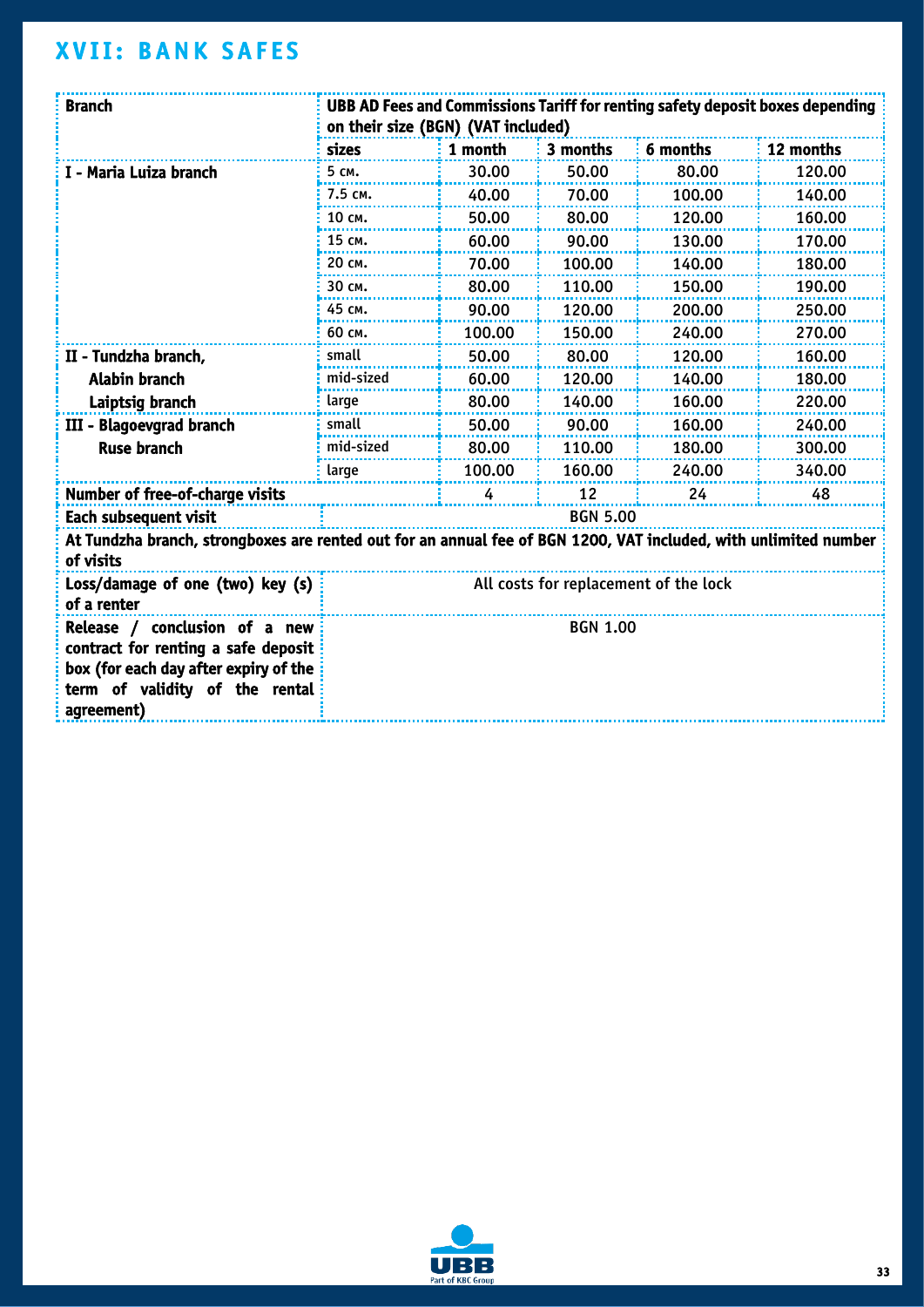## <span id="page-34-0"></span>**XVIII: FACTORING**

#### Fee for assessment of the financing limit of the supplier:

| JUPPIIII                                          |                  |
|---------------------------------------------------|------------------|
| For a limit up to BGN 200 000                     | <b>BGN 200</b>   |
| For a limit between BGN 201 000 and BGN 400 000   | <b>BGN 400</b>   |
| For a limit between BGN 401 000 and BGN 1 000 000 | <b>BGN 1 000</b> |
| For a limit between BGN1 001 000 to BGN 2 000 000 | <b>BGN 2000</b>  |
| For a limit exceeding BGN 2 000 000               | <b>BGN 4 000</b> |
|                                                   |                  |

#### Fee for renegotiation of a financing limit of a supplier

When a request for renegotiation, referring to an increase of an existing financing limit of a Supplier, is received, the fees for analysis and assessment of a financing limit of the supplier are applied, the calculation based on the sum total of the Supplier's existing factoring limit and the requested increase.

#### Fee for analysis and assessment of a debtor limit

| Analysis and assessment of each debtor on a recourse factoring facility              | <b>BGN 40</b>                                    |
|--------------------------------------------------------------------------------------|--------------------------------------------------|
| Analysis for each approved debtor under the factoring facility without recourse      | <b>BGN 90</b>                                    |
| Analysis and assessment of each debtor on an export factoring facility with recourse | Varies depending on the<br>country of the debtor |

#### Other fees

| Fee for changes of other parameters<br>of a factoring facility without changes in the of the overall<br>approved factoring limit of the supplier | 0.15% on the total financing<br>limit of the Supplier |
|--------------------------------------------------------------------------------------------------------------------------------------------------|-------------------------------------------------------|
| Fee for termination of the Factoring Agreement<br>prior to maturity by the Supplier                                                              | 2% on the total financing limit<br>of the Supplier    |
| Fee for issuance of an account statement for the current period                                                                                  | <b>BGN 50</b>                                         |
| Fee for issuance of a statement for each previous year                                                                                           | <b>BGN 100</b>                                        |
| Fee for issuance of a statement regarding invoices<br>interest, fees and commissions                                                             | <b>BGN 20</b>                                         |
| Fee for issuance of a certificate in Bulgarian                                                                                                   | <b>BGN 20</b>                                         |
| Fee for issuance of a certificate in English                                                                                                     | <b>BGN 40</b>                                         |
| Fee for a copy or photocopy of a document                                                                                                        | BGN 2.00 per page                                     |
| Fee for express processing of a disbursement request<br>(within 2 hours from receipt of all necessary documents)                                 | <b>BGN 50</b>                                         |
| Costs of legal services                                                                                                                          | <b>Negotiable</b>                                     |

#### Notes:

- The fees and commissions set out in this section are quoted net of VAT and are subject to taxation as per the Law on Value Added Tax.
- The fee for assessment is due prior to the initial examination of the factoring request and at each annual review thereafter.
- The assessment fee is collected upon submission of a factoring request from a client and is not refundable in case of cancellation or partial approval of the request for a factoring limit.
- In the event that the requested factoring limit is in a currency different than BGN, the requested factoring limit shall be converted at the exchange rate of the Bulgarian National Bank on the day of submission of the factoring request.
- In addition to the fee for assessment of the financing limit of the supplier, assessment fees for each requested debtor limit are applicable, as indicated in paragraph "Fees for assessment of a debtor limit on a factoring transaction".

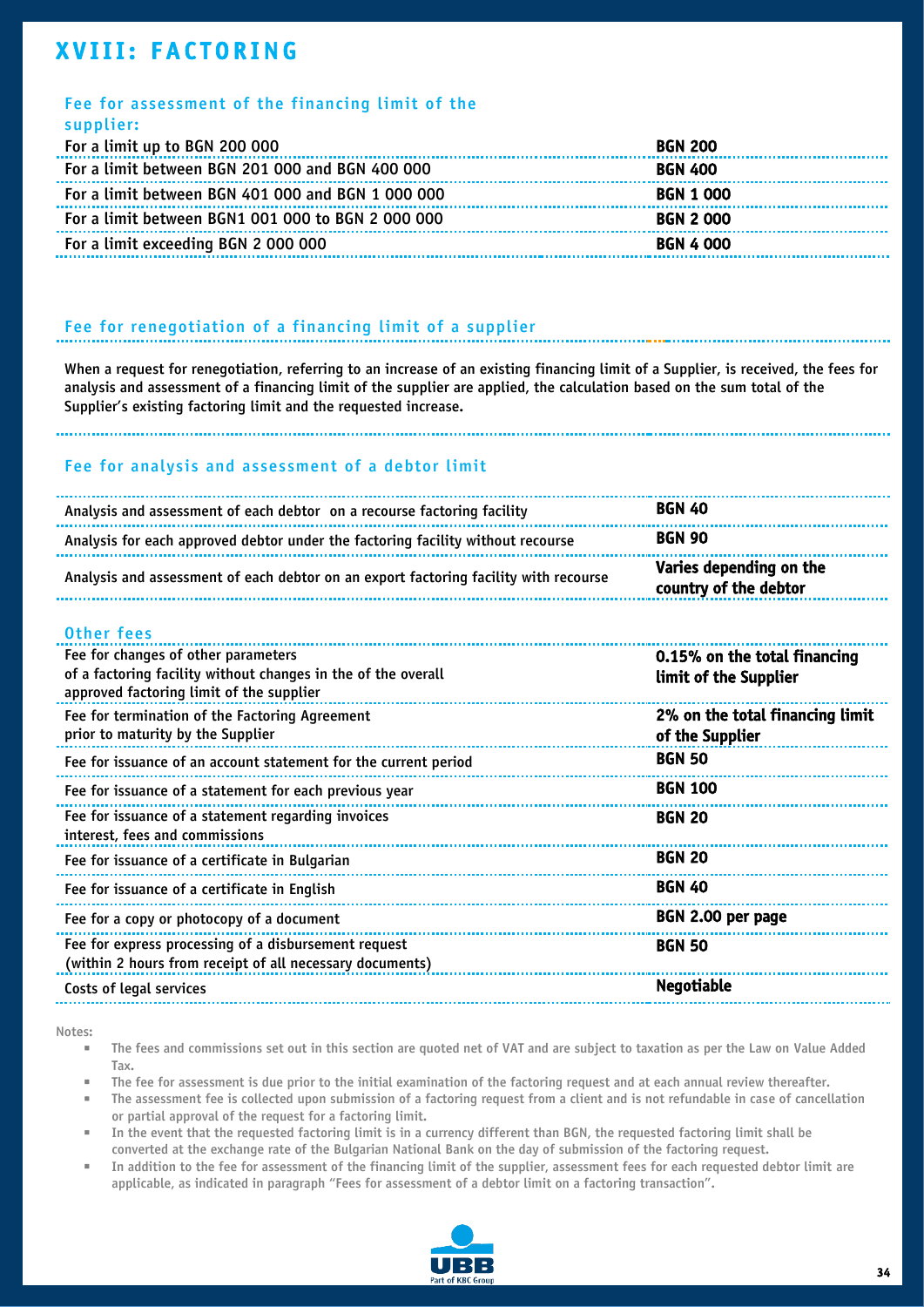- <span id="page-35-0"></span>▪ The fee for assessment of a debtor limit on a factoring facility is applied in addition to the fee for processing and analysis of a financing limit of a supplier and is due prior to the initial examination of the deal and on each annual review thereafter. The fee is applicable to the requested change of the approved debtor sub-limit / or changes in the deferred payment period of the debtor. Upon receiving a request for changes in more than one parameter, the applicable fee is charged only once.
- In export factoring without recourse the fees for analysis and assessment are calculated on the requested credit limit, not on the financing limit.
- The fees for issuance of statements are applicable to statements with specific content, different from the standard reports, provided by the Factor for each transaction.
- Upon termination of the Factoring Contract prior to maturity, the collected fees and commissions are not subject to reimbursement.
- For all factoring services, which are not included in this Schedule, fees and commissions will be subject to negotiation.
- UBB reserves the right to charge additional fees and commissions for services, which involve additional work, unusual complexity or commitment

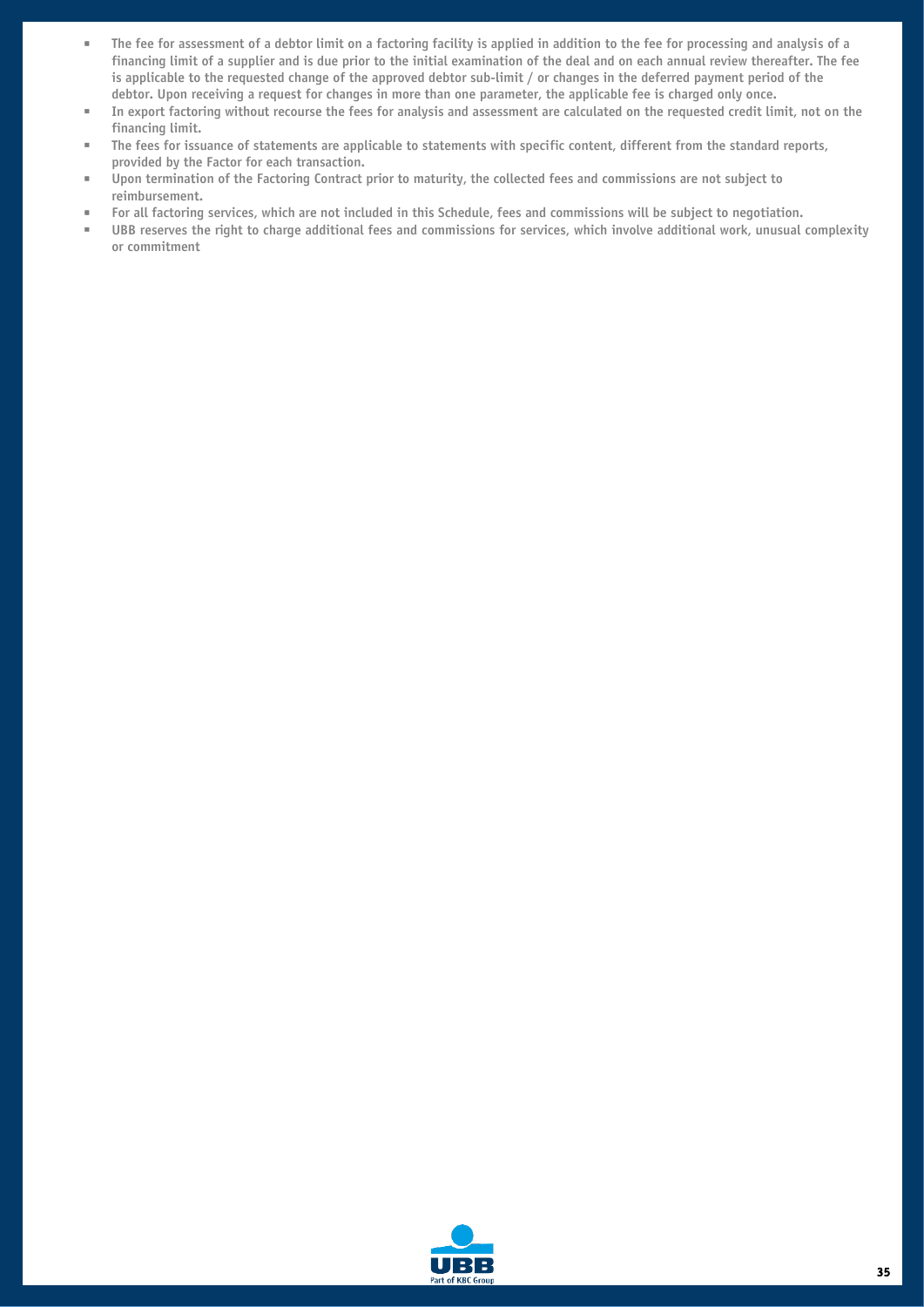# <span id="page-36-0"></span>**XIX: ADDITIONAL PROVISIONS**

| 1.   | This Tariff shall be applicable to business customers, meaning all customers operating in their capacity as merchants,<br>freelancers or other customers engaged in non-commercial activities in Bulgaria or abroad.                                                                       |
|------|--------------------------------------------------------------------------------------------------------------------------------------------------------------------------------------------------------------------------------------------------------------------------------------------|
| 2.   | Value dates:                                                                                                                                                                                                                                                                               |
| 2.1. | On interest-bearing accounts in BGN - the date of accounting entry.                                                                                                                                                                                                                        |
| 2.2. | On interest-bearing accounts in foreign currency:                                                                                                                                                                                                                                          |
| 2.3. | When crediting an account - the date of receiving funds in UBB account. In cases when both the payer's and the<br>beneficiary's accounts are with UBB, the value date shall be the date of rendering the service.                                                                          |
| 2.4. | When debiting an account - the date of effecting the debit.                                                                                                                                                                                                                                |
| 3.   | This Tariff's fees and commissions, chargeable pursuant to the VAT Act, are inclusive of Value Added Tax, unless<br>additional accrual of VAT is explicitly stated.                                                                                                                        |
| 4.   | Fees and commissions shall not be collected in the following cases:                                                                                                                                                                                                                        |
| 4.1. | For issuing certificates upon a request of Court, prosecutor's office and investigating authorities;                                                                                                                                                                                       |
| 4.2. | For all operations in BGN and foreign currency related to the disposal with donor accounts and the raising and<br>spending of funds for medical treatment, upon presenting the respective documents;                                                                                       |
| 4.3. | For depositing cash in BGN and foreign currency at a teller desk in donor accounts, opened with UBB AD                                                                                                                                                                                     |
| 4.4. | Upon payments in BGN and foreign currency from accounts with the bank to donor accounts, opened with UBB AD,<br>including such initiated via online and mobile banking or at branches                                                                                                      |
| 5.   | For all services, not provided for in this Tariff, UBB shall collect fees and commissions on negotiable basis.                                                                                                                                                                             |
| 6.   | Expenses for claims on foreign currency transfers, claimed and rejected by the payer's bank, shall be at the expense<br>of the client of UBB, beneficiary of the transfer.                                                                                                                 |
| 7.   | In case of insufficient funds in a client account for payment of fees and commissions due under the current Tariff,<br>the Bank shall be entitled to collect those from other leva or foreign currency accounts of the same client (except<br>deposit accounts with a specified maturity). |
| 8.   | For performing complex services, specific operations and other additional services, operations and activities, the Bank<br>shall reserve itself the right to collect additional fees and commissions.                                                                                      |
| £    | This Tariff is in offect since 16 OF 2022                                                                                                                                                                                                                                                  |

**9.** This Tariff is in effect since 16.05.2022